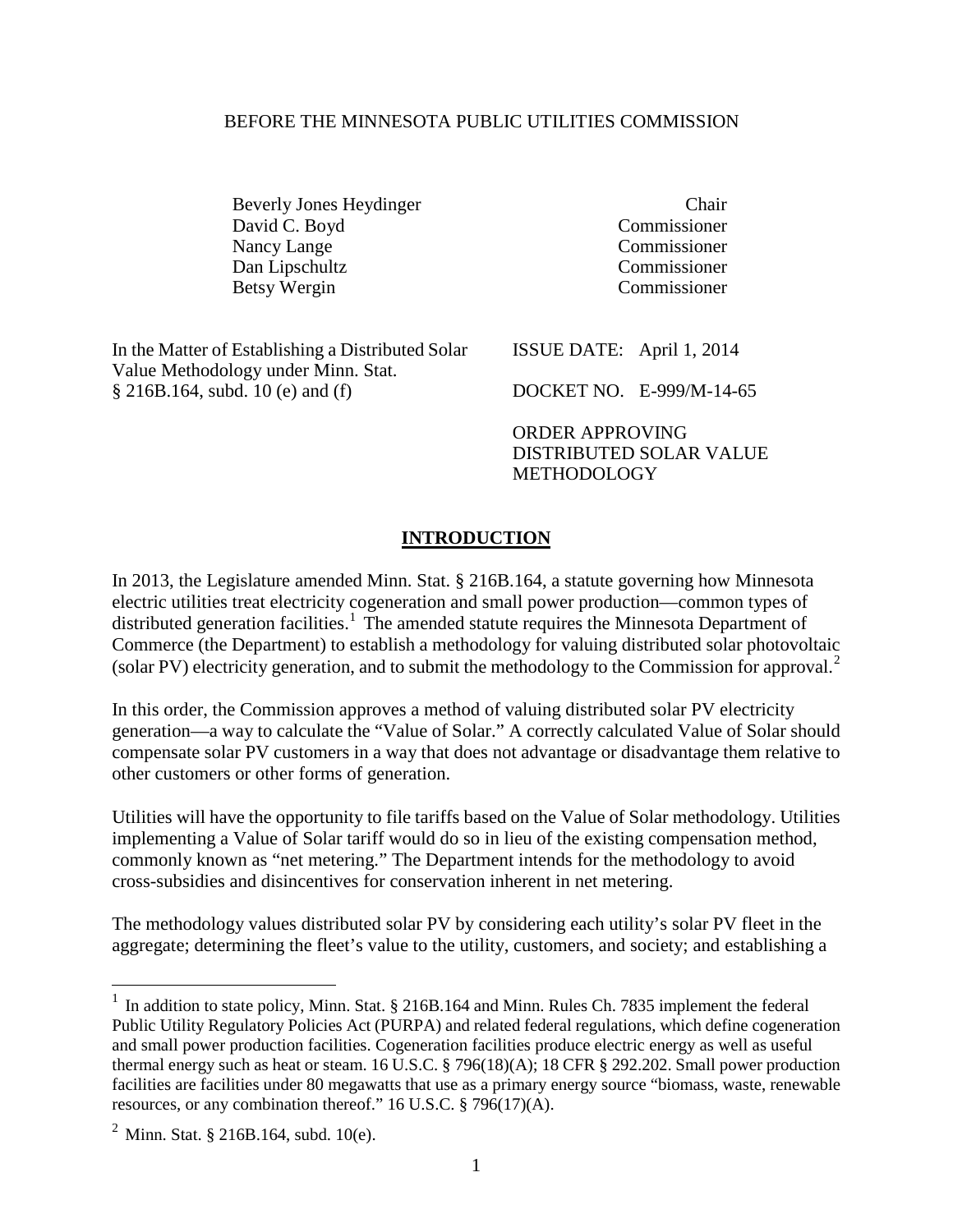bill credit for solar PV customers based on that value. A Value of Solar tariff, if approved, would apply to future solar PV interconnections.

The Commission will first discuss the statutory and procedural background of this proceeding. Then, it will provide a summary of the proposed Value of Solar Methodology. Finally, it will approve the methodology, as modified with the consent of the Department, and address concerns raised about the methodology in comments to the Commission.

#### **PROCEDURAL HISTORY**

#### **I. The Statutory Requirement to Develop a Distributed Solar Value Methodology**

The 2013 amendments to Minn. Stat. § 216B.164 require the Minnesota Department of Commerce (the Department) to establish a methodology for valuing distributed solar PV electricity generation, and submit the methodology to the Commission for approval. [3](#page-1-0) The Commission must within 60 days approve, modify with the Department's consent, or disapprove the methodology.

Under the statute, Minnesota utilities will be able to use the approved methodology in applications for a tariff "that compensates customers through a bill credit mechanism for the value to the utility, its customers, and society for operating distributed solar photovoltaic resources interconnected to the utility system and operated by customers primarily for meeting their own energy needs."<sup>[4](#page-1-1)</sup>

The Department undertook to develop a "Value of Solar" methodology, and on January 31, 2014, submitted its recommended methodology to the Commission.

#### **II. Minnesota Department of Commerce Public Engagement**

Before making its recommendation to the Commission, the Department engaged with stakeholders interested in the Value of Solar Methodology. [5](#page-1-2) The Department conducted a series of public workshops and received written comments and other input from public participants. The following is a summary of the Department's public engagement process.<sup>[6](#page-1-3)</sup>

On August 9, 2013, the Department issued a memorandum to solar, distributed generation, and net metering stakeholders outlining a draft schedule for engagement as the Department developed the Value of Solar Methodology.

 $\overline{a}$ 

<span id="page-1-0"></span>Minn. Stat. § 216B.164, subd. 10(e).

<span id="page-1-1"></span><sup>4</sup> Minn. Stat. § 216B.164, subd. 10(a).

<span id="page-1-2"></span> $<sup>5</sup>$  As required by Minn. Stat. § 216B.164, subd. 10(e).</sup>

<span id="page-1-3"></span> $6$  A more detailed account of the background informing the Department's proposal and the Department's stakeholder engagement process can be found in its comments dated January 31, 2014, and, as of the date of this order, stakeholder comments are available at https://mn.gov/commerce/energy/topics/resources/ energy-legislation-initiatives/value-of-solar-tariff-methodology%20.jsp.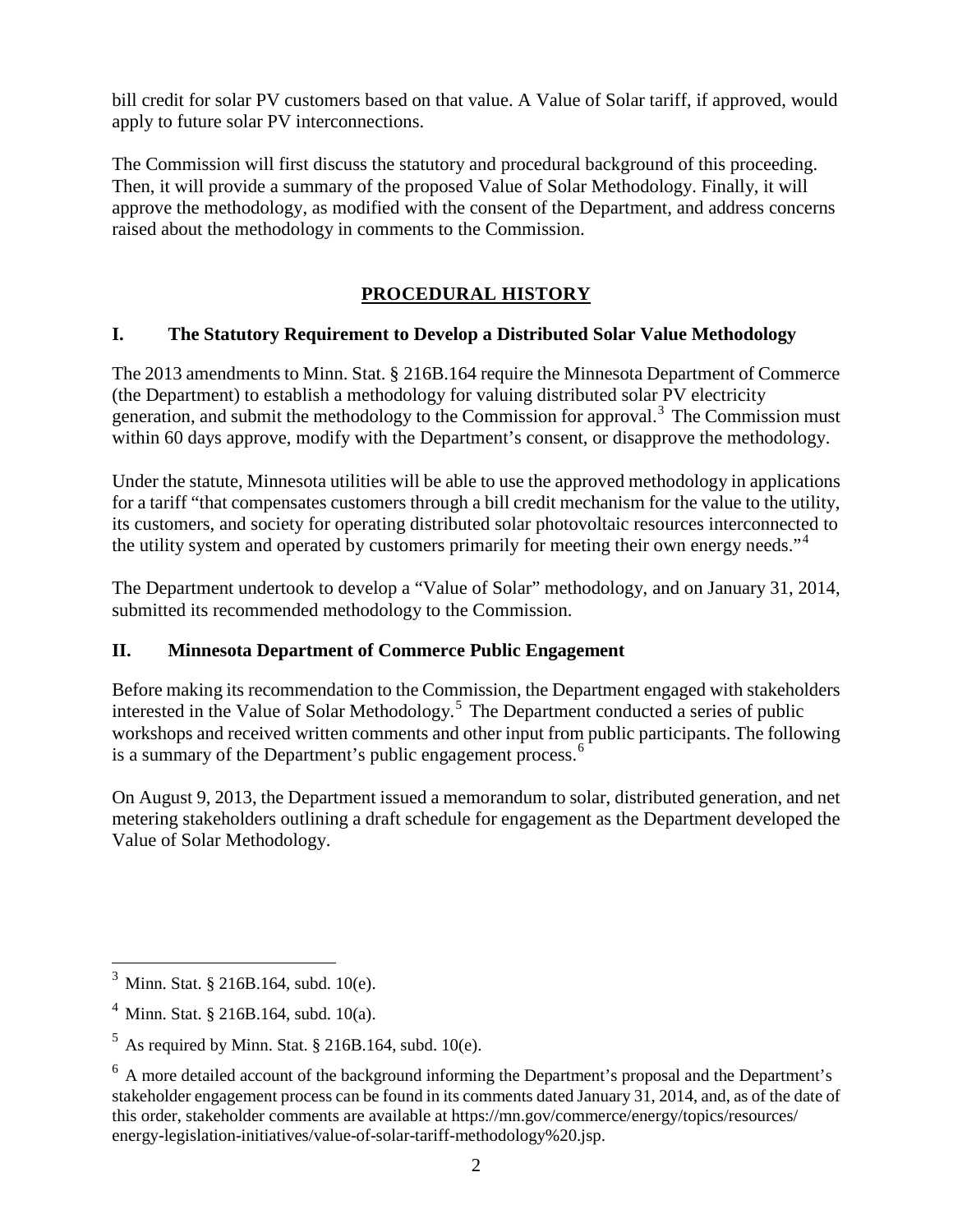The Department conducted workshops on September 17, October 1, October 15, and November 19, 2013. According to the Department, each workshop was attended by between 100 and 150 participants. At the workshops, the Department provided an overview of solar photovoltaic cost/benefit studies, engaged in question and answer sessions, offered proposals for methodology development, and identified issues that needed additional attention.

At the November 19 workshop, the Department presented a draft methodology for comment. The Department took written comments following the September 17, October 1, and November 19 workshops. Over the course of its engagement efforts, the Department received comments from the following entities and individuals:

- Abengoa Solar
- The Alliance for Solar Choice
- Dave Baker
- Center for Energy and Environment
- CR Planning
- Environmental Law and Policy **Center**
- Fresh Energy
- Geronimo Energy
- Harvest Energy Solutions
- Institute for Energy Research and Environmental Research
- Institute for Local Self Reliance
- Interstate Renewable Energy Council
- Izaak Walton League of America Midwest Office
- Kandiyo Consulting, LLC
- Greg Midghall
- Minnesota Chamber of Commerce
- Minnesota Community Solar LLC
- Minnesota Power
- Minnesota Renewable Energy Society
- Midwest Renewable Energy Tracking System
- Minnesota Rural Electric Association
- Minnesota Solar Energy Industries Association
- Mouli Engineering
- Novel Energy Solutions
- Otter Tail Power Company
- Powerfully Green
- Stuart Rauvola
- Renewable Energy Services
- Brendon Slotterback
- Solar Rate Reform Group
- Southern Minnesota Municipal Power Agency
- Charlie Stark
- SunEdison
- Sundial Solar
- Ethan Torrey
- Union of Concerned Scientists
- Vote Solar Initiative
- WindLogics
- Xcel Energy

#### **III. Proceedings Before the Commission**

On January 31, 2014, the Department submitted its recommended Value of Solar Methodology to the Commission for approval, along with explanatory comments. Also on the 31st, the Commission issued a Notice of Expedited Comment Period, seeking comments on whether the recommended methodology is consistent with Minn. Stat. § 216B.164, subd. 10(e) and (f), and whether it is reasonable.

The Commission received initial comments from Minnesota Power, Xcel Energy, the Alliance for Solar Choice, Otter Tail Power Company, the Environmental Law and Policy Center, Fresh Energy, the Interstate Renewable Energy Council, the Institute for Local Self-Reliance, the Izaak Walton League of America, SunEdison, the Vote Solar Initiative, the Minnesota Rural Electric Association, the Minnesota Solar Energy Industries Association, the Union of Concerned Scientists, and several individuals.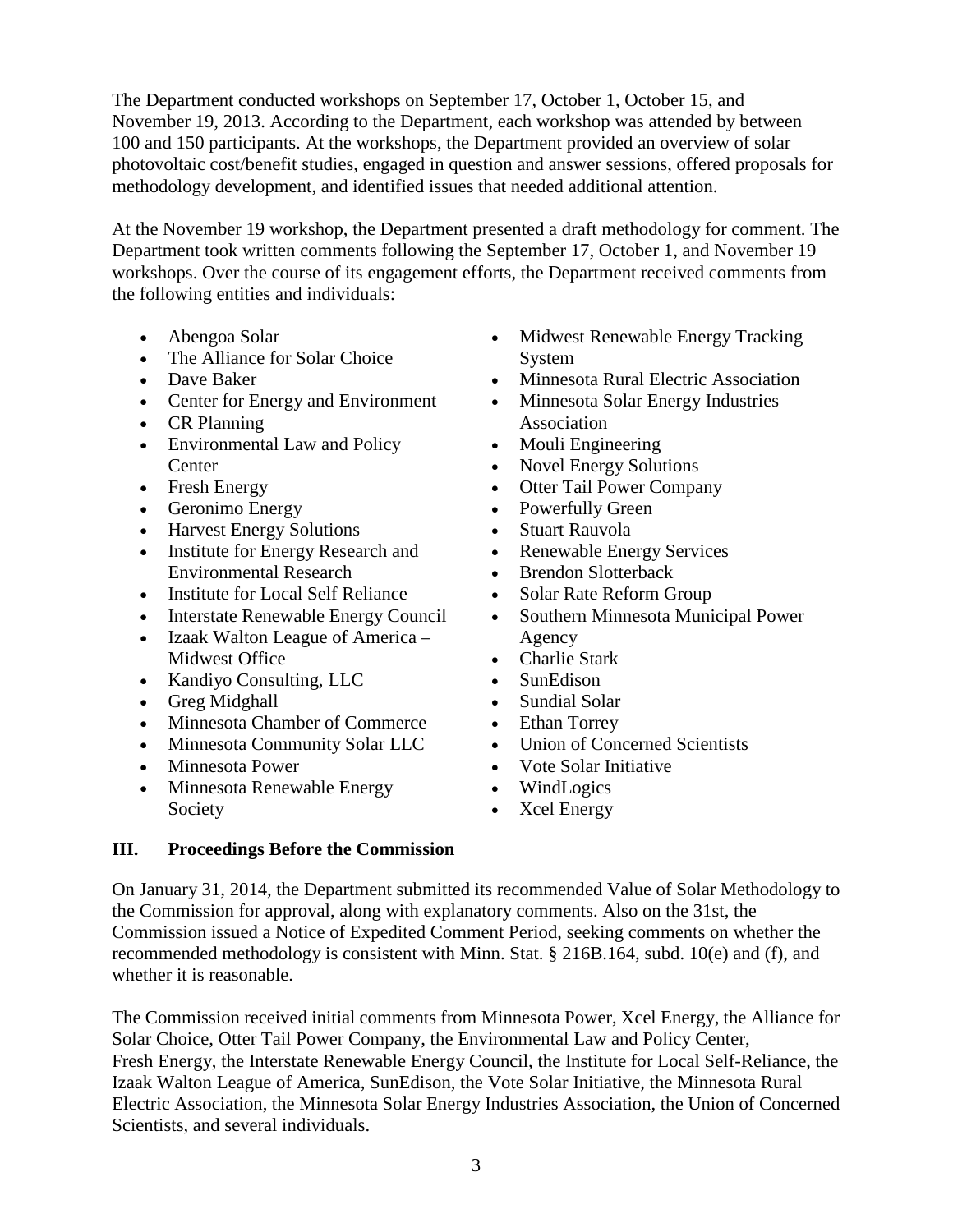The Commission received reply comments from the Minnesota Renewable Energy Society, the Solar Energy Industries Association, Xcel Energy, the Environmental Law and Policy Center, Fresh Energy, the Interstate Renewable Energy Council, the Institute for Local Self-Reliance, the Izaak Walton League of America, SunEdison, the Vote Solar Initiative, Minnesota Power, the Alliance for Solar Choice, Otter Tail Power Company, the Cooperative Network, and the Center for Resource Solutions.

The Department also submitted reply and supplemental comments. In these comments, the Department addressed a wide range of concerns and questions expressed in comments about the proposed Value of Solar Methodology, including the following issues:

- the assumed 25-year lifespan for solar PV installations;
- the method of calculating and attributing to solar PV avoided costs related to: generation, transmission, and distribution capacity; fuel; line loss; and environmental harm;
- the source of the most appropriate value of avoided  $CO<sub>2</sub>$  emissions;
- the financial calculations discounting future solar costs and benefits to present value; and
- the treatment of solar renewable energy credits.

The Department responded to many issues raised in the comments by clarifying or providing additional explanation. It also recommended some technical changes to its recommendation related to the calculation of avoided fuel costs and avoided distribution capacity costs.

On March 4, 2014, the Department gave a public presentation to the Commission describing its approach to developing the methodology and describing the methodology itself.

On March 11, 2014, the Department submitted supplemental comments in support of its recommendation to use Social Cost of Carbon values developed by federal agencies in the methodology's calculation of avoided environmental costs.

On March 12, 2014, the Commission met to consider the Department's proposed Value of Solar Methodology. At the Commission meeting, the Commission received oral comments from several organizations that had provided written comments and from interested members of the public.

#### **FINDINGS AND CONCLUSIONS**

#### **I. Summary of Commission Action**

In this order, the Commission will review the Department's proposed Value of Solar Methodology as described in its January 31, 2014, initial filings, and as revised by its February 20, 2014, reply comments.

The Commission will approve, with three modifications, the Department's proposed methodology, because the modified methodology satisfies the requirements of Minn. Stat. § 216B.164, subd. 10(e) and (f), and because the Department has reasonably supported the methodology.

Finally, the Commission will require utilities filing a tariff under Minn. Stat. § 216B.164, subd. 10, to apply the methodology as filed and modified, and to work with the Department to clarify questions they may have about the required spreadsheets and tables.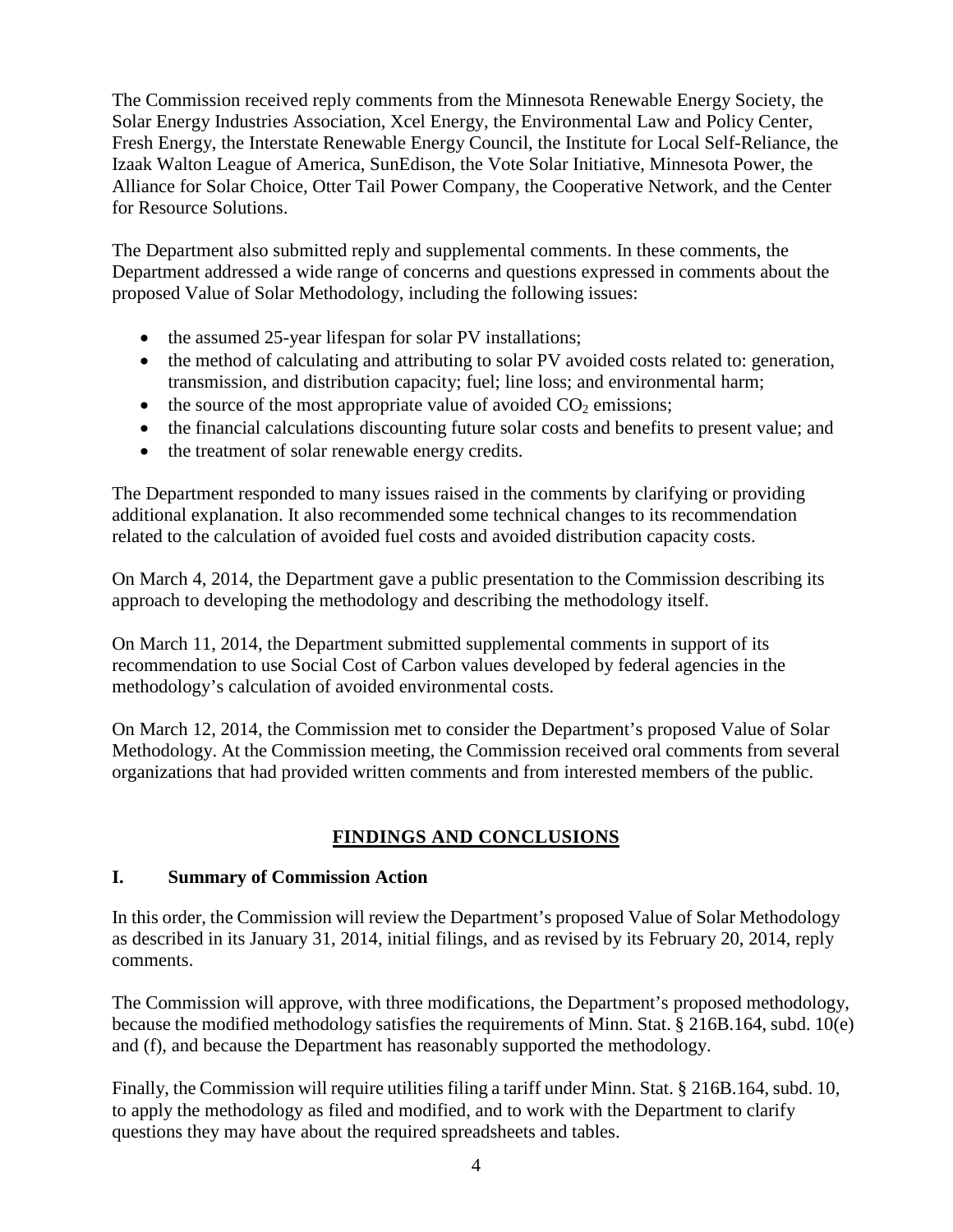#### **II. The Statutory Requirements**

Minn. Stat. § 216B.164, subd. 10, requires the Department to develop and submit a Value of Solar Methodology, and requires the Commission to review the methodology within 60 days of submission. It states:

> (e) The department must establish the distributed solar value methodology . . . no later than January 31, 2014. The department must submit the methodology to the commission for approval. The commission must approve, modify with the consent of the department, or disapprove the methodology within 60 days of its submission. When developing the distributed solar value methodology, the department shall consult stakeholders with experience and expertise in power systems, solar energy, and electric utility ratemaking regarding the proposed methodology, underlying assumptions, and preliminary data.

(f) The distributed solar value methodology established by the department must, at a minimum, account for the value of energy and its delivery, generation capacity, transmission capacity, transmission and distribution line losses, and environmental value. The department may, based on known and measurable evidence of the cost or benefit of solar operation to the utility, incorporate other values into the methodology, including credit for locally manufactured or assembled energy systems, systems installed at high-value locations on the distribution grid, or other factors.

#### **A. Approval Framework**

Unlike most Commission proceedings arising under its jurisdiction, in this case the Commission may not substitute its judgment for that of the Department. The Commission may only approve the Department's proposal, modify it with the Department's consent, or reject it. The Commission construes the unique statutory limits on the Commission's review—the limited time for review and the limited power to modify—to reflect the Legislature's intent that the Department's recommendations be accorded a degree of deference.

Accordingly, the Commission reviews the Department's proposed Value of Solar Methodology to answer the following questions: did the Department satisfy its statutory obligations under Minn. Stat. § 216B.164, subd. 10(e) and (f)? And, did the Department reasonably justify the proposed methodology—with regard to the public interest and in light of specific objections raised before the Commission?

#### **B. The Department's Mandate to Develop a Methodology**

The Legislature's direction to the Department to develop a methodology was not open-ended. The statute sets minimum requirements for the methodology, and provides limited discretion to exceed them.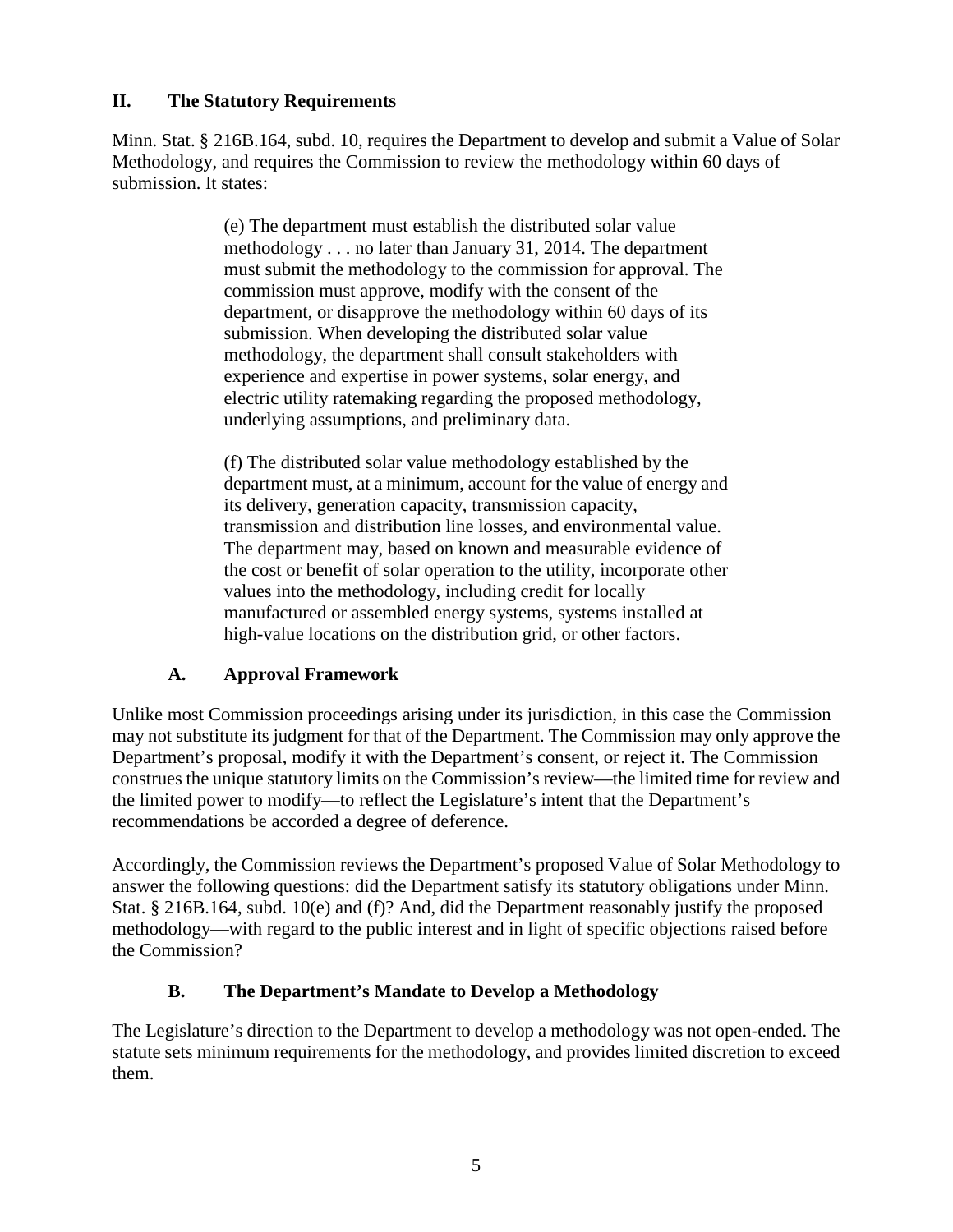The statute requires that Value of Solar tariffs compensate customers for "value to the utility, its customers, and society" for solar PV facilities. It directs the Department to develop a methodology that considers, at a minimum, "the value of energy and its delivery, generation capacity, transmission capacity, transmission and distribution line losses, and environmental value." The statute further allows that the methodology may accommodate other values only if they are "based on known and measurable evidence . . . ."

While reviewing the Department's proposed methodology, the Commission keeps these statutory constraints in mind.

#### **III. Overview of Proposed Methodology**

The Department proposes a methodology to calculate the value of distributed Solar PV installations, expressed as a dollars-per-kilowatt-hour  $(\frac{C}{X}$ Wh) figure,<sup>[7](#page-5-0)</sup> for utilities to apply in Value of Solar tariffs filed under Minn. Stat. § 216B.164, subd. 10. The methodology comprises several formulas, a set of assumptions that would apply to all utilities, and two tables of supporting information that utilities must include in a Value of Solar tariff filing.

The tables are intended to make calculation of a utility's Value of Solar Figure transparent for regulators and the public. Because the Department developed the tables to facilitate understanding of the methodology's application, the Commission will first describe the methodology's required data and data tables, and then describe the proposed Value of Solar formula and its components.

#### **A. Assumptions Common to All Utilities**

The Department recommends that some values be applied consistently to all utilities filing a Value of Solar tariff. Some values the Department expects to update "in future years as necessary." Assumptions include 25 years of forecasted natural gas fuel prices, the value of avoided environmental costs attributable to solar PV generation, and the assumed lifespan of a solar PV installation. The Department's proposal describes the basis and sources of its assumptions and proposed (initial) values.

The Department's proposed initial values can be found on pages 9 and 10 in the Department's *Minnesota Value of Solar: Methodology*, which is attached to this order as Appendix A.

#### **B. Value of Solar Data Table for Utility-Specific Data**

Under the Department's proposal, certain input values for the Value of Solar calculation will be unique for each utility. The methodology's Value of Solar Data Table is a specified format for disclosing economic assumptions and technical calculation results used in the Value of Solar methodology. An example of the Data Table can be found on page 12 of Appendix A.

According to the Department, the Value of Solar Data Table filing requirement is intended to enhance the transparency of Value of Solar tariff filings under the statute.

<span id="page-5-0"></span> $<sup>7</sup>$  The result of the Value of Solar Methodology calculation, a figure expressed in \$/kWh, has been</sup> commonly referred to as a "Value of Solar rate." However, use and meaning of the term "rate" varies in relevant state and federal laws. This order uses "Value of Solar Figure" or "Value of Solar bill credit amount" to describe the result of the Value of Solar Methodology calculation, instead of "Value of Solar rate," to reduce confusion arising from the use of the term "rate."  $\overline{a}$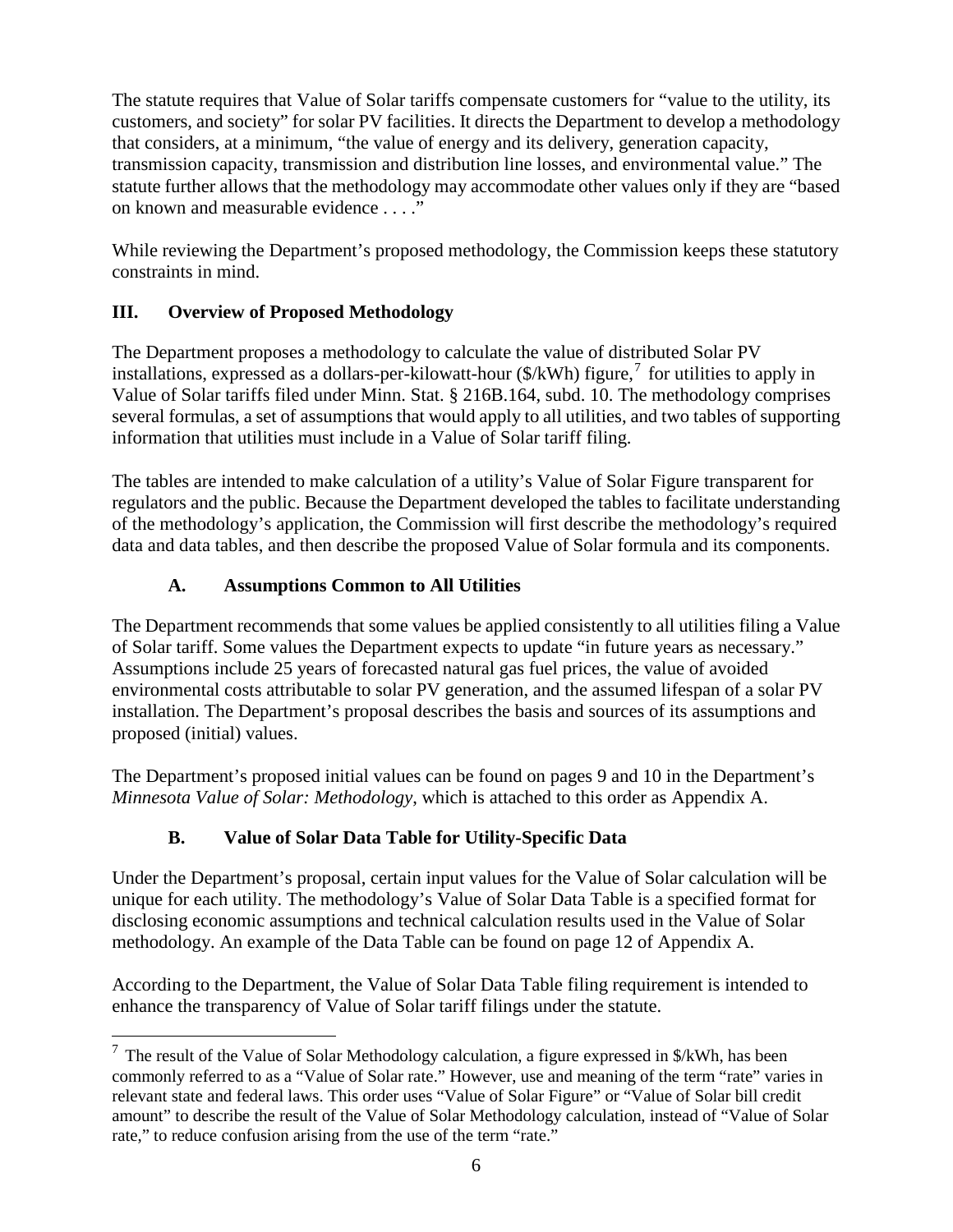#### **C. Value of Solar Calculation Table**

The proposed methodology also describes a Calculation Table utilities must submit as part of a Value of Solar tariff filing. The Calculation Table is intended, like the Data Table, to promote transparency in the calculation of a utility's Value of Solar Figure.

A utility filing a Value of Solar tariff would file a Calculation Table filled out with the relevant values—based on values depicted in its Data Table—as a way of showing its work in the course of calculating a final Value of Solar Figure. The Calculation Table depicts the component values of the proposed formula and the resulting computed Value of Solar Figure. An example of the Calculation Table can be seen in Figure 1. The formula and the formula components are described in greater detail below.

| 25 Year Levelized Value                   | Economic Value X<br>(S/kWh) | Load Match<br>(No Losses)<br>(%) | <b>Distributed</b><br>$X$ (1+ Loss Savings ) =<br>(%) | Distributed PV Value<br>(S/KWh) |
|-------------------------------------------|-----------------------------|----------------------------------|-------------------------------------------------------|---------------------------------|
| <b>Avoided Fuel Cost</b>                  | E <sub>1</sub>              |                                  | <b>DLS-Energy</b>                                     | V <sub>1</sub>                  |
| Avoided Plant O&M - Fixed                 | E <sub>2</sub>              | <b>ELCC</b>                      | DLS-ELCC                                              | V <sub>2</sub>                  |
| Avoided Plant O&M - Variable              | E <sub>3</sub>              |                                  | <b>DLS-Energy</b>                                     | V3                              |
| <b>Avoided Gen Capacity</b>               | E <sub>4</sub>              | <b>ELCC</b>                      | DLS-ELCC                                              | V <sub>4</sub>                  |
| <b>Avoided Reserve Capacity Cost</b>      | E <sub>5</sub>              | <b>ELCC</b>                      | DLS-ELCC                                              | V <sub>5</sub>                  |
| <b>Avoided Transmission Capacity Cost</b> | E <sub>6</sub>              | <b>ELCC</b>                      | <b>DLS-ELCC</b>                                       | V <sub>6</sub>                  |
| <b>Avoided Dist. Capacity Cost</b>        | E7                          | <b>PLR</b>                       | <b>DLS-PLR</b>                                        | V <sub>7</sub>                  |
| Avoided Environmental Cost                | E8                          |                                  | <b>DLS-Energy</b>                                     | V8                              |
| Avoided Voltage Control Cost              |                             |                                  |                                                       |                                 |
| Solar Integration Cost                    |                             |                                  |                                                       |                                 |
|                                           | $\sim$                      |                                  |                                                       | Levelized Value of Solar        |

#### **Figure 1**

#### **D. Proposed Value of Solar Formula**

To calculate a utility's Value of Solar Figure, a set of avoided cost "components" are each multiplied by a "load match factor," if one is appropriate, and a "loss savings factor." Adding the results of these separate component calculations produces the utility's Value of Solar Figure. Expressed as an equation, the formula looks like this:

 $\sum$  Avoided Cost<sub>component</sub>  $\times$  Load Match Factor<sub>component</sub>  $\times$  (1 + Loss Savings Factor<sub>component</sub>) = Value of Solar

Because the Value of Solar Figure incorporates the Department's assumption of a 25-year lifespan, the Department proposes that the Value of Solar Figure be converted into an equivalent amount that tracks inflation. Tracking inflation results in a Value of Solar bill credit amount that would vary annually in nominal \$/kWh but would remain constant in real \$/kWh.

#### **1. Avoided Cost Components**

As illustrated in Figure 1, the proposed Value of Solar formula comprises eight component values:

- Avoided Fuel Cost
- Avoided Plant Operation and Maintenance Fixed
- Avoided Plant Operation and Maintenance Variable
- Avoided Generation Capacity Cost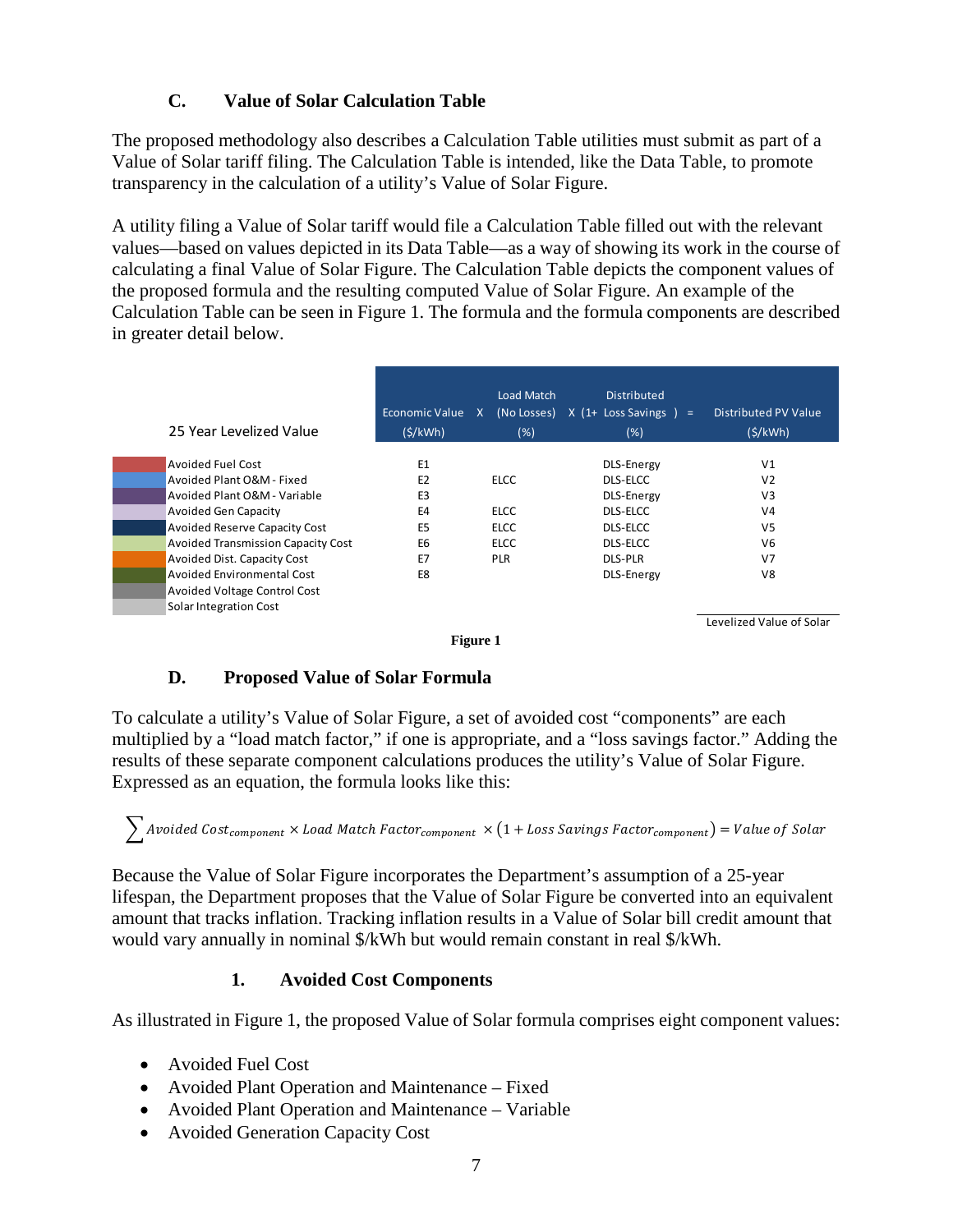- Avoided Reserve Capacity Cost
- Avoided Transmission Capacity Cost
- Avoided Distribution Capacity Cost
- Avoided Environmental Cost

Taken together, the Department asserts that these components account for the statutorily-required value streams (benefit net of cost) accruing to utilities, utility customers, and society from distributed solar PV electricity generation.

The Department has also proposed two "placeholder" components: Avoided Voltage Control Cost and Solar Integration Cost. The Department recommended placeholder components for costs and benefits that, in its view, are not presently known and measurable, but are likely to be known and measurable in the foreseeable future.

#### **2. Factors Affecting Avoided Cost Components: Load Matching and Loss Savings**

Solar PV installations that qualify for a Value of Solar tariff will be interconnected to the utility's system. Generation facilities connected to a utility's system contribute to the system's total capacity to handle electrical demand. However, by its nature, solar PV contributes most to system capacity during certain times of day and in the summer months.

The Department's proposed formula captures the time-dependent aspect of avoided capacity costs; it applies a factor representing the *effective* capacity-related contributions from solar PV. The methodology calls for load-matching factors to be applied to the following components: Avoided Plant Operation and Maintenance – Fixed, Avoided Generation Capacity Cost, Avoided Reserve Capacity Cost, Avoided Transmission Capacity Cost, and Avoided Distribution Capacity Cost.

Distributed generation also provides a benefit to utility systems by reducing energy loss. Transmitting electricity from a remote generation source involves the loss of a measurable quantity of energy through, e.g., the electrical resistance of power lines and transformers. Locating generation directly adjacent to the load it serves avoids incurring those losses.

The Department's methodology calls for a Loss Savings factor to be applied to each formula component to capture this benefit. Different Loss Savings Factors apply depending on whether a component relates to capacity, energy, or peak-load related costs.

#### **IV. Commission Action**

For the reasons set forth below, the Commission will approve the Department's proposed methodology, as modified with the Department's consent. The Commission concludes that the modified methodology satisfies the requirements of Minn. Stat. § 216B.164, subd. 10(e) and (f), and that the Department has reasonably supported the methodology it has proposed.

#### **A. The Department's Proposal Meets the Requirements of Minn. Stat. § 216B.164, subd. 10(e) and (f)**

The statute required the Department to engage in a process to develop a methodology and required that the methodology, at a minimum, account for certain value streams attributable to distributed solar PV. The Commission concludes that both the engagement process and the proposed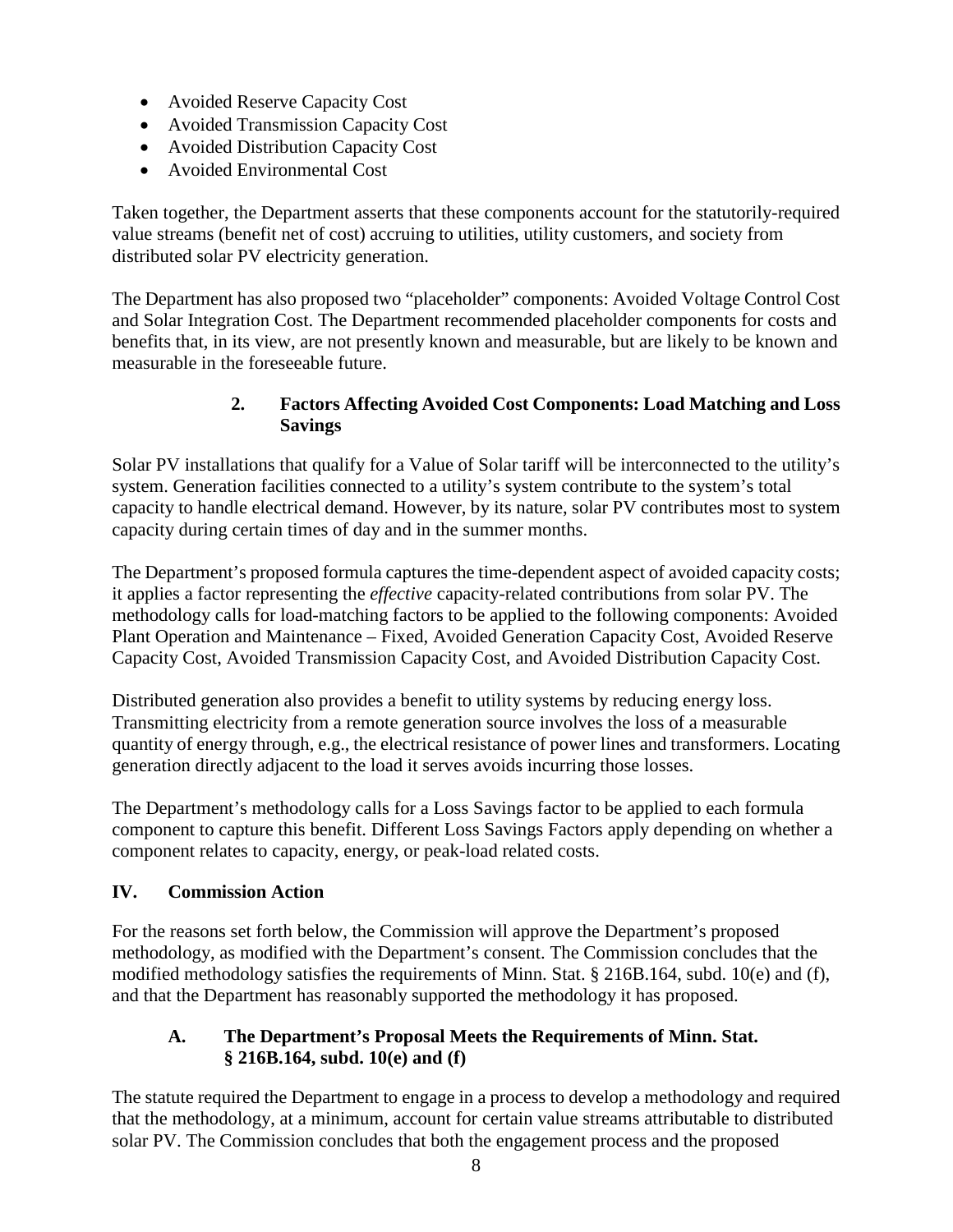methodology presented by the Department meet the standards established in Minn. Stat. § 216B.164, subd. 10(e) and (f).

#### **1. The Department's Stakeholder Engagement Process Satisfies the Consultation Requirement of Subdivision 10(e)**

The statute required that the Department "consult stakeholders with experience and expertise in power systems, solar energy, and electric utility ratemaking regarding the proposed methodology, underlying assumptions, and preliminary data."

The Department contracted with Clean Power Research to help develop the methodology. Clean Power Research has experience analyzing and developing solar PV valuation methodologies for other public agencies, and for utilities. The Department also implemented a public engagement process involving four public workshops and solicitation of written comments over a period of months. Dozens of individuals and entities participated in the Department's process, including utilities, solar power installers, renewable energy advocates, and other organizations with relevant experience and expertise.

The Department did not adopt every suggestion or recommendation made by participants. However, the Department did modify its proposal in response to some recommendations, and adequately justified its reasons for not doing so in response to others.<sup>[8](#page-8-0)</sup> The Commission received no complaints about the process and several participants in the process commended the Department for its open, transparent approach. The Commission concludes that the Department's extensive engagement efforts fulfilled its obligation to consult.

#### **2. The Department's Proposed Methodology Conforms to the Scope and Content Requirements of Subdivision 10(f)**

Subdivision 10(f) established minimum requirements for the Value of Solar Methodology, and stated a standard for determining what other values, if any, could be incorporated. It directed the Department, to "at a minimum, account for the value of energy and its delivery, generation capacity, transmission capacity, transmission and distribution line losses, and environmental value." It limited additional values to those that could be established "based on known and measurable evidence of the cost or benefit of solar operation to the utility."

The Department's proposed methodology identifies eight relevant components of value:

- Avoided Fuel Cost
- Avoided Plant Operation and Maintenance Fixed
- Avoided Plant Operation and Maintenance Variable
- Avoided Generation Capacity Cost
- Avoided Reserve Capacity Cost
- Avoided Transmission Capacity Cost
- Avoided Distribution Capacity Cost
- Avoided Environmental Cost

 $\overline{a}$ 

<span id="page-8-0"></span>See section IV.B., below.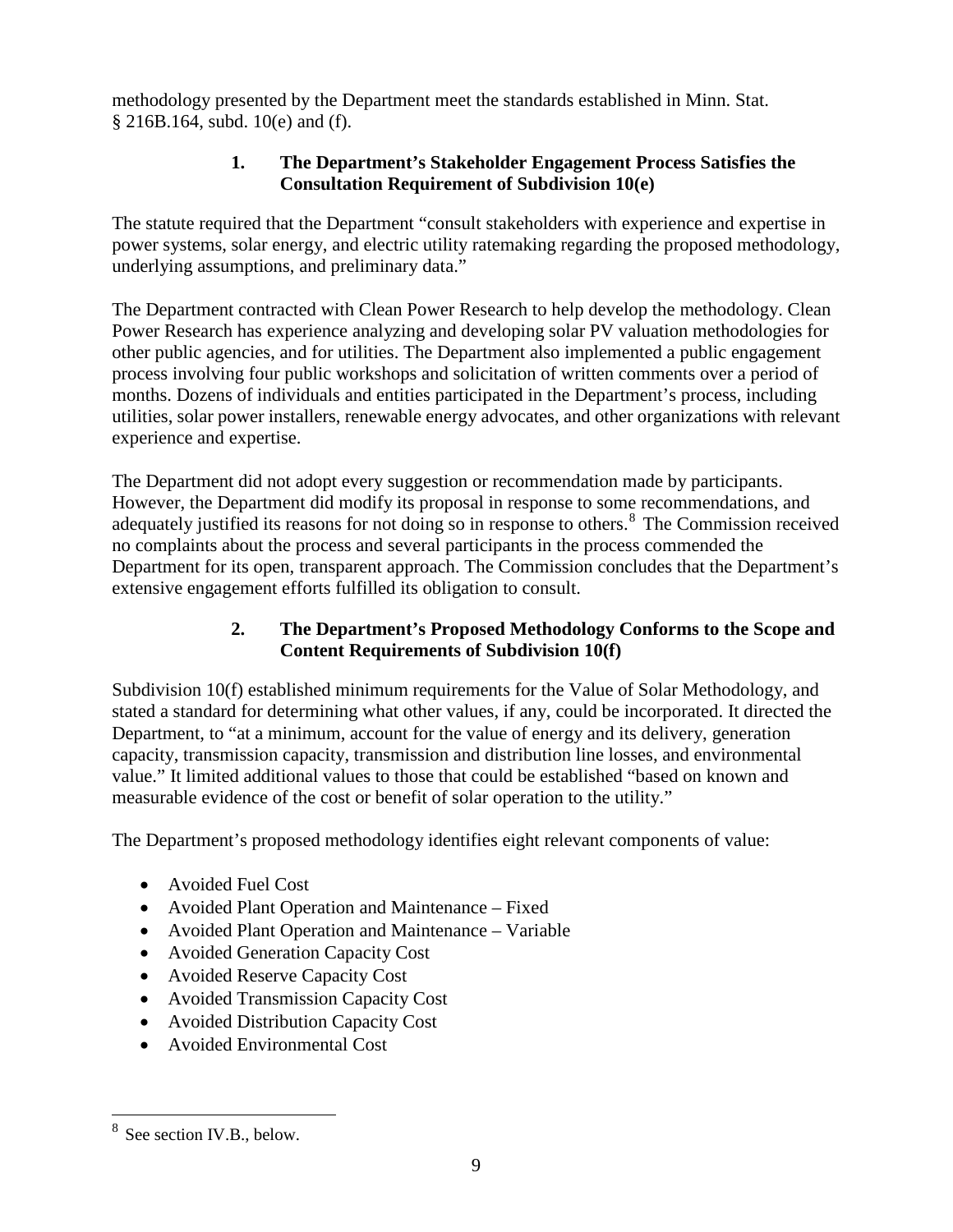Each of these components addresses value streams required by the statute. Together, they account for the value of energy and its delivery, generation capacity, transmission capacity, transmission and distribution line losses, and environmental value attributable to solar PV. Therefore, the Department's proposal satisfies the statute's minimum requirements.

The Department also proposed two placeholder components: Avoided Voltage Control Cost and Solar Integration Cost. These components are not part of the Value of Solar calculation at this time, but the Department anticipates that these categories of costs and benefits will be known and measurable in the future. Because these components will not affect the Value of Solar calculation until evidence establishes them as measurable, this is consistent with the statute's standard.

Some commenters advocated additional value components for inclusion. Examples include a component corresponding to the "compliance" value of Solar Renewable Energy Credits, and a component representing the value of increased economic development. To the extent that these values are not already incorporated in the methodology, the Commission is persuaded that they are not known and measurable at this time. The Commission agrees with the Department's decision to exclude additional value components that are not based on known and measurable evidence.

The Department anticipates that the Value of Solar Methodology will be subject to modification in future years as more data and analysis becomes available about distributed solar and its costs and benefits. When additional value components can be established consistent with the statutory standard, their inclusion may be appropriate.<sup>[9](#page-9-0)</sup>

#### **B. As Modified with the Department's Consent, the Proposed Methodology is Reasonable**

In this section, the Commission will discuss several specific objections to the methodology and proposed alternatives raised in comments to the Commission. To a large degree the Commission agrees with the Department's reasoning in support of the proposal. Except where it is inconsistent with this order, the Commission adopts the Department's supporting rationale, as expressed in its comments, reply comments, and supplemental comments.

Having reviewed the proposed methodology and the comments, reply comments, and supplemental comments, the Commission concludes that, with some modifications, the Department's modified proposed methodology is reasonable and consistent with the public interest.

A number of comments raised issues that are more appropriately addressed in response to a specific tariff filing under the statute. Because these tariff-related issues are not yet ripe, the Commission does not address them here. And, the Commission only decides here whether the methodology recommended by the Department reasonably fulfills the statutory mandate for a Value of Solar methodology. Approval of the Department's methodology, and its components, is limited to this factual and procedural context.

 $\overline{a}$ 

<span id="page-9-0"></span>The Department stated at the Commission meeting that changes to the methodology would be presented to the Commission for approval.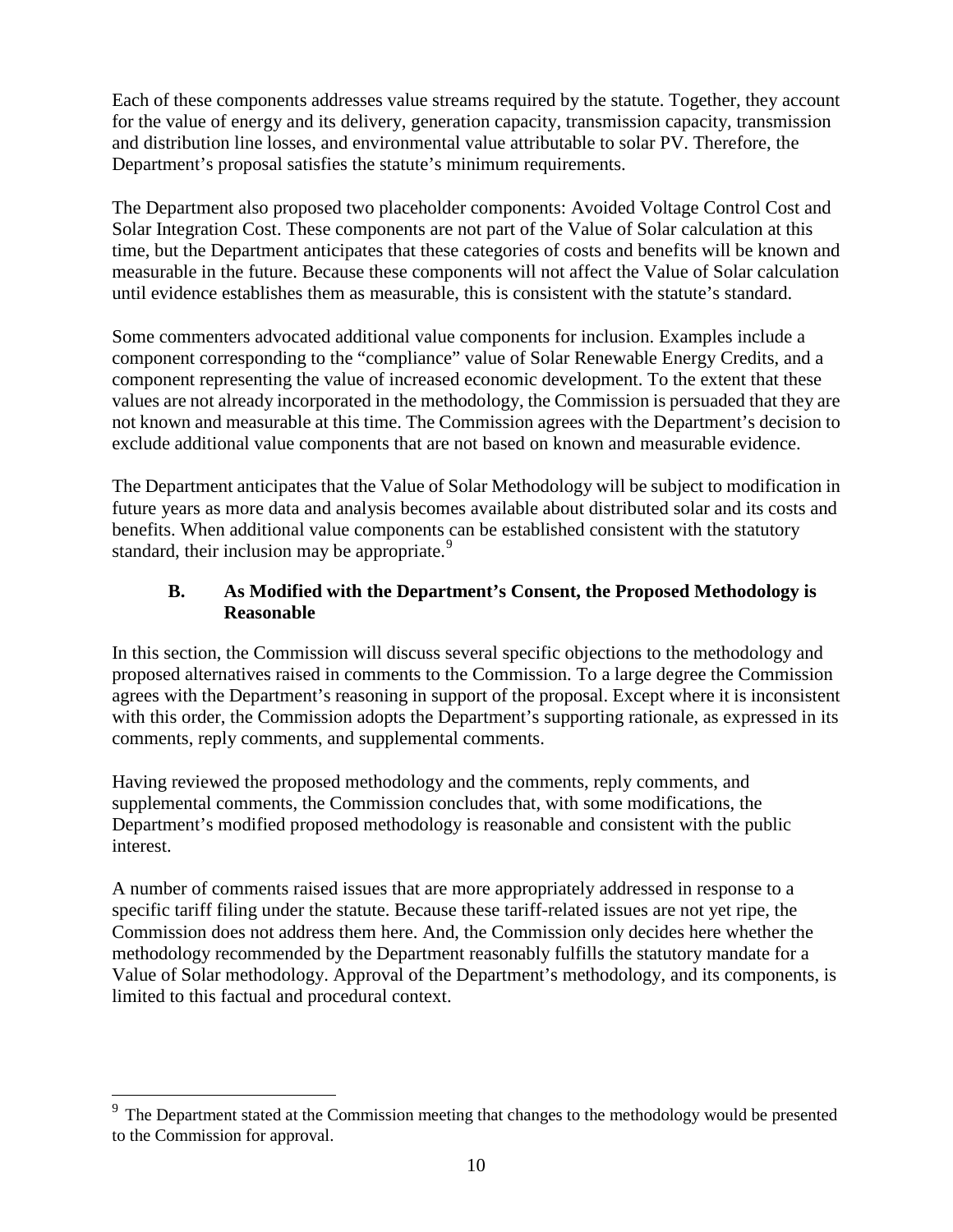The Commission recognizes the tradeoffs inherent in developing the Value of Solar methodology. Precision and transparency are both important goals. Precision through analytical rigor is important to ensure the methodology is sound and produces a reasonable result. Transparency through simplicity is important to aid public understanding and regulatory oversight of the methodology's application. The Department asserts that it kept these goals in mind.

When the goals of precision and transparency are not aligned, it is important to strike a reasonable balance while adhering to the methodology's statutory requirements. Many criticisms of the Department's proposal were paired with recommendations to shift this balance. As explained below, the Commission determines that the modified methodology appropriately balances precision and transparency.

#### **1. Assumptions Common to All Utilities**

Several comments criticized aspects of the assumptions that would apply to all utilities. Assumptions challenged include:

- the solar PV lifespan,
- avoided  $CO<sub>2</sub>$  environmental cost values,
- avoided non- $CO<sub>2</sub>$  environmental cost values,
- avoided fuel cost values, and
- the marginal generation unit.

**The Solar PV Lifespan:** The methodology assumes a 25-year life span for solar PV installations. The Department states that this is an appropriate length of time, because it is consistent with the expected service life of a solar PV panel. Minnesota Power objected to the assumption, arguing that the typical life of a solar power purchase agreement is 20 years, and 20 years is the minimum contract term allowed for by the statute.

The Commission agrees with the Department that the methodology's assumed lifespan should correspond to the expected useful life of the solar PV equipment. The Department's recommended 25-year period is justified because it corresponds to the equipment's expected useful life. If the methodology were instead designed around a 20-year contract term, the five year difference between the contract term and the average useful life would not be accounted for. Because the statute specifies a minimum, and not a maximum, the 25-year period is consistent with the statute.

**Avoided CO2 Environmental Cost Values:** The methodology relies on established environmental costs to calculate the value of environmental harm avoided by solar PV. Utilities and others objected to the methodology's use of federal Environmental Protection Agency-established values for the cost of harms caused by  $CO<sub>2</sub>$ . Those objecting recommended alternative values, such as the Commission's externality cost values established under Minn. Stat. § 216B.2422, subd.  $3$ ,  $^{10}$  $^{10}$  $^{10}$  or its regulatory planning values established under Minn. Stat. § 216H.06.<sup>[11](#page-10-1)</sup>

<span id="page-10-0"></span> $^{10}$  See Docket Nos. E-999/CI-93-583 and E-999/CI-00-1636.  $\overline{a}$ 

<span id="page-10-1"></span><sup>&</sup>lt;sup>11</sup> See Docket Nos. E-999/CI-07-1199 and E-999/CI-13-796.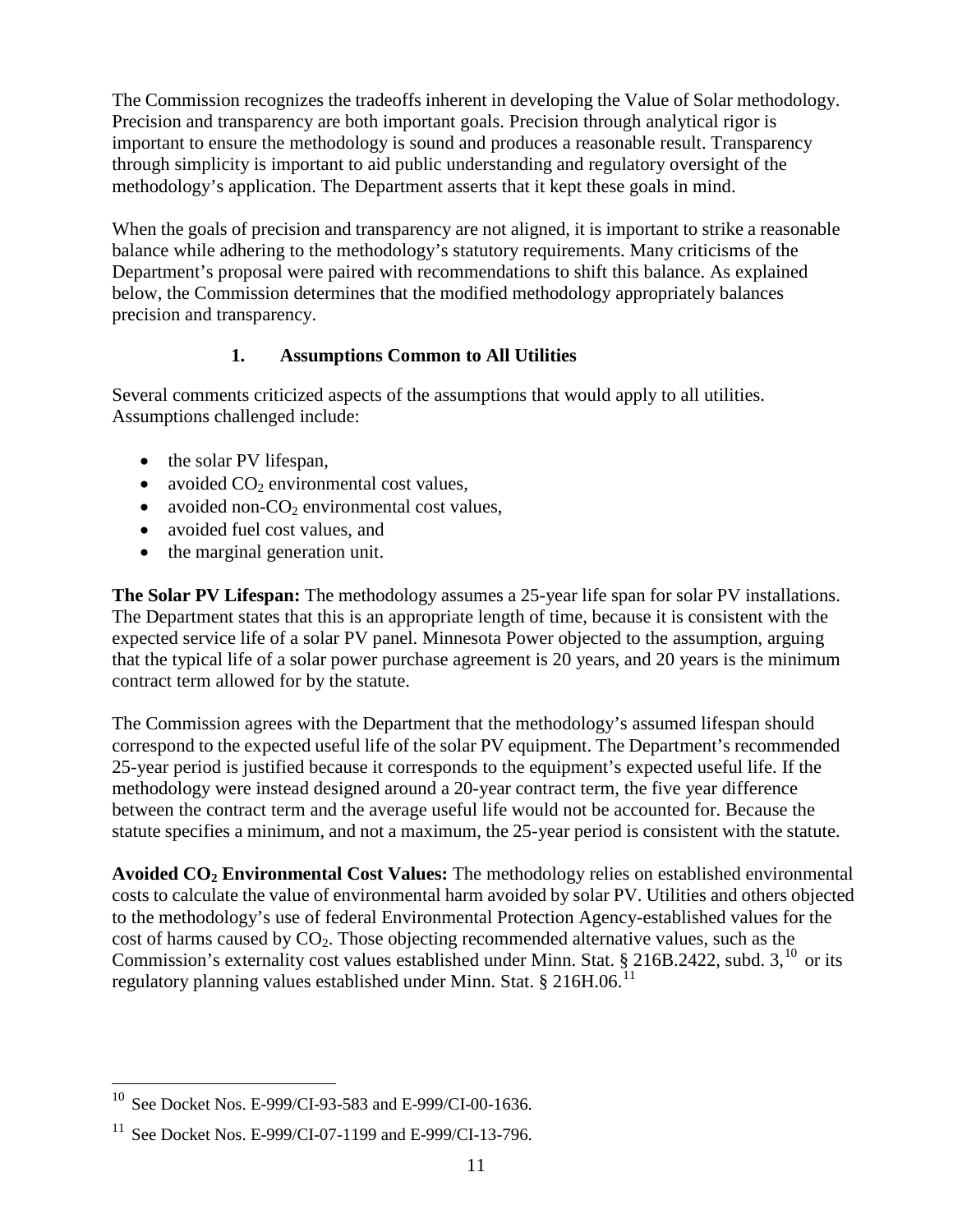The Department did not support adopting an alternative. It stated that the externality cost values are not an analytically suitable substitute, and that the regulatory planning values do not represent the values called for by the statute. The Department recommended approval of the methodology using the EPA's "Social Cost of Carbon" values. In support of its recommendation, the Department filed supplemental comments with extensive supporting appendices.<sup>[12](#page-11-0)</sup>

The Department stated in its supplemental comments, and again at the Commission meeting, that the marginal nature of the Social Cost of Carbon values was "the key reason" to recommend them over other suggested values. Marginal values pertain to the incremental cost of an additional unit of emissions. The Department described the difference between values articulating marginal costs and values articulating average costs to be like "apples and oranges." The Department also supported its choice by arguing that the chosen values are more up-to-date.

The methodology computes avoided environmental cost using the avoided *marginal* costs of CO<sub>2</sub>. The Commission concludes that it is not analytically appropriate to replace the Department's chosen marginal values with the Commission's § 216B.2422, subd. 3, environmental cost values, which are a range of values (often simplified by referring to their midpoint) representing an *average* cost per ton.

It would also not be appropriate to replace the chosen values with planning values established under Minn. Stat. § 216H.06. The planning values–also a range–are similarly not analytically a proper substitute for values that represent the marginal costs of  $CO<sub>2</sub>$ . The Commission establishes values under Minn. Stat. § 216H.06, which requires "an estimate of the likely range of costs of future carbon dioxide regulation on electricity generation." Whether the values presently established for this statutory purpose account for marginal "value to the utility, its customers, and society" of avoided  $CO<sub>2</sub>$  emissions better than the Department's recommended values has not been established in this record.

The Commission would ordinarily prefer values that underwent a local vetting process. Because federal marginal avoided CO2 environmental cost values are available, the Department-selected values most closely and reasonably capture the statutorily required "value to the utility, its customers, and society" of avoided  $CO<sub>2</sub>$  emissions, while appropriately satisfying the proposed methodology's analytical reliance on values that pertain to marginal costs. The Commission concludes that the Social Cost of Carbon values are suitable for use in the Value of Solar Methodology, and that neither of the proposed alternatives are adequate drop-in substitutes for the Department's chosen values.

The Commission is currently re-evaluating its environmental externality costs.<sup>[13](#page-11-1)</sup> The Commission only decides here the narrow question of whether the values recommended by the Department reasonably fulfill the statutory mandate for a Value of Solar methodology. Approval of the

 $\overline{a}$ 

<span id="page-11-0"></span><sup>&</sup>lt;sup>12</sup> Supplemental Comments of the Minnesota Department of Commerce, Division of Energy Resources (March 11, 2014). These comments were filed by the Department outside the comment filing period. They are relied upon by the Commission to the extent that they restate the Department's rationale and can be found elsewhere in the record.

<span id="page-11-1"></span><sup>13</sup> *In the Matter of the Investigation into Environmental and Socioeconomic Costs Under Minn. Stat. § 216B.2422, Subd. 3*, Order Reopening Investigation and Convening Stakeholder Group to Provide Recommendations for Contested Case Proceeding, Docket No. E-999/00-1636 (February 10, 2014).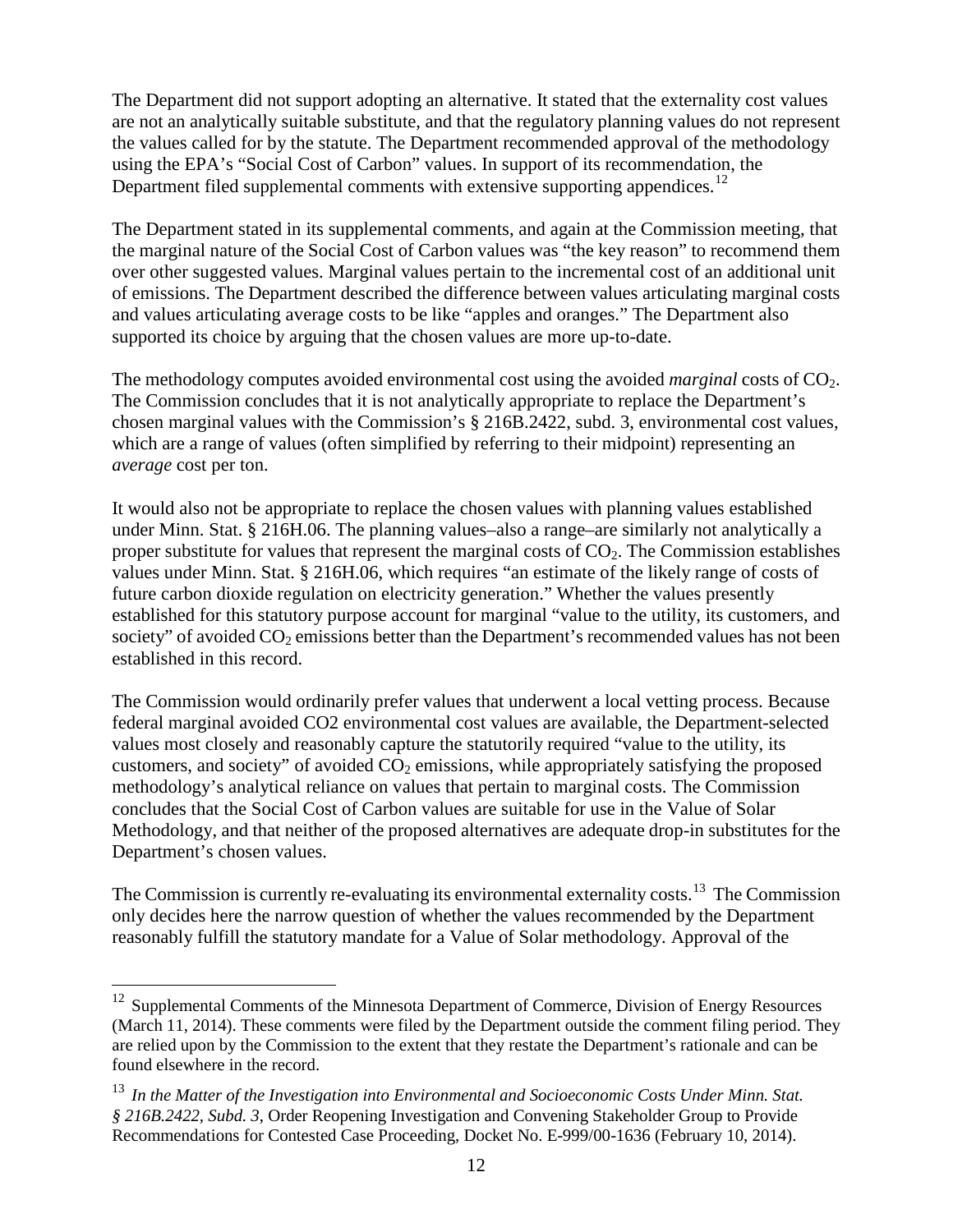Department's methodology and the values it contains does not prejudge the outcome of that investigation, or any other pending or future Commission proceeding.

**Avoided non-CO2 Environmental Cost Values:** The methodology relies on established values for non- $CO<sub>2</sub>$  environmental costs as well. As initially proposed, the methodology relied on the midpoint of Commission-established values for urban areas. In response to an objection by the Minnesota Rural Electric Association, the Department stated that it "is agreeable to allowing utilities to select the set of non- $CO<sub>2</sub>$  [avoided cost] values most appropriate to their service territory."

The Commission agrees that, because they are available, utilities should apply non- $CO<sub>2</sub>$  avoided cost values most appropriate to their service territory. The Department has consented to this modification. The Commission will modify the methodology accordingly.

**The Avoided Fuel Cost Values:** The methodology accounts for avoided fuel costs. It offers three ways a Value of Solar tariff could calculate avoided fuel costs, one of them based on projected natural gas prices. As initially proposed, this projection relied on New York Mercantile Exchange (NYMEX) natural gas futures prices for the first twelve years, and used that data to project prices for years 13 through 25 using a "line of best fit." In response to comments, the Department recommended that the methodology be revised as follows:

> Fuel price escalation factor: 30-day averages are used for the NYMEX Natural Gas Futures contract prices for years 1 through 12; For years beyond year 12, the general escalation rate is used as the guaranteed fuel price escalation.

The Department asserts that the modification makes projected fuel price values less subject to volatility in near-term natural gas prices, and then assumes, in the years beyond which there is useful future-price data, that the cost of natural gas will increase at the methodology's generally-applicable escalation rate.

Some commenters preferred substitute, utility-specific, or more complex fuel cost projections. However, substituting utility-specific forecasts or formulas based in part on proprietary data or more complex calculations would reduce the transparency and accessibility of Value of Solar tariffs. The Commission concludes that the possible corresponding (small) increase in precision over the Department's modified proposal would not justify the reduction in transparency.

In addition, the methodology provides two alternative methods to ascertain avoided fuel costs. The Commission agrees with the Department that the three fuel cost component options appropriately capture the relevant avoided costs, including the avoided cost to utilities and customers of fuel price volatility.

**The Marginal Generation Unit:** To determine avoided generation capacity costs, an appropriate next-best-alternative generator type must be identified. The methodology calculates avoided generation costs by assuming that the avoided generation facilities are a weighted blend of combustion turbine and combined cycle gas turbine generation facilities. Some comments indicated that this assumption does not correspond to a utility's "next" planned generation facility in type or in timing.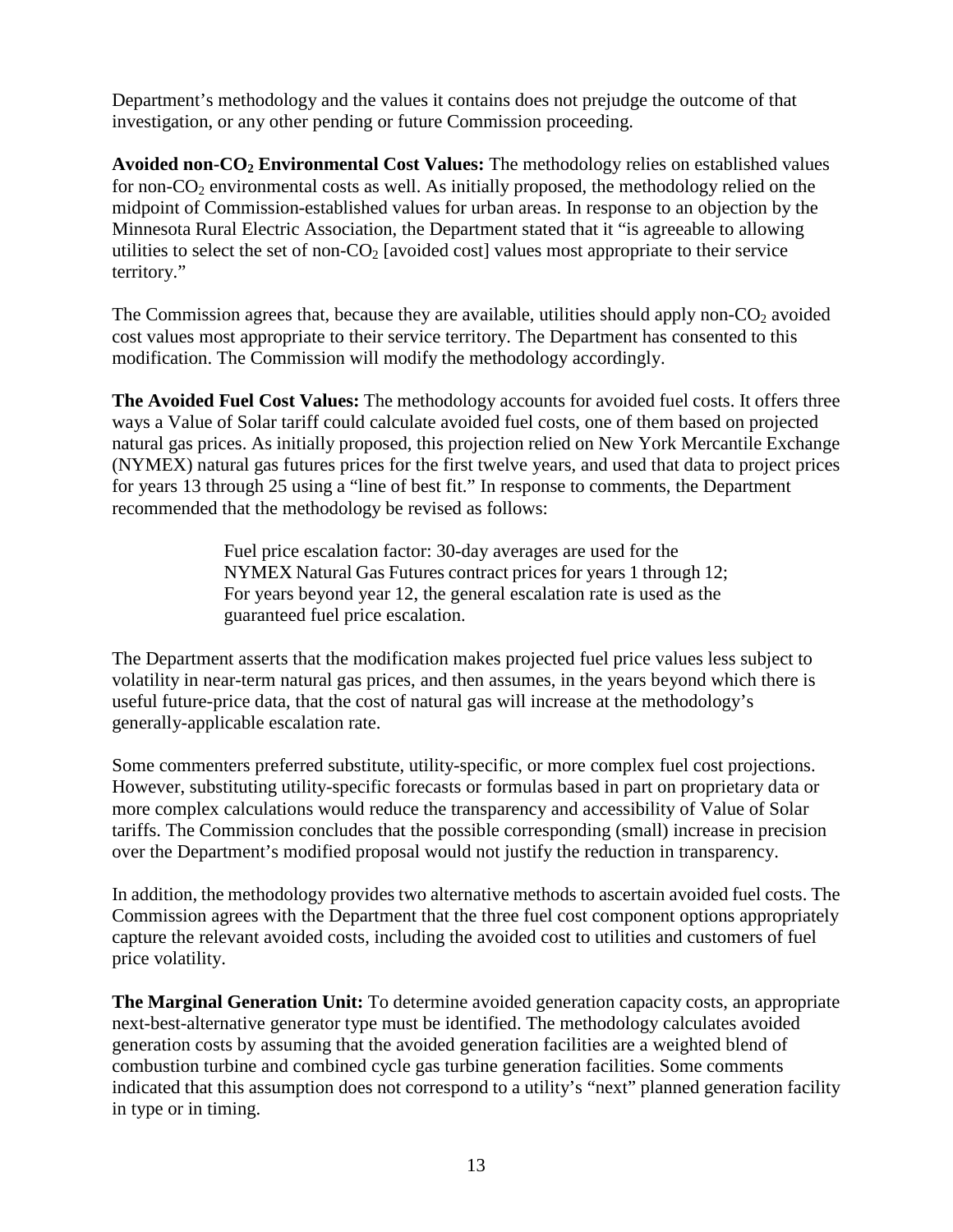The Commission agrees with the Department that the assumed marginal generation unit is appropriate. Because the statute requires Value of Solar tariffs to contemplate contracts of 20 years or more, it is appropriate for the methodology to anticipate the likely mix of avoided generation costs over the relevant period, including purchased power, and not just a utility's "next" anticipated facility at the time a tariff is filed.

Forecasting generation that far in the future necessarily involves some degree of uncertainty. The Department's chosen blend of generation units is a reasonable estimate of likely future generation resources suitable for all utilities over the relevant period. Using the same assumption for all utilities also serves the goal of reducing unwarranted complexity in the calculation.

#### **2. Avoided Cost Components**

As discussed in section IV.A.2., above, the proposed value components are consistent with the methodology standards established in Minn. Stat. § 216B.164, subd. 10(f). Each component represents a category of costs—to the utility, its customers, or society—that grid-connected solar PV installations can avoid. The selected components represent "value of energy and its delivery, generation capacity, transmission capacity, transmission and distribution line losses, and environmental value" as required by the statute.

Each component value is calculated using formulas set forth in the methodology.<sup>[14](#page-13-0)</sup> Some comments raised objections to aspects of the methodology's component calculations. With respect to these objections, the Commission agrees with and adopts the Department's reasoning in support of the methodology as proposed.

In response to the comments concerning the avoided distribution capacity cost component, the Department has recommended the following modification:

> Avoided Distribution Capacity Cost: Set the distribution peak load growth rate based on the utility's estimated future growth over the next 15 years. If the result is zero or negative (before adding solar PV), set the avoided distribution capacity cost to zero.

The proposed methodology allows for avoided distribution capacity costs to be calculated on a system-wide basis, or on a location-specific basis. Allowing location-specific distribution cost calculation permits the methodology to reflect the value of "systems installed at high-value locations on the distribution grid," which is one of the statute's permitted value considerations.

But the initially-recommended distribution-capacity-cost calculation used historical peak-load growth data. In response to objections, the Department now recommends that the calculation be based on projected peak-load growth rates, and recommends how to handle the component when the projected peak-load growth (before adding solar PV) is zero or below.

Including the Department's recommended modification, the Department has reasonably defended the component calculation choices made in the proposed methodology. The Commission concludes that the methodology's calculations of these values best balances the goals of precision and transparency.

<span id="page-13-0"></span><sup>&</sup>lt;sup>14</sup> See Appendix A at pages  $21 - 40$ .  $\overline{a}$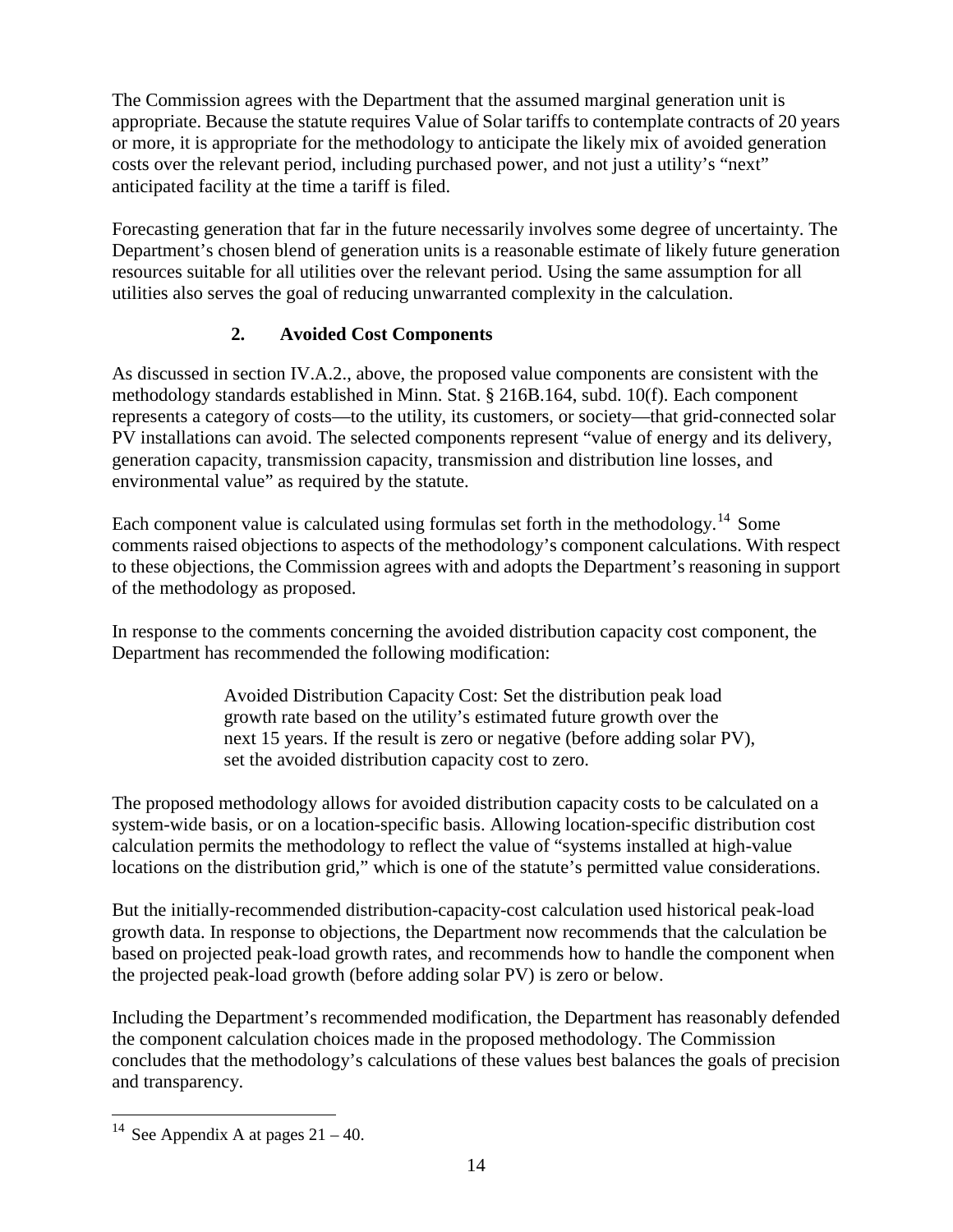#### **3. Filing Requirements**

Concerns identified in comments to the Commission pertained mostly to the underlying assumptions, calculations, and data embedded in the methodology, and not to its procedural aspects. Specifically, the Department recommends that utilities filing a Value of Solar tariff be required to file two tables in specified formats—the Data Table and the Calculation Table—in order to promote transparency in the application of the methodology.

The Commission agrees that these filing requirements are warranted. The required filings promote understanding and oversight of the application of the Value of Solar Methodology. Organizing relevant utility-specific values in a consistently formatted Data Table will facilitate review and analysis of tariff filings. The Calculation Table provides similar transparency for computing the Value of Solar formula.

The Commission will require utilities filing a tariff under Minn. Stat. § 216B.164, subd. 10, to comply with the filing requirements described in the methodology, and that they work with the Department to resolve any questions they have about generating and using the required data tables.

#### **C. Conclusion**

The Commission appreciates the efforts of the Department and the many stakeholder-participants in the development of this methodology. The expertise and experience of those who provided input are reflected in the record's detailed and thorough consideration of the value that solar PV can provide to utilities, to ratepayers, and to society.

Economic analysis as complex as the approved methodology inevitably involves choices between several reasonable alternatives. On balance, the Commission concludes that the Department's proposal satisfies the statutory mandate with analytical rigor and clarity. For this reason, and the reasons articulated above, the Commission will approve the proposed methodology with the modifications that have received the Department's consent.

#### **ORDER**

- 1. The Commission hereby approves the methodology described in the January 31, 2014 *Minnesota Value of Solar: Methodology* with the following modifications:
	- a. Fuel price escalation factor: 30-day averages are used for the NYMEX Natural Gas Futures contract prices for years 1 through 12; For years beyond year 12, the general escalation rate is used as the guaranteed fuel price escalation.
	- b. Avoided distribution capacity cost: Set the distribution peak load growth rate based on the utility's estimated future growth over the next 15 years. If the result is zero or negative (before adding solar PV), set the avoided distribution capacity cost to zero.
	- c. Utilities may select the set of Commission-established non- $CO<sub>2</sub>$  avoided environmental cost values most appropriate to their service territory.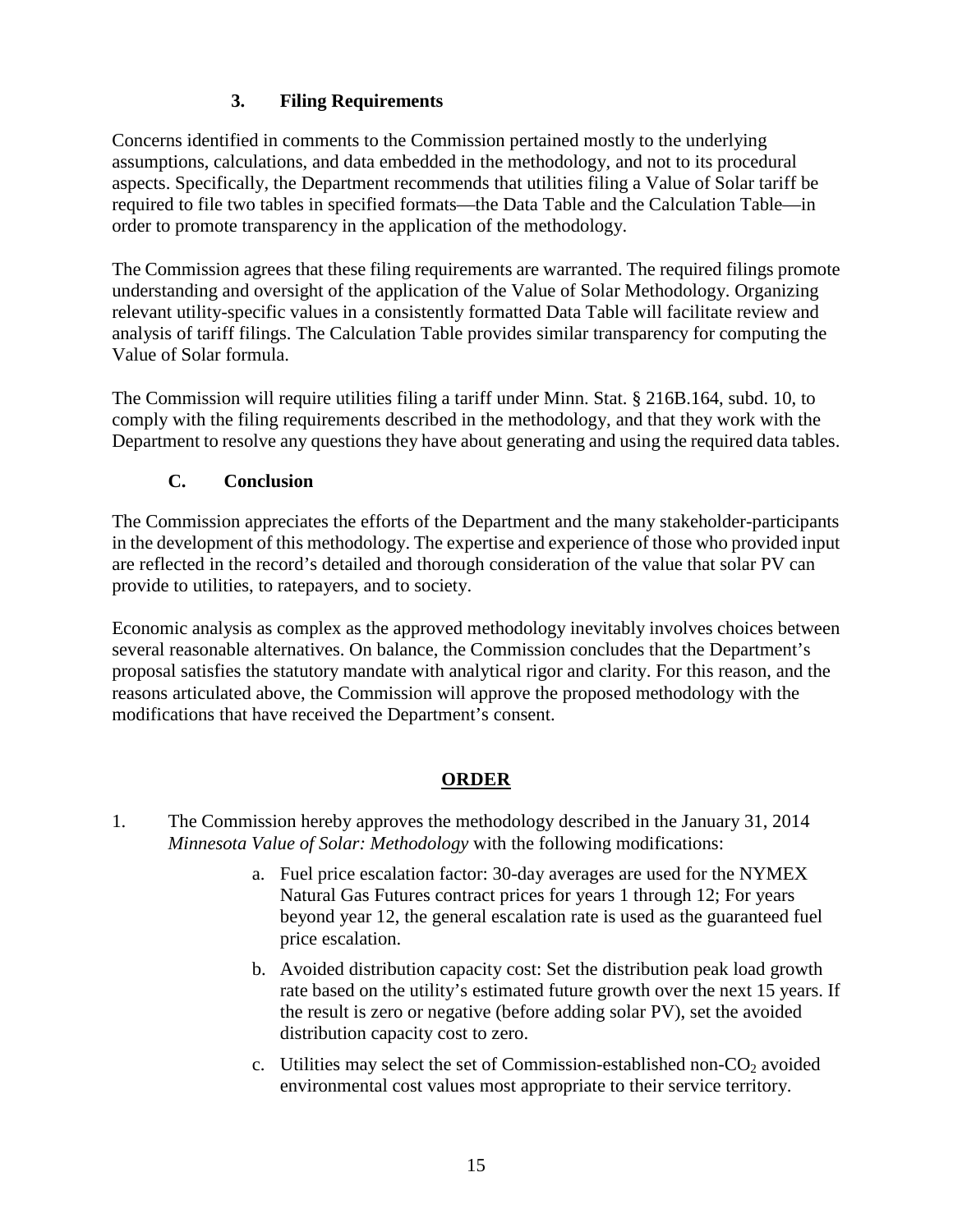- 2. Utilities filing a tariff under Minn. Stat. § 216B.164, subd. 10, shall apply the methodology as revised, and shall work with the Department to clarify questions regarding generating and using the required spreadsheets and data tables.
- 3. This order shall become effective immediately.

BY ORDER OF THE COMMISSION

Frulli Jan

Burl W. Haar Executive Secretary



This document can be made available in alternative formats (i.e., large print or audio) by calling 651.296.0406 (voice). Persons with hearing loss or speech disabilities may call us through Minnesota Relay at 1.800.627.3529 or by dialing 711.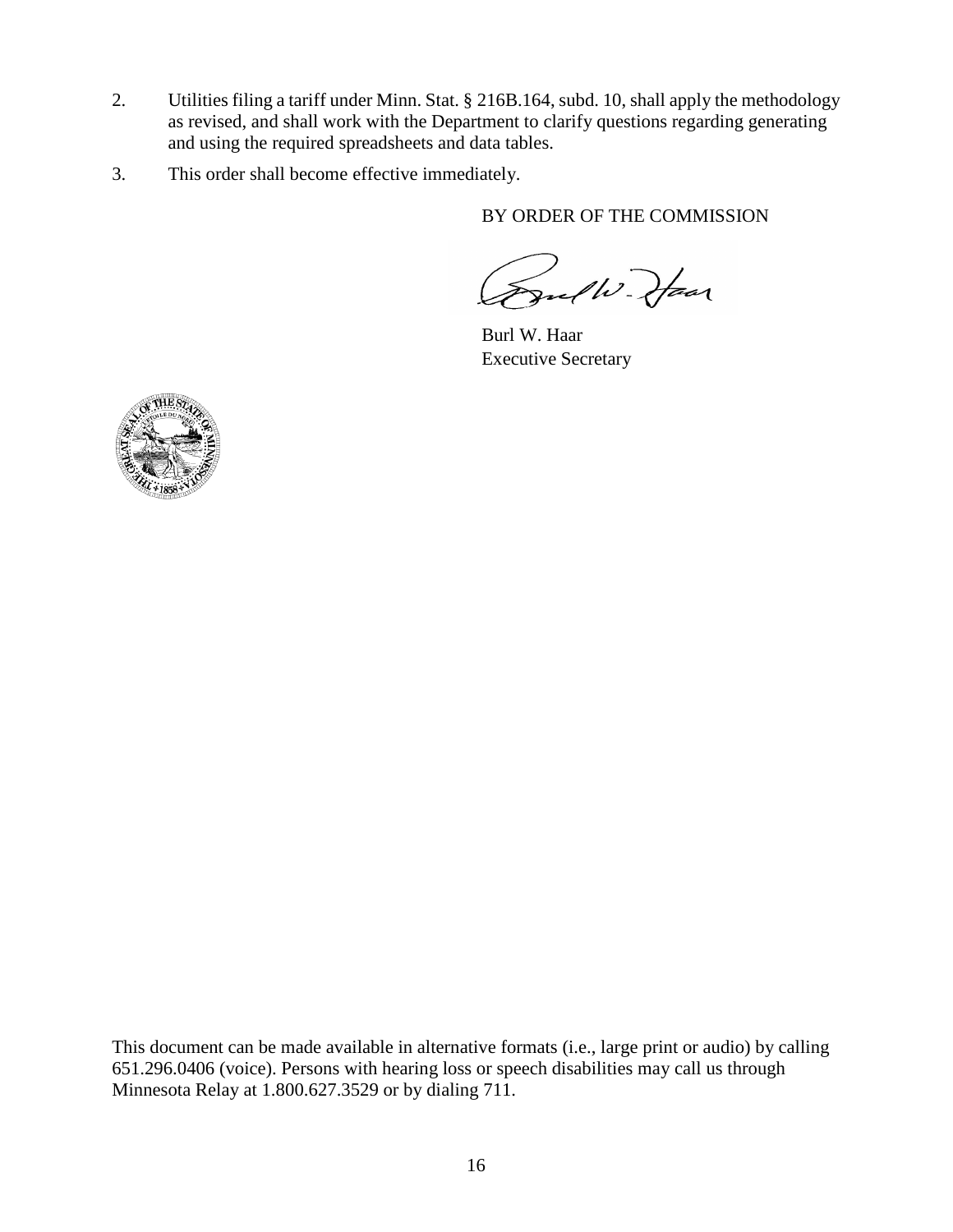# Minnesota Value of Solar: Methodology

Prepared for

## Minnesota Department of Commerce,

Division of Energy Resources



January 31, 2014

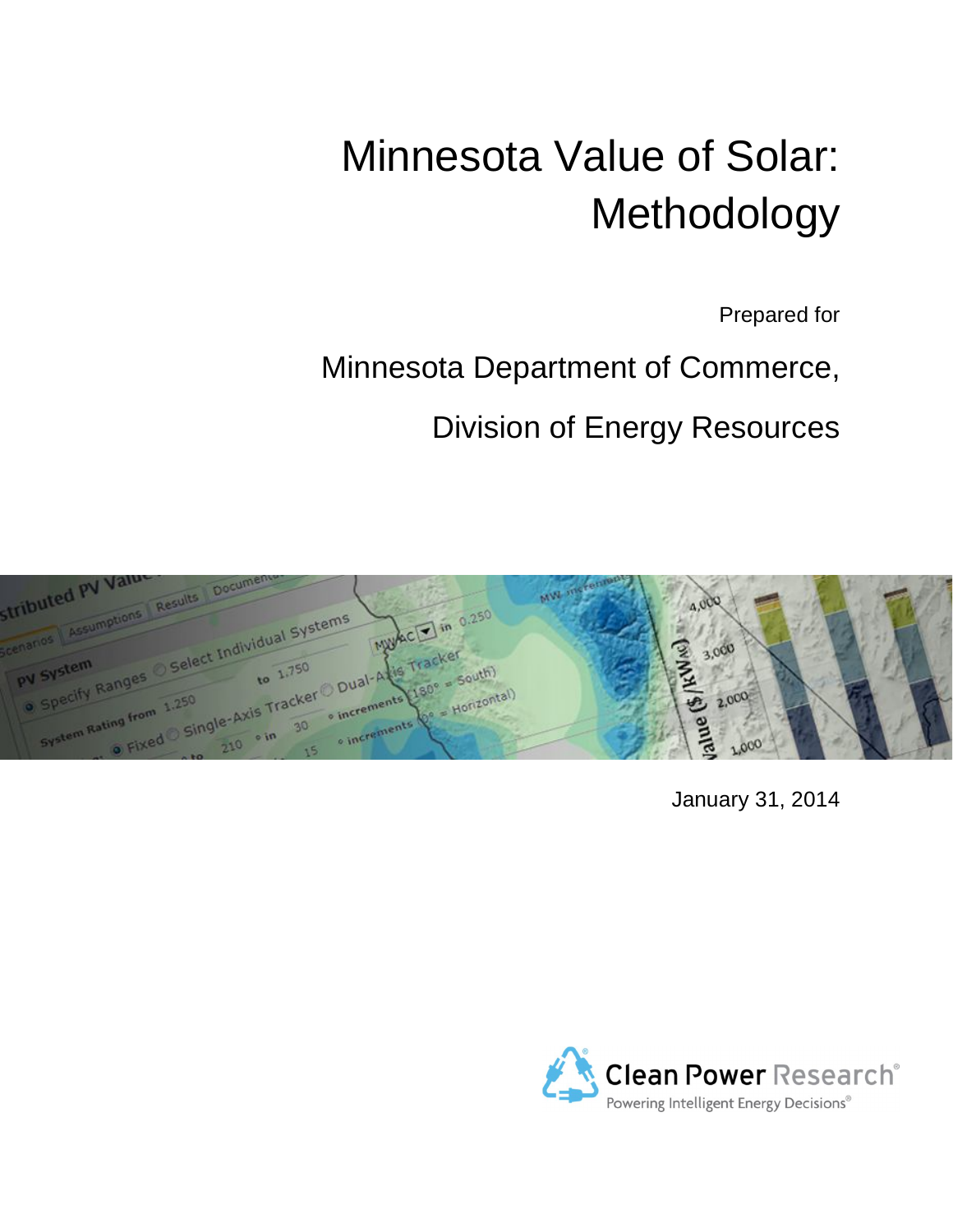#### Prepared by:



Clean Power Research http://www.cleanpower.com/

#### Principal Investigators

Benjamin L. Norris Morgan C. Putnam Thomas E. Hoff

#### Prepared for:



Minnesota Department of Commerce, Division of Energy Resources

Mike Rothman, Commissioner Bill Grant, Deputy Commissioner Matt Schuerger, Technical Advisor Lise Trudeau, Project Manager 651-539-1861 lise.trudeau@state.mn.us

### Legal Notice from Clean Power Research

This report was prepared for the Minnesota Department of Commerce by Clean Power Research. This report should not be construed as an invitation or inducement to any party to engage or otherwise participate in any transaction, to provide any financing, or to make any investment.

Any information shared with Minnesota Department of Commerce prior to the release of the report is superseded by the Report. Clean Power Research owes no duty of care to any third party and none is created by this report. Use of this report, or any information contained therein, by a third party shall be at the risk of such party and constitutes a waiver and release of Clean Power Research, its directors, officers, partners, employees and agents by such third party from and against all claims and liability, including, but not limited to, claims for breach of contract, breach of warranty, strict liability, negligence, negligent misrepresentation, and/or otherwise, and liability for special, incidental, indirect, or consequential damages, in connection with such use.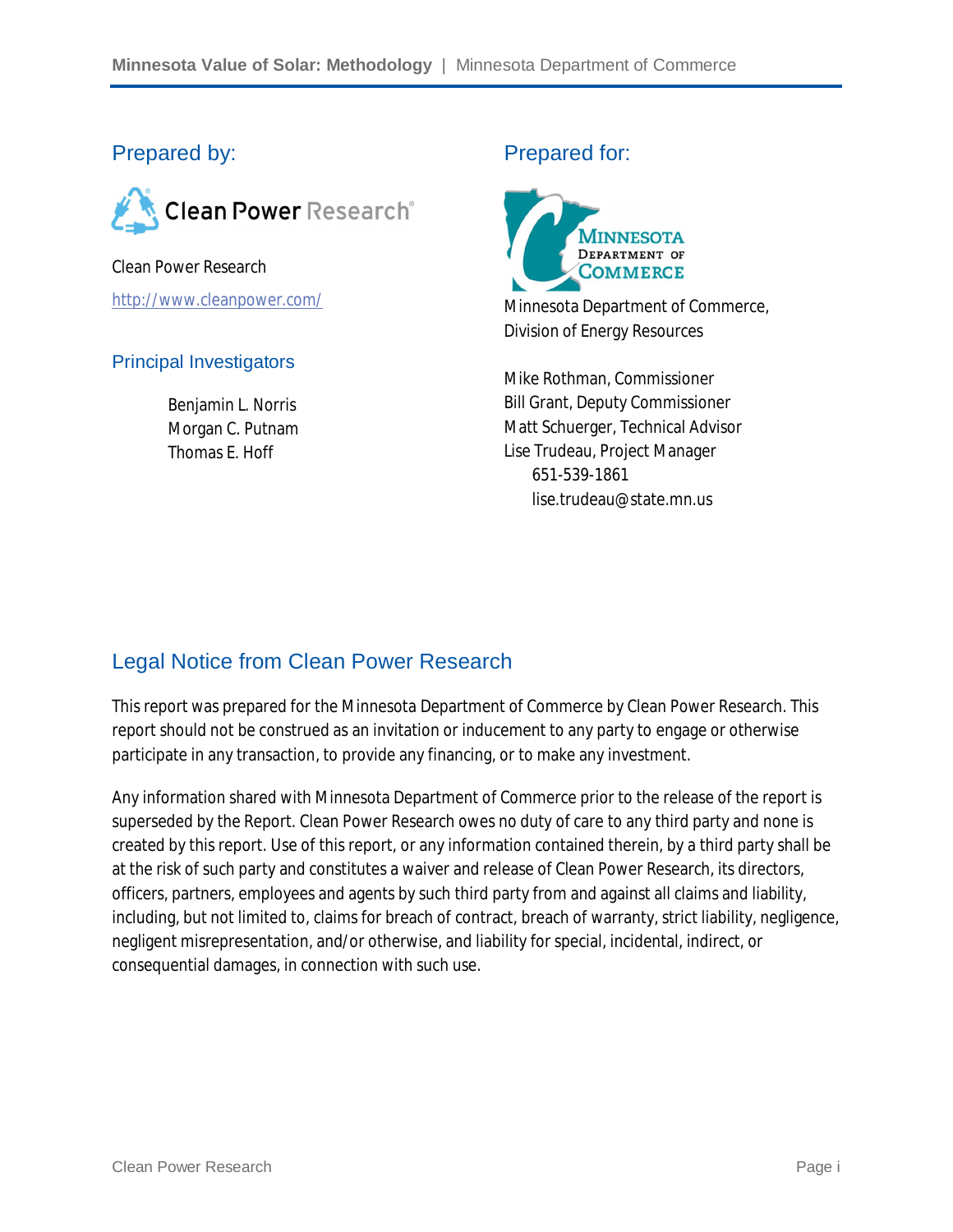### Executive Summary

Minnesota passed legislation<sup>1</sup> in 2013 that allows Investor-Owned Utilities (IOUs) to apply to the Public Utility Commission (PUC) for a Value of Solar (VOS) tariff as an alternative to net metering, and as a rate identified for community solar gardens. The Department of Commerce (Commerce) was assigned the responsibility of developing and submitting a methodology for calculating the VOS tariff to the PUC by January 31, 2014. Utilities adopting the VOS will be required to follow this methodology when calculating the VOS tariff. Commerce selected Clean Power Research (CPR) to support the process of developing the methodology, and additionally held four public workshops to develop, present, and receive feedback.

The 2013 legislation specifically mandated that the VOS legislation take into account the following values of distributed PV: energy and its delivery; generation capacity; transmission capacity; transmission and distribution line losses; and environmental value. The legislation also mandated a method of implementation, whereby solar customers will be billed for their gross electricity consumption under their applicable tariff, and will receive a VOS credit for their gross solar electricity production.

The present document provides the methodology to be used by participating utilities. It is based on the enabling statute, stakeholder input, and guidance from Commerce. It includes a detailed example calculation for each step of the calculation.

Key aspects of the methodology include:

- **A** standard PV rating convention
- Methods for creating an hourly PV production time-series, representing the aggregate output of all PV systems in the service territory per unit capacity corresponding to the output of a PV resource on the margin
- Requirements for calculating the electricity losses of the transmission and distribution systems
- **•** Methods for performing technical calculations for avoided energy, effective generation capacity and effective distribution capacity
- Economic methods for calculating each value component (e.g., avoided fuel cost, capacity cost, etc.)
- Requirements for summarizing input data and final calculations in order to facilitate PUC and stakeholder review

Application of the methodology results in the creation of two tables: the VOS Data Table (a table of utility-specific input assumptions) and the VOS Calculation Table (a table of utility-specific total value of

 $\overline{\phantom{a}}$ 

 $1$  MN Laws 2013, Chapter 85 HF 729, Article 9, Section 10.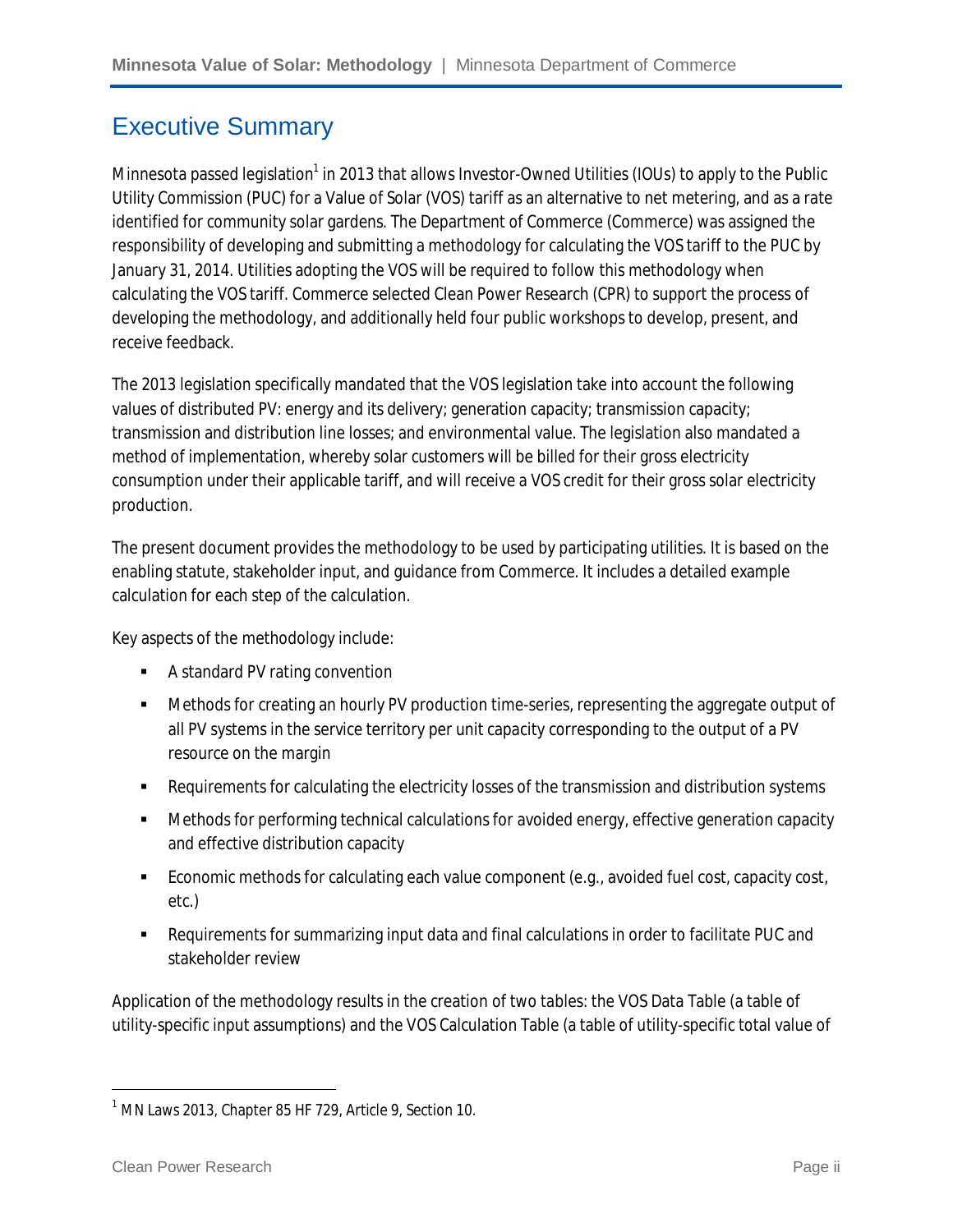solar). Together these two tables ensure stakeholder transparency and facilitate stakeholder understanding.

The VOS Calculation Table is illustrated in Figure ES-1. The table shows each value component and how the gross value of each component is converted into a distributed solar value. The process uses a component-specific load match factor (where applicable) and a component-specific Loss Savings Factor. The values are then summed to yield the 25-year levelized value.

| 25 Year Levelized Value       | <b>Gross Value</b> | $\overline{\mathbf{x}}$ | <b>Load Match</b><br>Factor | $\times$ (1+ | <b>Loss</b><br><b>Savings</b><br><b>Factor</b> | $\equiv$ | <b>Distributed</b><br><b>PV Value</b> |
|-------------------------------|--------------------|-------------------------|-----------------------------|--------------|------------------------------------------------|----------|---------------------------------------|
|                               | (\$/kWh)           |                         | $(\%)$                      |              | $(\%)$                                         |          | (\$/kWh)                              |
| Avoided Fuel Cost             | GV <sub>1</sub>    |                         |                             |              | LSF-Energy                                     |          | V1                                    |
| Avoided Plant O&M - Fixed     | GV2                |                         |                             |              | LSF-Energy                                     |          | V <sub>2</sub>                        |
| Avoided Plant O&M - Variable  | GV <sub>3</sub>    |                         |                             |              | LSF-Energy                                     |          | V <sub>3</sub>                        |
| Avoided Gen Capacity Cost     | GV4                |                         | <b>ELCC</b>                 |              | LSF-ELCC                                       |          | V4                                    |
| Avoided Reserve Capacity Cost | GV <sub>5</sub>    |                         | <b>ELCC</b>                 |              | LSF-ELCC                                       |          | V <sub>5</sub>                        |
| Avoided Trans. Capacity Cost  | GV <sub>6</sub>    |                         | <b>ELCC</b>                 |              | LSF-ELCC                                       |          | V <sub>6</sub>                        |
| Avoided Dist. Capacity Cost   | GV <sub>7</sub>    |                         | <b>PLR</b>                  |              | LSF-PLR                                        |          | V <sub>7</sub>                        |
| Avoided Environmental Cost    | GV <sub>8</sub>    |                         |                             |              | LSF-Energy                                     |          | V <sub>8</sub>                        |
| Avoided Voltage Control Cost  |                    |                         |                             |              |                                                |          |                                       |
| Solar Integration Cost        |                    |                         |                             |              |                                                |          |                                       |
|                               |                    |                         |                             |              |                                                |          | Value of Solar                        |

#### Figure ES-1. VOS Calculation Table: economic value, load match, loss savings and distributed PV value.

As a final step, the methodology calls for the conversion of the 25-year levelized value to an equivalent inflation-adjusted credit. The utility would then use the first year value as the credit for solar customers, and would adjust each year using the latest Consumer Price Index (CPI) data.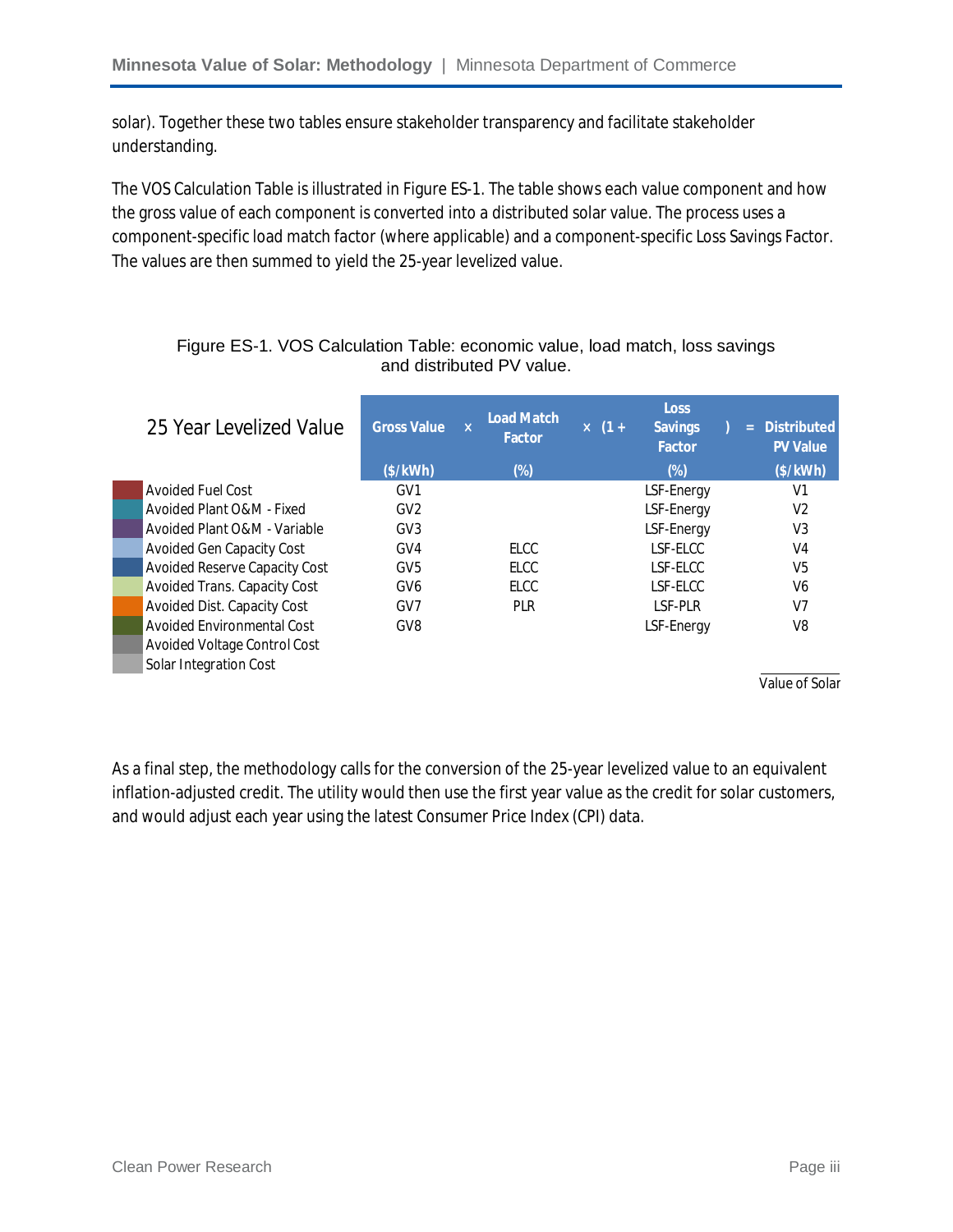### **Contents**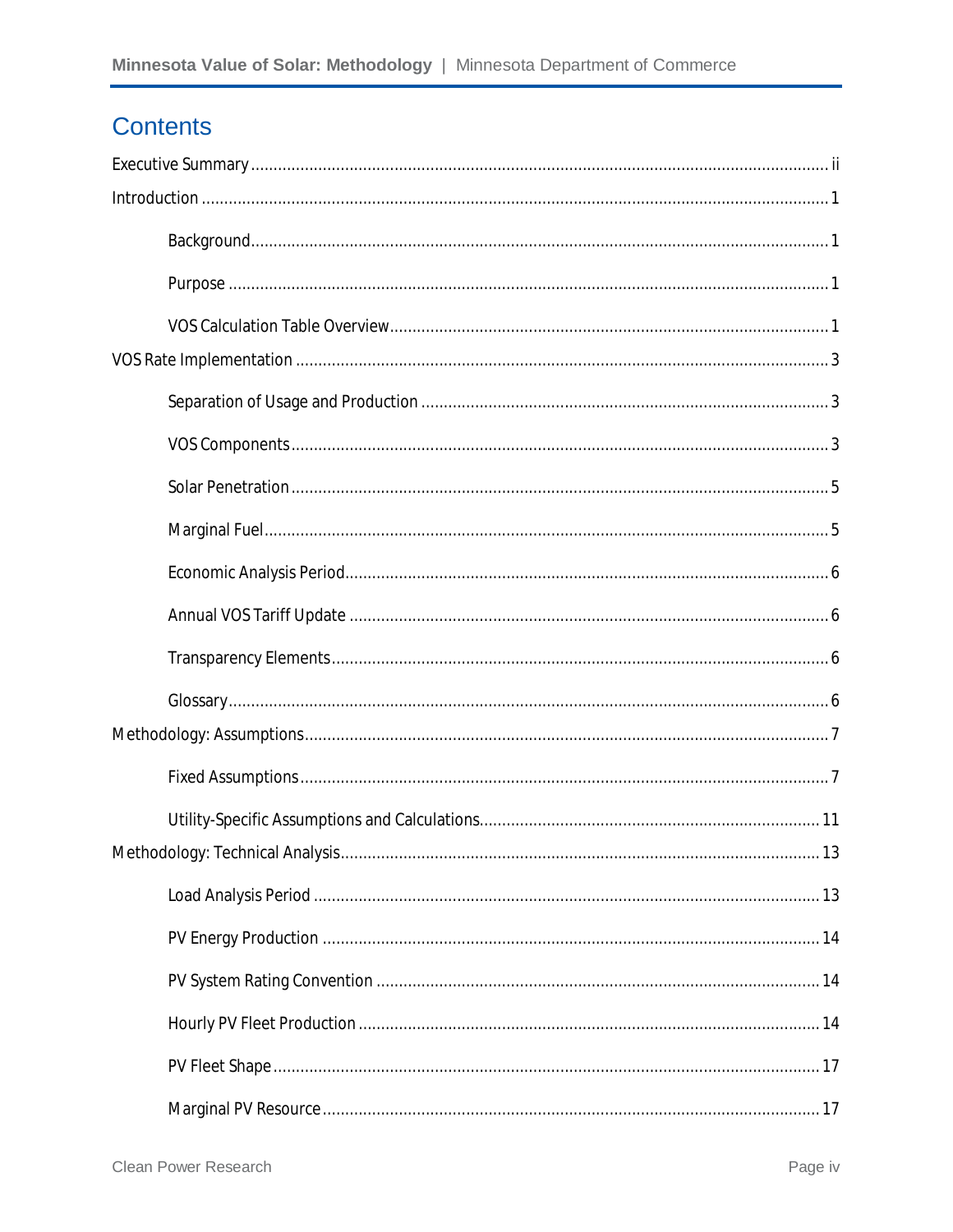| 40 |
|----|
|    |
|    |
|    |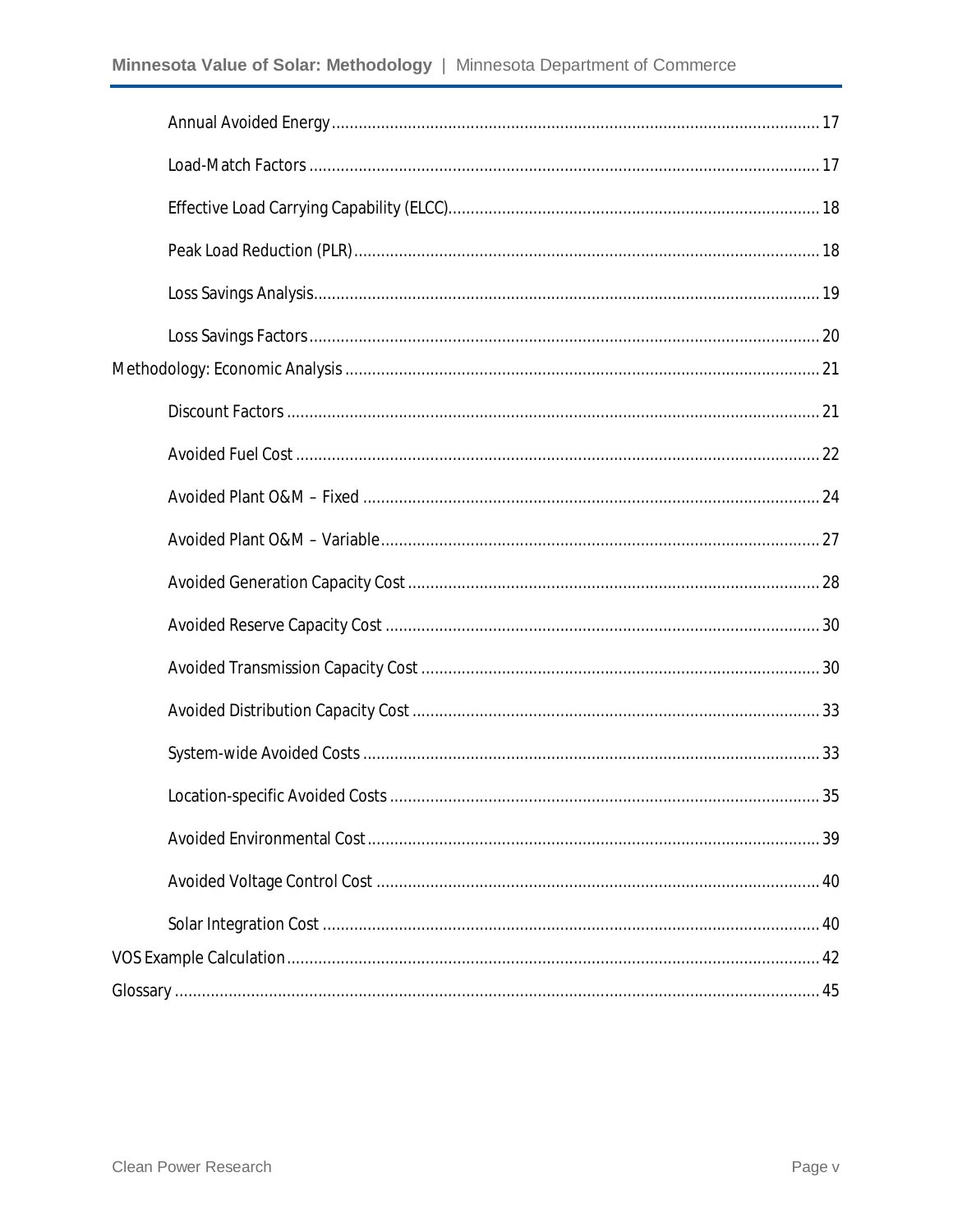### **Introduction**

#### **Background**

Minnesota passed legislation $^2$  in 2013 that allows Investor-Owned Utilities (IOUs) to apply to the Public Utility Commission (PUC) for a Value of Solar (VOS) tariff as an alternative to net metering, and as a rate identified for community solar gardens. The Department of Commerce (Commerce) was assigned the responsibility of developing and submitting a methodology for calculating the VOS tariff to the PUC by January 31, 2014. Utilities adopting the VOS will be required to follow this methodology when calculating the VOS rate. Commerce selected Clean Power Research (CPR) to support the process of developing the methodology, and additionally held four public workshops to develop, present, and receive feedback.

The present document provides the VOS methodology to be used by participating utilities. It is based on the enabling statute, stakeholder input and guidance from Commerce.

#### **Purpose**

The State of Minnesota has identified a VOS tariff as a potential replacement for the existing Net Energy Metering (NEM) policy that currently regulates the compensation of home and business owners for electricity production from PV systems. As such, the adopted VOS legislation is not an incentive for distributed PV, nor is it intended to eliminate or prevent current or future incentive programs.

While NEM effectively values PV-generated electricity at the customer retail rate, a VOS tariff seeks to quantify the value of distributed PV electricity. If the VOS is set correctly, it will account for the real value of the PV-generated electricity, and the utility and its ratepayers would be indifferent to whether the electricity is supplied from customer-owned PV or from comparable conventional means. Thus, a VOS tariff eliminates the NEM cross-subsidization concerns. Furthermore, a well-constructed VOS tariff could provide market signals for the adoption of technologies that significantly enhance the value of electricity from PV, such as advanced inverters that can assist the grid with voltage regulation.

#### **VOS Calculation Table Overview**

The VOS is the sum of several distinct value components, each calculated separately using procedures defined in this methodology. As illustrated in Figure 1, the calculation includes a gross component value, a component-dependent load-match factor (as applicable for capacity related values) and a componentdependent Loss Savings Factor.

 $\overline{\phantom{a}}$ 

<sup>2</sup> MN Laws 2013, Chapter 85 HF 729, Article 9, Section 10.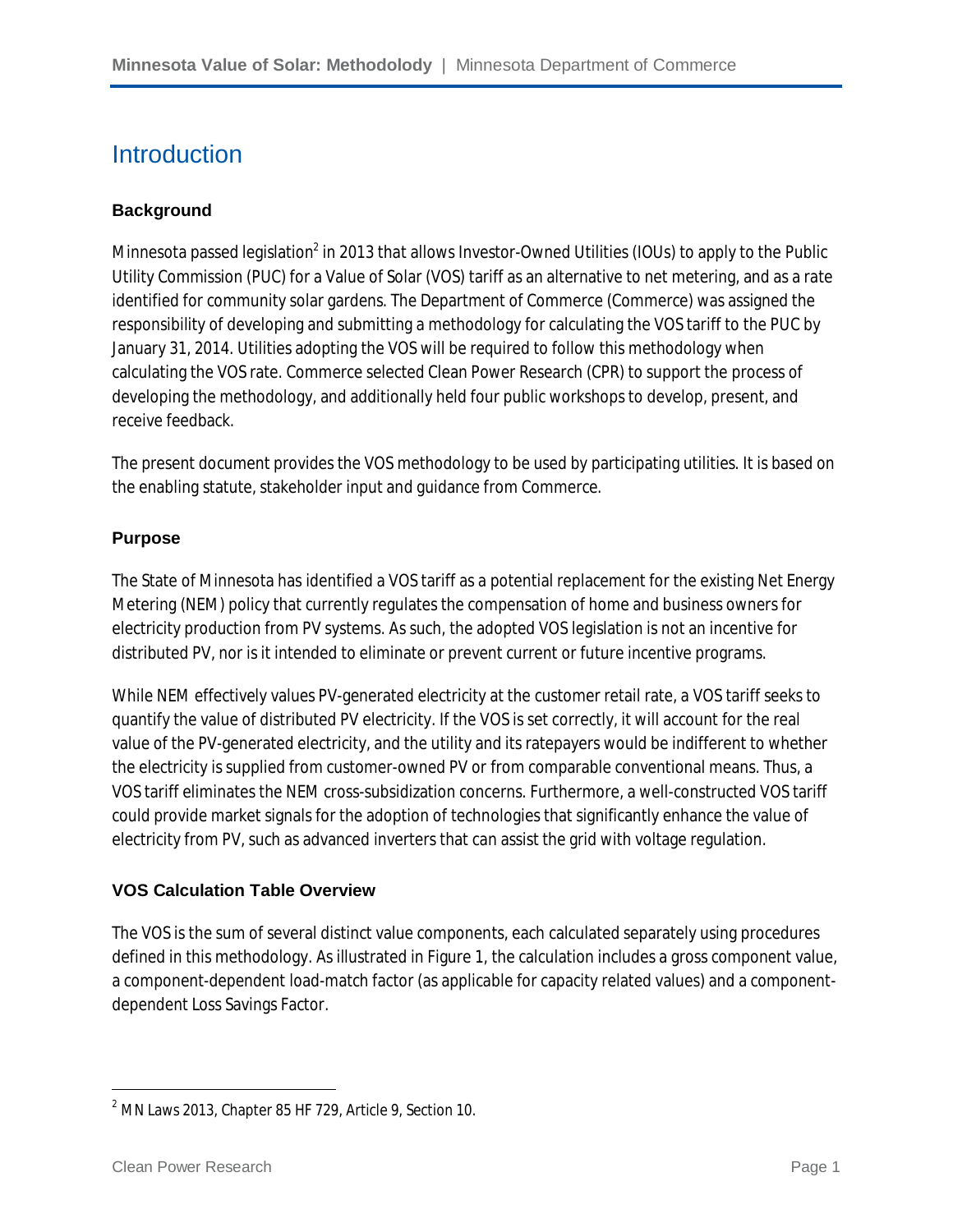For example, the avoided fuel cost does not have a load match factor because it is not dependent upon performance at the highest hours (fuel costs are avoided during all PV operating hours). Avoided fuel cost does have a Loss Savings Factor, however, accounting for loss savings in both transmission and distribution systems. On the other hand, the Avoided Distribution Capacity Cost has an important Load Match Factor (shown as Peak Load Reduction, or 'PLR') and a Loss Savings Factor that only accounts for distribution (not transmission) loss savings.

Gross Values, Distributed PV Values, and the summed VOS shown in Figure 1 are all 25-year levelized values denominated in dollars per kWh.

| 25 Year Levelized Value       | <b>Gross Value</b> | <b>Load Match</b><br>$\mathbf{x}$<br><b>Factor</b> | $\times$ (1+ | <b>Loss</b><br><b>Savings</b><br><b>Factor</b> | Ξ | <b>Distributed</b><br><b>PV Value</b> |
|-------------------------------|--------------------|----------------------------------------------------|--------------|------------------------------------------------|---|---------------------------------------|
|                               | (\$/kWh)           | (%)                                                |              | $(\%)$                                         |   | (S/KWh)                               |
| Avoided Fuel Cost             | GV <sub>1</sub>    |                                                    |              | LSF-Energy                                     |   | V1                                    |
| Avoided Plant O&M - Fixed     | GV <sub>2</sub>    |                                                    |              | LSF-Energy                                     |   | V <sub>2</sub>                        |
| Avoided Plant O&M - Variable  | GV <sub>3</sub>    |                                                    |              | LSF-Energy                                     |   | V <sub>3</sub>                        |
| Avoided Gen Capacity Cost     | GV4                | <b>ELCC</b>                                        |              | LSF-ELCC                                       |   | V <sub>4</sub>                        |
| Avoided Reserve Capacity Cost | GV <sub>5</sub>    | <b>ELCC</b>                                        |              | LSF-ELCC                                       |   | V <sub>5</sub>                        |
| Avoided Trans. Capacity Cost  | GV <sub>6</sub>    | <b>ELCC</b>                                        |              | LSF-ELCC                                       |   | V <sub>6</sub>                        |
| Avoided Dist. Capacity Cost   | GV7                | <b>PLR</b>                                         |              | LSF-PLR                                        |   | V <sub>7</sub>                        |
| Avoided Environmental Cost    | GV <sub>8</sub>    |                                                    |              | LSF-Energy                                     |   | V <sub>8</sub>                        |
| Avoided Voltage Control Cost  |                    |                                                    |              |                                                |   |                                       |
| Solar Integration Cost        |                    |                                                    |              |                                                |   |                                       |

#### Figure 1. Illustration of the VOS Calculation Table

Value of Solar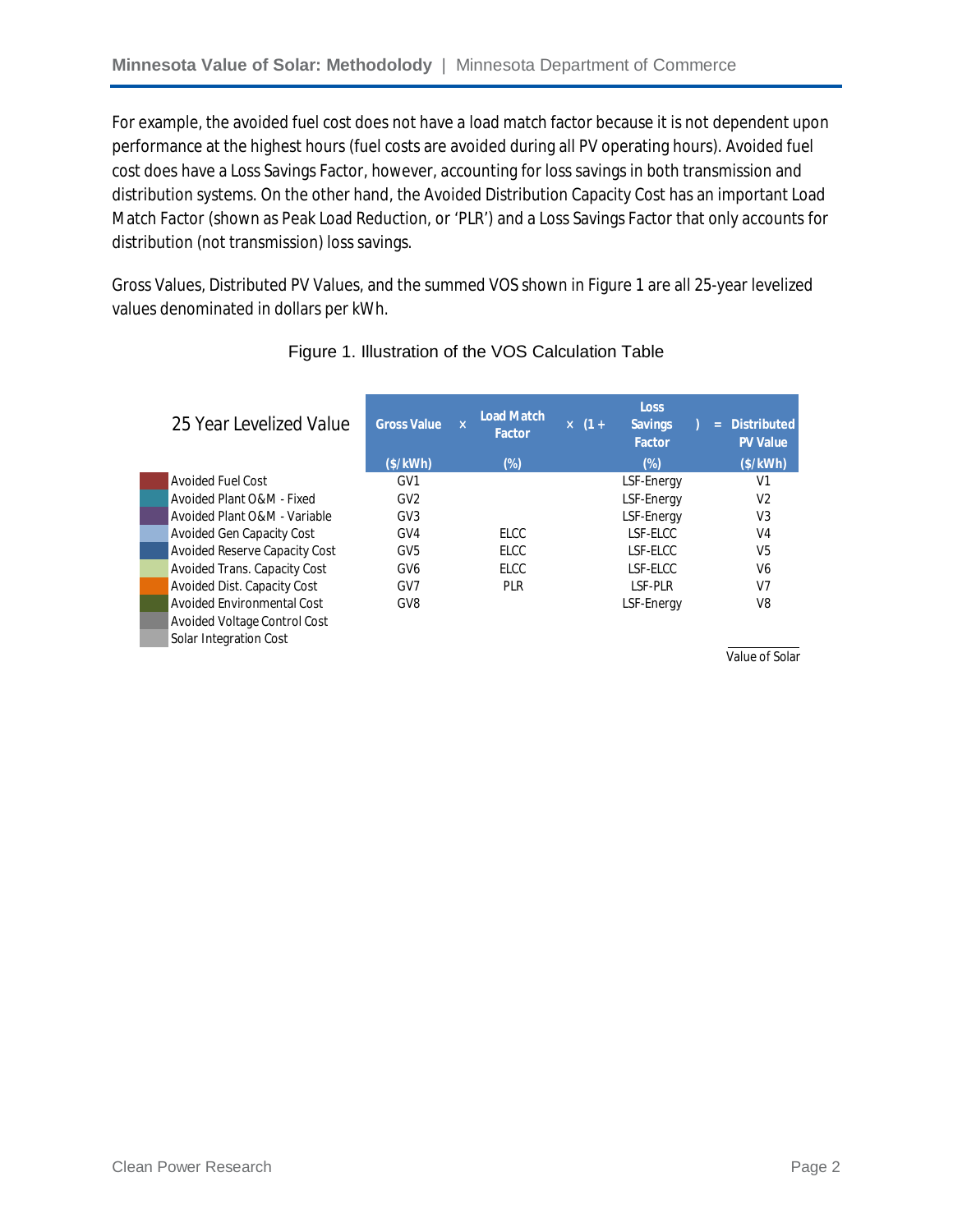### VOS Rate Implementation

#### **Separation of Usage and Production**

Minnesota's VOS legislation mandates that, if a VOS tariff is approved, solar customers will be billed for all usage under their existing applicable tariff, and will receive a VOS credit for their gross solar energy production. Separating usage (charges) from production (credits) simplifies the rate process for several reasons:

- Customers will be billed for all usage. Energy derived from the PV systems will not be used to offset ("net") usage prior to calculating charges. This will ensure that utility infrastructure costs will be recovered by the utilities as designed in the applicable retail tariff.
- The utility will provide all energy consumed by the customer. Standby charges for customers with on-site PV systems are not permitted under a VOS rate.
- **The rates for usage can be adjusted in future ratemaking.**

#### **VOS Components**

The definition and selection of VOS components were based on the following considerations:

- Components corresponding to minimum statutory requirements are included. These account for the "value of energy and its delivery, generation capacity, transmission capacity, transmission and distribution line losses, and environmental value."
- Non-required components were selected only if they were based on known and measurable evidence of the cost or benefit of solar operation to the utility.
- Environmental costs are included as a required component, and are based on existing Minnesota and EPA externality costs.
- Avoided fuel costs are based on long-term risk-free fuel supply contracts. This value implicitly includes both the avoided cost of fuel, as well as the avoided cost of price volatility risk that is otherwise passed from the utility to customers through fuel price adjustments.
- Credit for systems installed at high value locations (identified in the legislation as an option) is included as an option for the utility. It is not a separate VOS component but rather is implemented using a location-specific distribution capacity value (the component most affected by location). This is addressed in the Distribution Capacity Cost section.
- Voltage control and solar integration (a cost) are kept as "placeholder" components for future years. Methodologies are not provided, but these components may be developed for the future. Voltage control benefits are anticipated but will first require implementation of recent changes to national interconnection standards. Solar integration costs are expected to be small, but possibly measureable. Further research will be required on this topic.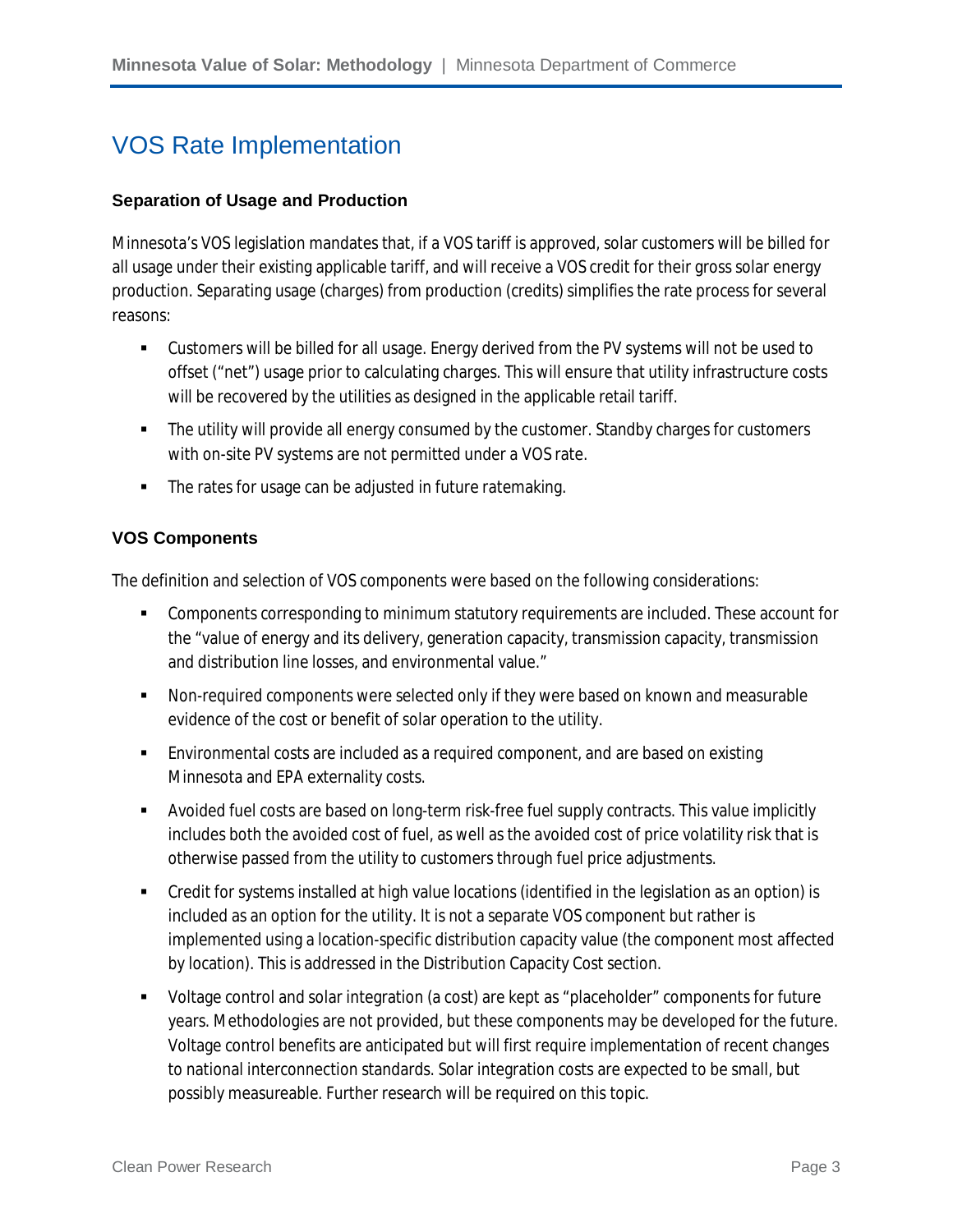Table 1 presents the VOS components selected by Commerce and the cost basis for each component. Table 2 presents the VOS components that were considered but not selected by Commerce. Selections were made based on requirements and guidance in the enabling statute, and were informed by stakeholder comments (including those from Minnesota utilities; local and national solar and environmental organizations; local solar manufacturers and installers; and private parties) and workshop discussions. Stakeholders participated in four public workshops and provided comments through workshop panels, workshop Q&A sessions and written comments.

| <b>Value Component</b>                              | <b>Basis</b>                                                                     | Legislative<br><b>Guidance</b>         | <b>Notes</b>                                |
|-----------------------------------------------------|----------------------------------------------------------------------------------|----------------------------------------|---------------------------------------------|
| <b>Avoided Fuel Cost</b>                            | Energy market costs (portion<br>attributed to fuel)                              | Required (energy)                      | Includes cost of<br>long-term price<br>risk |
| <b>Avoided Plant O&amp;M Cost</b>                   | Energy market costs (portion<br>attributed to O&M)                               | Required (energy)                      |                                             |
| <b>Avoided Generation</b><br><b>Capacity Cost</b>   | Capital cost of generation to<br>meet peak load                                  | Required (capacity)                    |                                             |
| <b>Avoided Reserve</b><br><b>Capacity Cost</b>      | Capital cost of generation to<br>meet planning margins and<br>ensure reliability | Required (capacity)                    |                                             |
| <b>Avoided Transmission</b><br><b>Capacity Cost</b> | Capital cost of transmission                                                     | Required<br>(transmission<br>capacity) |                                             |
| <b>Avoided Distribution</b><br><b>Capacity Cost</b> | Capital cost of distribution                                                     | Required (delivery)                    |                                             |
| <b>Avoided Environmental</b><br>Cost                | <b>Externality costs</b>                                                         | Required<br>(environmental)            |                                             |
| <b>Voltage Control</b>                              | Cost to regulate distribution<br>(future inverter designs)                       |                                        | Future (TBD)                                |
| Integration Cost <sup>3</sup>                       | Added cost to regulate system<br>frequency with variable solar                   |                                        | Future (TBD)                                |

#### Table 1. VOS components included in methodology.

 3 This is not a value, but a cost. It would reduce the VOS rate if included.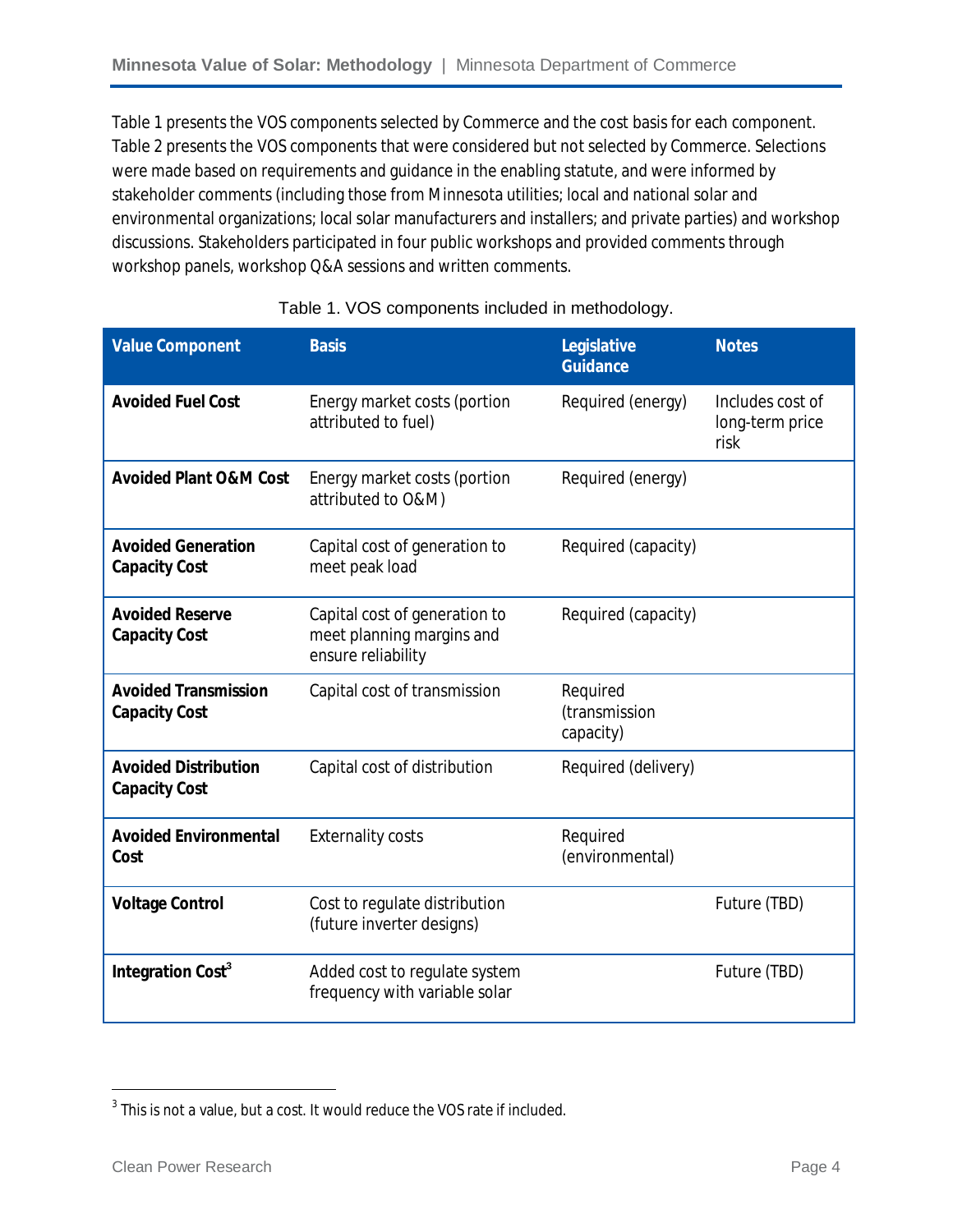| <b>Value Component</b>                                       | <b>Basis</b>                                                                          | Legislative<br><b>Guidance</b>          | <b>Notes</b> |
|--------------------------------------------------------------|---------------------------------------------------------------------------------------|-----------------------------------------|--------------|
| <b>Credit for Local</b><br>Manufacturing/<br><b>Assembly</b> | Local tax revenue tied to net<br>solar jobs                                           | Optional (identified<br>in legislation) |              |
| <b>Market Price Reduction</b>                                | Cost of wholesale power reduced<br>in response to reduction in<br>demand              |                                         |              |
| <b>Disaster Recovery</b>                                     | Cost to restore local economy<br>(requires energy storage and<br>islanding inverters) |                                         |              |

|  |  |  | Table 2. VOS components not included in methodology. |  |
|--|--|--|------------------------------------------------------|--|
|--|--|--|------------------------------------------------------|--|

#### **Solar Penetration**

Solar penetration refers to the total installed capacity of PV on the grid, generally expressed as a percentage of the grid's total load. The level of solar penetration on the grid is important because it affects the calculation of the Effective Load Carrying Capability (ELCC) and Peak Load Reduction (PLR) load-match factors (described later).

In the methodology, the near-term level of PV penetration is used. This is done so that the capacityrelated value components will reflect the near-term level of PV penetration on the grid. However, the change in PV penetration level will be accounted for in the annual adjustment to the VOS. To the extent that PV penetration increases, future VOS rates will reflect higher PV penetration levels.

#### **Marginal Fuel**

This methodology assumes that PV displaces natural gas during PV operating hours. This is consistent with current and projected MISO market experience. During some hours of the year, other fuels (such as coal) may be the fuel on the margin. In these cases, natural gas displacement is a simplifying assumption that is not expected to materially impact the calculated VOS tariff. However, if future analysis indicates that the assumption is not warranted, then the methodology may be modified accordingly. For example, by changing the methodology to include displacement of coal production, avoided fuel costs may decrease and avoided environmental costs may increase.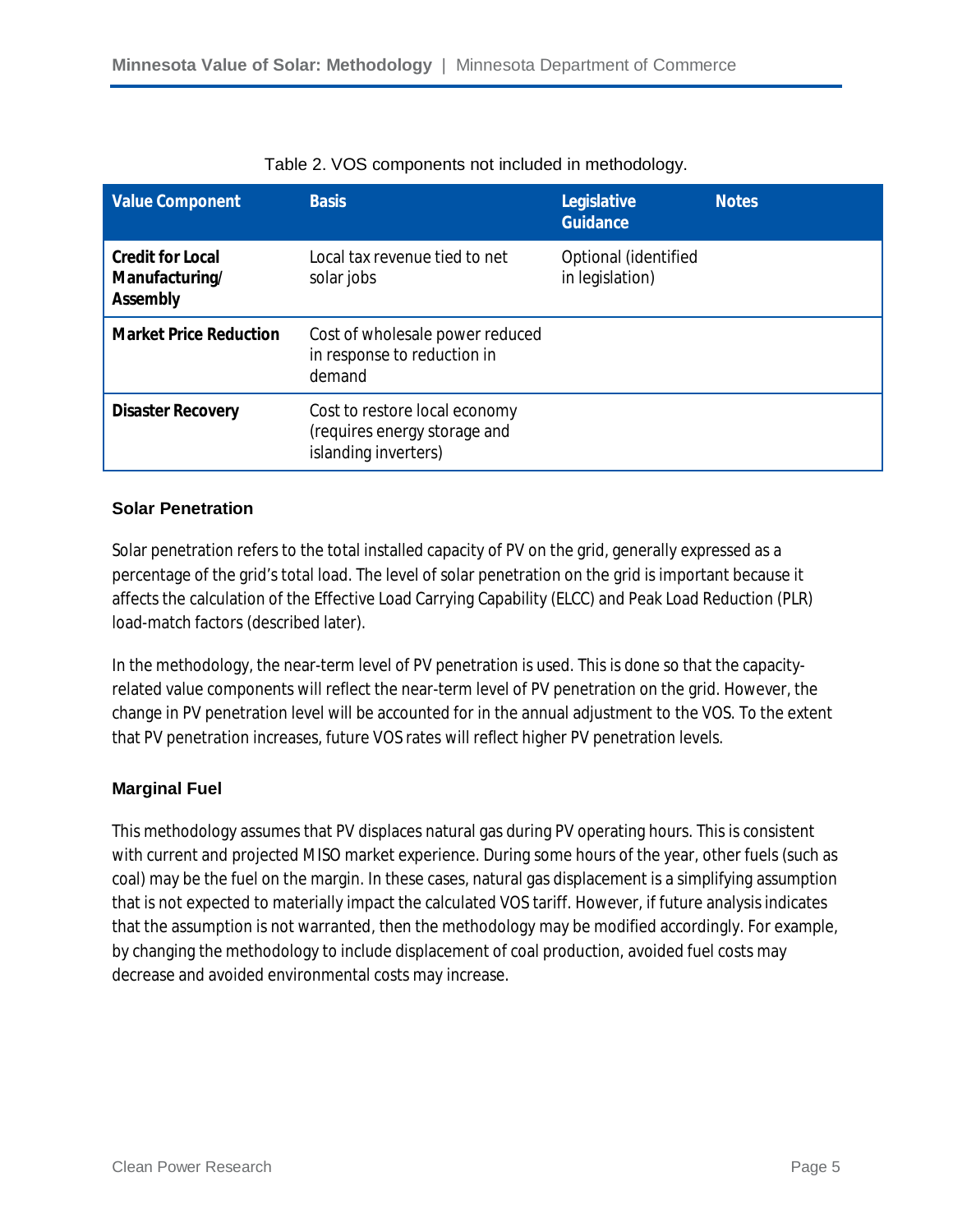#### **Economic Analysis Period**

In evaluating the value of a distributed PV resource, the economic analysis period is set at 25 years, the assumed useful service life of the PV system $^4$ . The methodology includes PV degradation effects as described later.

#### **Annual VOS Tariff Update**

Each year, a new VOS tariff would be calculated using current data, and the new resulting VOS rate would be applicable to all customers entering the tariff during the year. Changes such as increased or decreased fuel prices and modified hourly utility load profiles due to higher solar penetration will be incorporated into each new annual calculation.

Customers who have already entered into the tariff in a previous year will not be affected by this annual adjustment. However, customers who have entered into a tariff in prior years will see their Value of Solar rates adjusted for the previous year's inflation rate as described later.

Commerce may also update the methodology to use the best available practices, as necessary.

#### **Transparency Elements**

The methodology incorporates two tables that are to be included in a utility's application to the Minnesota PUC for the use of a VOS tariff. These tables are designed to improve transparency and facilitate understanding among stakeholders and regulators.

- **VOS Data Table.** This table provides a utility-specific defined list of the key input assumptions that go into the VOS tariff calculation. This table is described in more detail later.
- **VOS Calculation Table.** This table includes the list of value components and their gross values, their load-match factors, their Loss Savings Factors, and the computation of the total levelized value.

#### **Glossary**

 $\overline{a}$ 

A glossary is provided at the end of this document defining some of the key terms used throughout this document.

 $^{4}$  <sup>4</sup> NREL: Solar Resource Analysis and High-Penetration PV Potential (April 2010). http://www.nrel.gov/docs/fy10osti/47956.pdf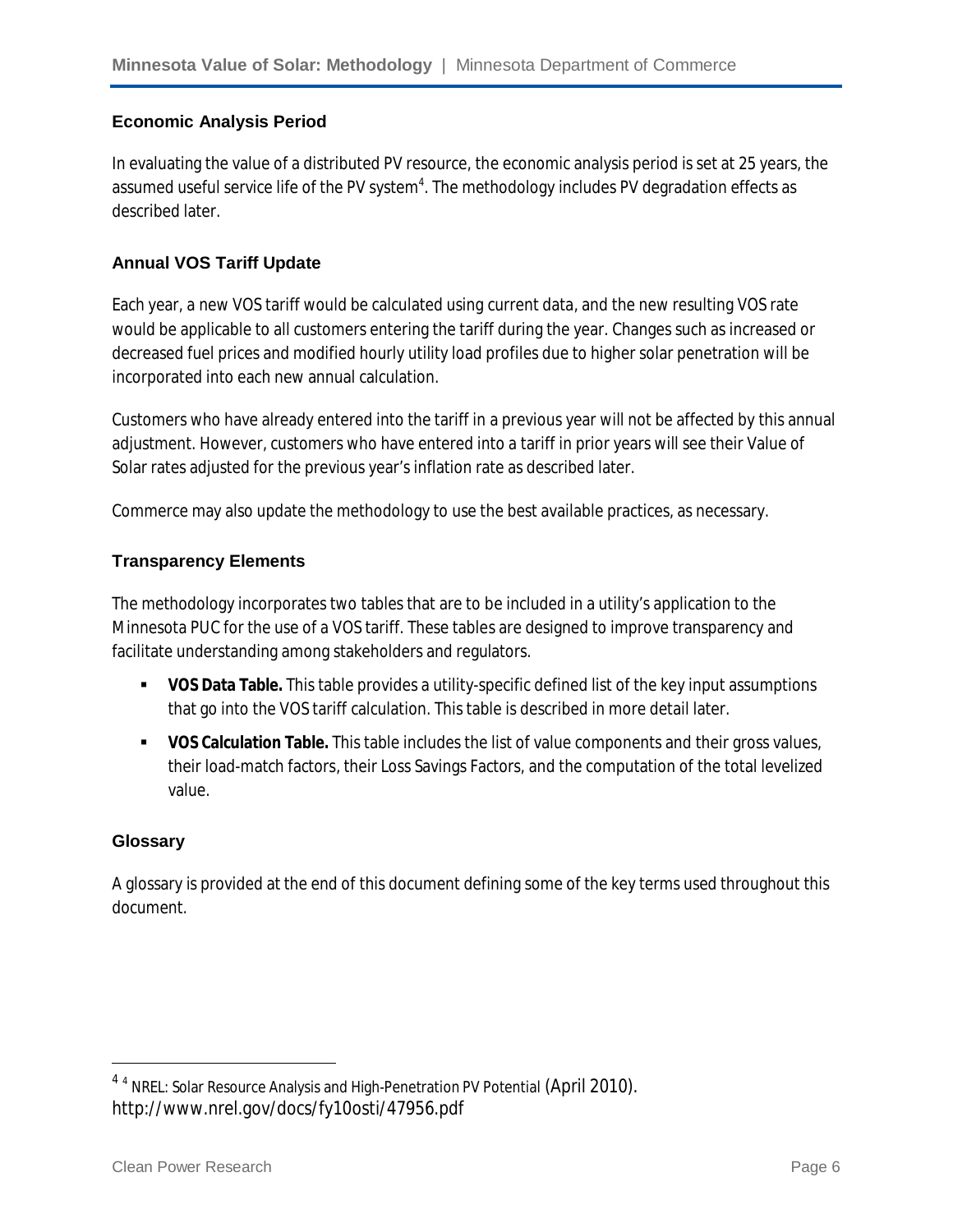### Methodology: Assumptions

#### **Fixed Assumptions**

Table 3 and Table 4 present fixed assumptions, common to all utilities and incorporated into this methodology, that are to be applied to the calculation of 2014 VOS tariffs. These may be updated by Commerce in future years as necessary when performing the annual VOS update. Table 4 is described in more detail in the Avoided Environmental Cost subsection. Table terms can be found in the Glossary.

Published values from the Bureau of Labor and Statistics for the Urban Consumer Price Index (CPI) (ftp://ftp.bls.gov/pub/special.requests/cpi/cpiai.txt) were used to calculate an average annual inflation rate of 2.53% over the last 25 years (see equations below). This was taken as the expected general escalation rate.

$$
25yrAvgAnnualInflation = \left(\frac{Nov2013 \, UCPI}{Nov1988 \, UCPI}\right)^{1/(2013-1988)} - 1\tag{1}
$$

$$
25 \text{yrAvgAnnualInflation} = \left[ \left( \frac{224.939}{120.300} \right)^{1/25} - 1 \right] = 2.53\% \tag{2}
$$

The "Guaranteed NG Fuel Price Escalation" value of 4.77%, used as described later to calculate the Avoided Fuel Costs, is calculated from a best fit to the listed NYMEX futures prices (also shown in Table 3). This fit can be seen below in Figure 2.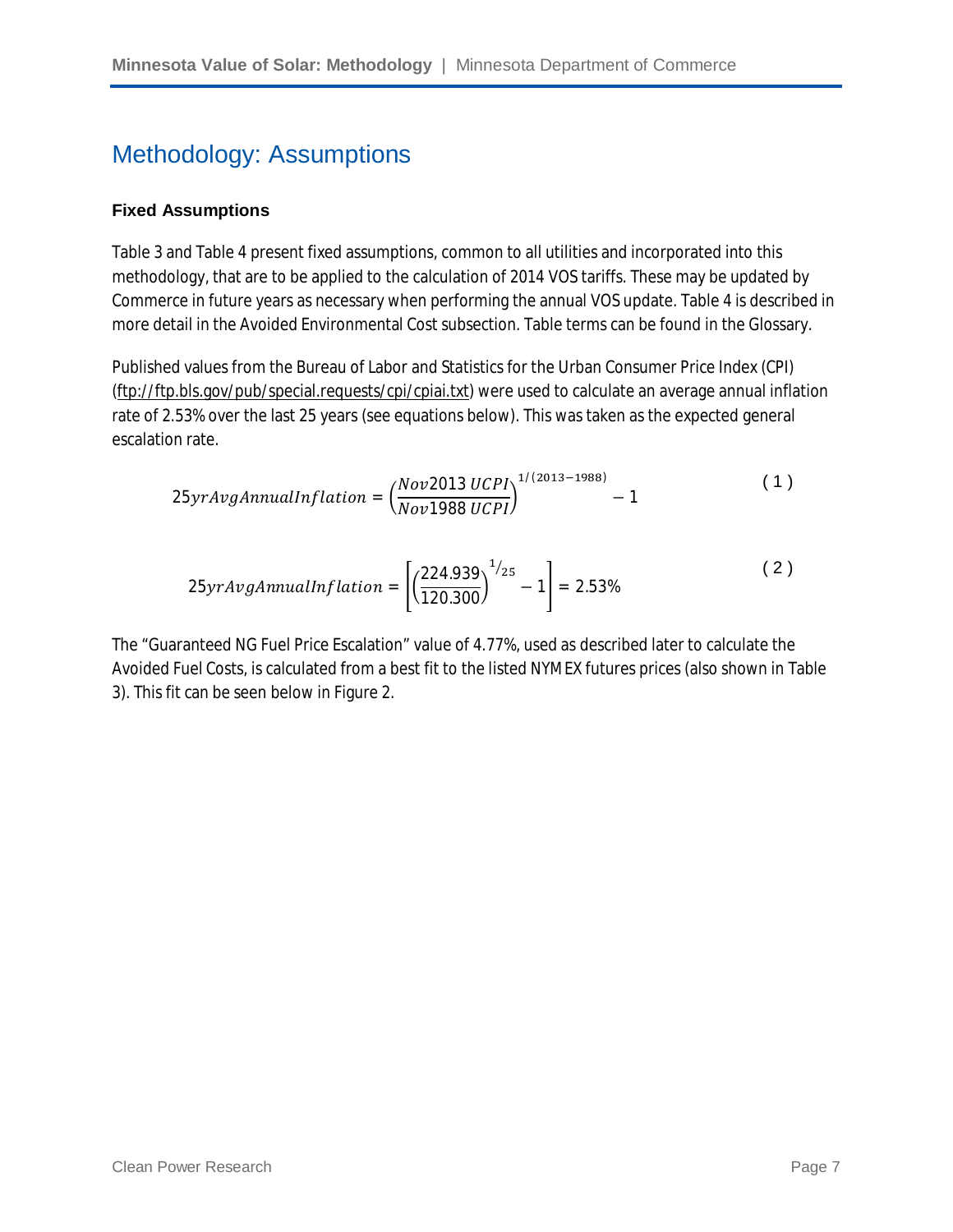

Figure 2. Fit to NYMEX natural gas futures prices.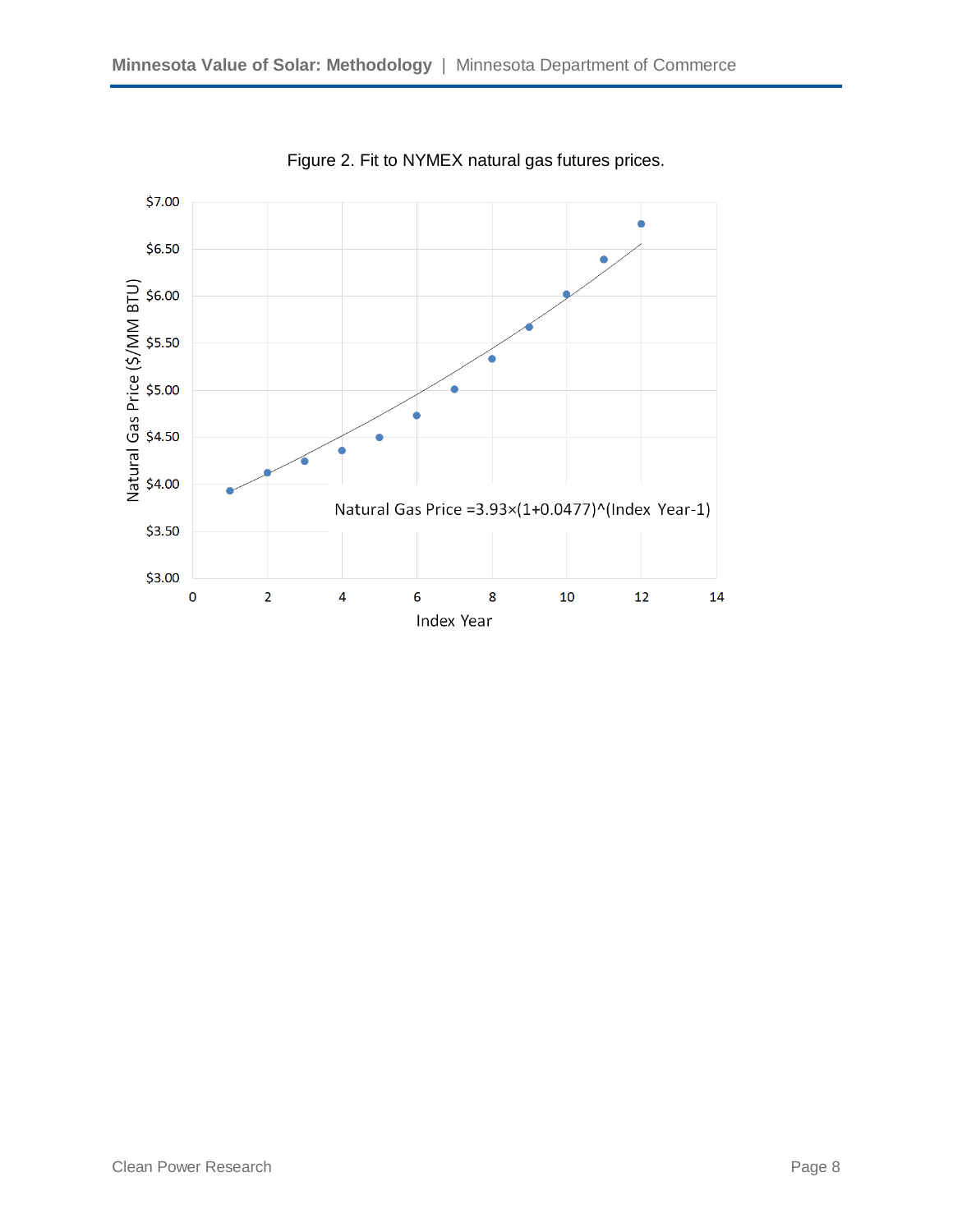| <b>Guaranteed NG Fuel Prices</b> |        |              |                                    |                 |          |
|----------------------------------|--------|--------------|------------------------------------|-----------------|----------|
| Year                             |        |              | <b>Environmental Externalities</b> |                 |          |
|                                  |        |              | Environmental discount rate        |                 |          |
| 2014                             | \$3.93 | \$ per MMBtu | (nominal)                          | 5.61%           | per year |
|                                  |        |              |                                    | (shown in       |          |
| 2015                             | \$4.12 | \$ per MMBtu | <b>Environmental costs</b>         | separate table) |          |
| 2016                             | \$4.25 | \$ per MMBtu |                                    |                 |          |
| 2017                             | \$4.36 | \$ per MMBtu | <b>Economic Assumptions</b>        |                 |          |
| 2018                             | \$4.50 | \$ per MMBtu | General escalation rate            | 2.53%           | per year |
| 2019                             | \$4.73 | \$ per MMBtu |                                    |                 |          |
| 2020                             | \$5.01 | \$ per MMBtu |                                    |                 |          |
| 2021                             | \$5.33 | \$ per MMBtu | <b>Treasury Yields</b>             |                 |          |
| 2022                             | \$5.67 | \$ per MMBtu | 1 Year                             | 0.13%           |          |
| 2023                             | \$6.02 | \$ per MMBtu | 2 Year                             | 0.29%           |          |
| 2024                             | \$6.39 | \$ per MMBtu | 3 Year                             | 0.48%           |          |
| 2025                             | \$6.77 | \$ per MMBtu | 5 Year                             | 1.01%           |          |
|                                  |        |              | 7 Year                             | 1.53%           |          |
| NG fuel price escalation         | 4.77%  |              | 10 Year                            | 2.14%           |          |
|                                  |        |              | 20 Year                            | 2.92%           |          |
| <b>PV Assumptions</b>            |        |              | 30 Year                            | 3.27%           |          |
| PV degradation rate              | 0.50%  | per year     |                                    |                 |          |
| PV life                          | 25     | years        |                                    |                 |          |

Table 3. Fixed assumptions to be used for 2014 VOS calculations – common to all utilities.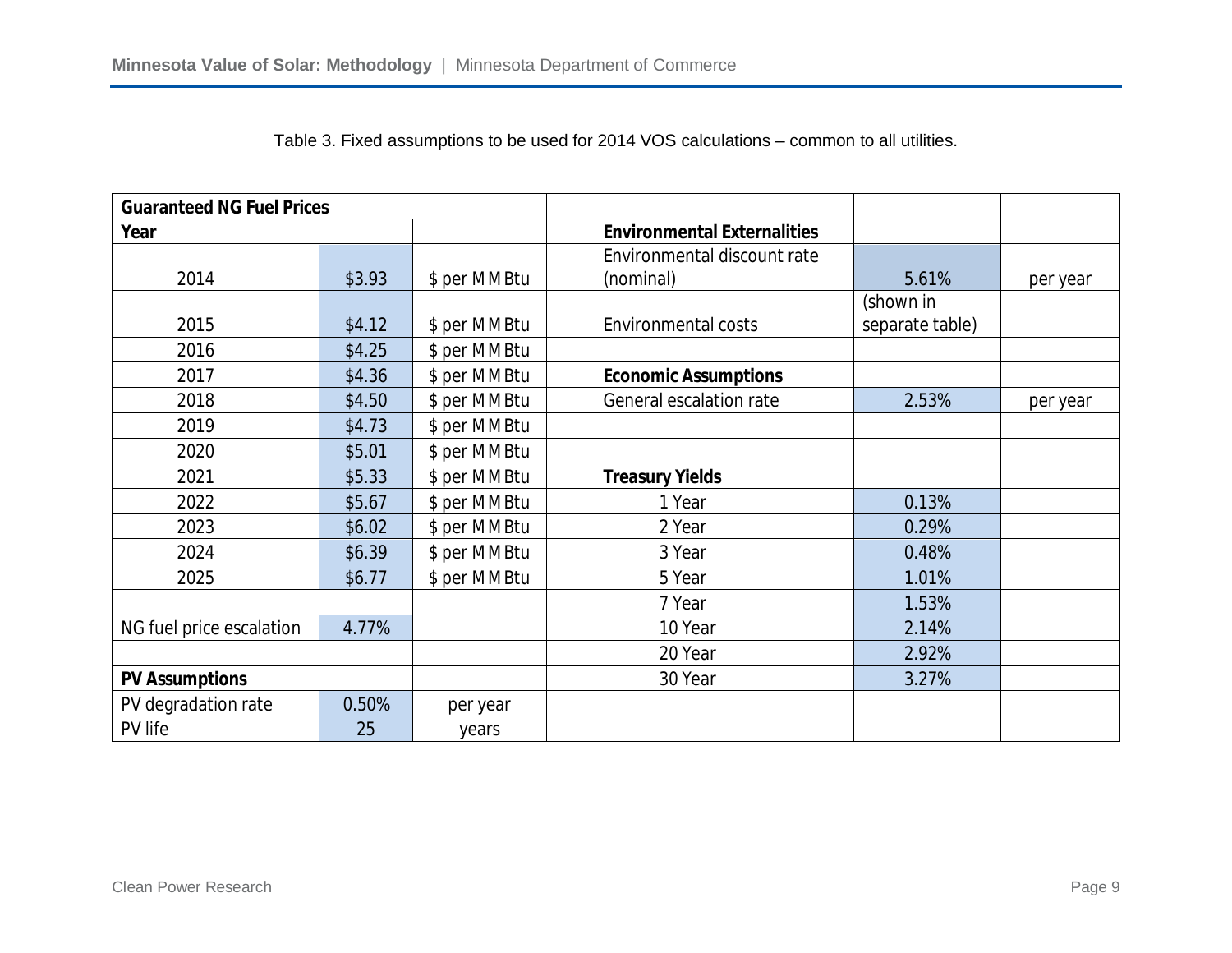| Year | <b>Analysis</b><br>Year | $CO2$ Cost<br>(\$/MMBtu) | PM10 Cost<br>(\$/MMBtu) | <b>CO Cost</b><br>(\$/MMBtu) | NO <sub>x</sub> Cost<br>(\$/MMBtu) | <b>Pb Cost</b><br>(\$/MMBtu) | <b>Total Cost</b><br>(\$/MMBtu) |
|------|-------------------------|--------------------------|-------------------------|------------------------------|------------------------------------|------------------------------|---------------------------------|
| 2014 | $\mathbf 0$             | 2.140                    | 0.027                   | 0.000                        | 0.044                              | 0.000                        | 2.210                           |
| 2015 | 1                       | 2.255                    | 0.028                   | 0.000                        | 0.045                              | 0.000                        | 2.327                           |
| 2016 | $\overline{2}$          | 2.375                    | 0.028                   | 0.000                        | 0.046                              | 0.000                        | 2.449                           |
| 2017 | 3                       | 2.499                    | 0.029                   | 0.000                        | 0.047                              | 0.000                        | 2.575                           |
| 2018 | $\overline{\mathbf{4}}$ | 2.628                    | 0.030                   | 0.000                        | 0.048                              | 0.000                        | 2.706                           |
| 2019 | 5                       | 2.829                    | 0.030                   | 0.000                        | 0.050                              | 0.000                        | 2.909                           |
| 2020 | 6                       | 2.970                    | 0.031                   | 0.000                        | 0.051                              | 0.000                        | 3.052                           |
| 2021 | $\overline{7}$          | 3.045                    | 0.032                   | 0.000                        | 0.052                              | 0.000                        | 3.130                           |
| 2022 | 8                       | 3.195                    | 0.033                   | 0.000                        | 0.053                              | 0.000                        | 3.282                           |
| 2023 | 9                       | 3.351                    | 0.034                   | 0.000                        | 0.055                              | 0.000                        | 3.439                           |
| 2024 | 10                      | 3.512                    | 0.034                   | 0.000                        | 0.056                              | 0.000                        | 3.603                           |
| 2025 | 11                      | 3.679                    | 0.035                   | 0.000                        | 0.058                              | 0.000                        | 3.772                           |
| 2026 | 12                      | 3.853                    | 0.036                   | 0.000                        | 0.059                              | 0.000                        | 3.948                           |
| 2027 | 13                      | 4.033                    | 0.037                   | 0.000                        | 0.061                              | 0.000                        | 4.131                           |
| 2028 | 14                      | 4.219                    | 0.038                   | 0.000                        | 0.062                              | 0.000                        | 4.320                           |
| 2029 | 15                      | 4.413                    | 0.039                   | 0.000                        | 0.064                              | 0.000                        | 4.516                           |
| 2030 | 16                      | 4.613                    | 0.040                   | 0.000                        | 0.065                              | 0.000                        | 4.719                           |
| 2031 | 17                      | 4.730                    | 0.041                   | 0.000                        | 0.067                              | 0.000                        | 4.839                           |
| 2032 | 18                      | 4.944                    | 0.042                   | 0.000                        | 0.069                              | 0.000                        | 5.054                           |
| 2033 | 19                      | 5.165                    | 0.043                   | 0.000                        | 0.070                              | 0.000                        | 5.278                           |
| 2034 | 20                      | 5.394                    | 0.044                   | 0.000                        | 0.072                              | 0.000                        | 5.510                           |
| 2035 | 21                      | 5.631                    | 0.045                   | 0.000                        | 0.074                              | 0.000                        | 5.750                           |
| 2036 | 22                      | 5.877                    | 0.047                   | 0.000                        | 0.076                              | 0.000                        | 5.999                           |
| 2037 | 23                      | 6.131                    | 0.048                   | 0.000                        | 0.078                              | 0.000                        | 6.257                           |
| 2038 | 24                      | 6.395                    | 0.049                   | 0.000                        | 0.080                              | 0.000                        | 6.524                           |

Table 4. Fixed environmental externality costs by year.

See explanation in the Avoided Environmental Cost section.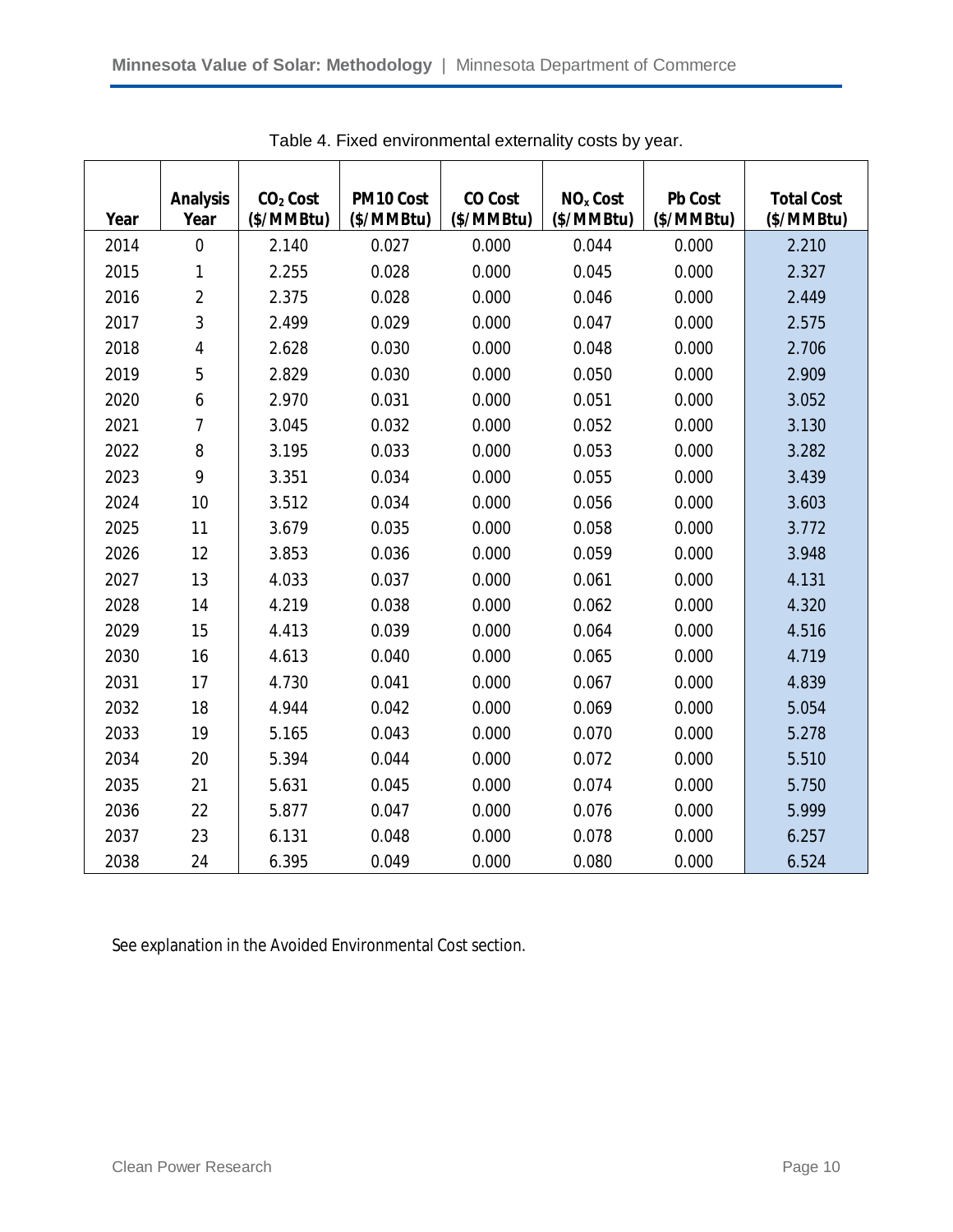#### **Utility-Specific Assumptions and Calculations**

Some assumptions and calculations are unique to each utility. These include economic assumptions (such as discount rate) and technical calculations (such as ELCC). Utility-specific assumptions and calculations are determined by the utility, and are included in the VOS Data Table, a required transparency element.

The utility-specific calculations (such as capacity-related transmission capital cost) are determined using the methods described in this methodology.

An example VOS Data Table, showing the parameters to be included in the utility filing for the VOS tariff, is shown in Table 5. This table includes values that are given for example only. These example values carry forward in the example calculations.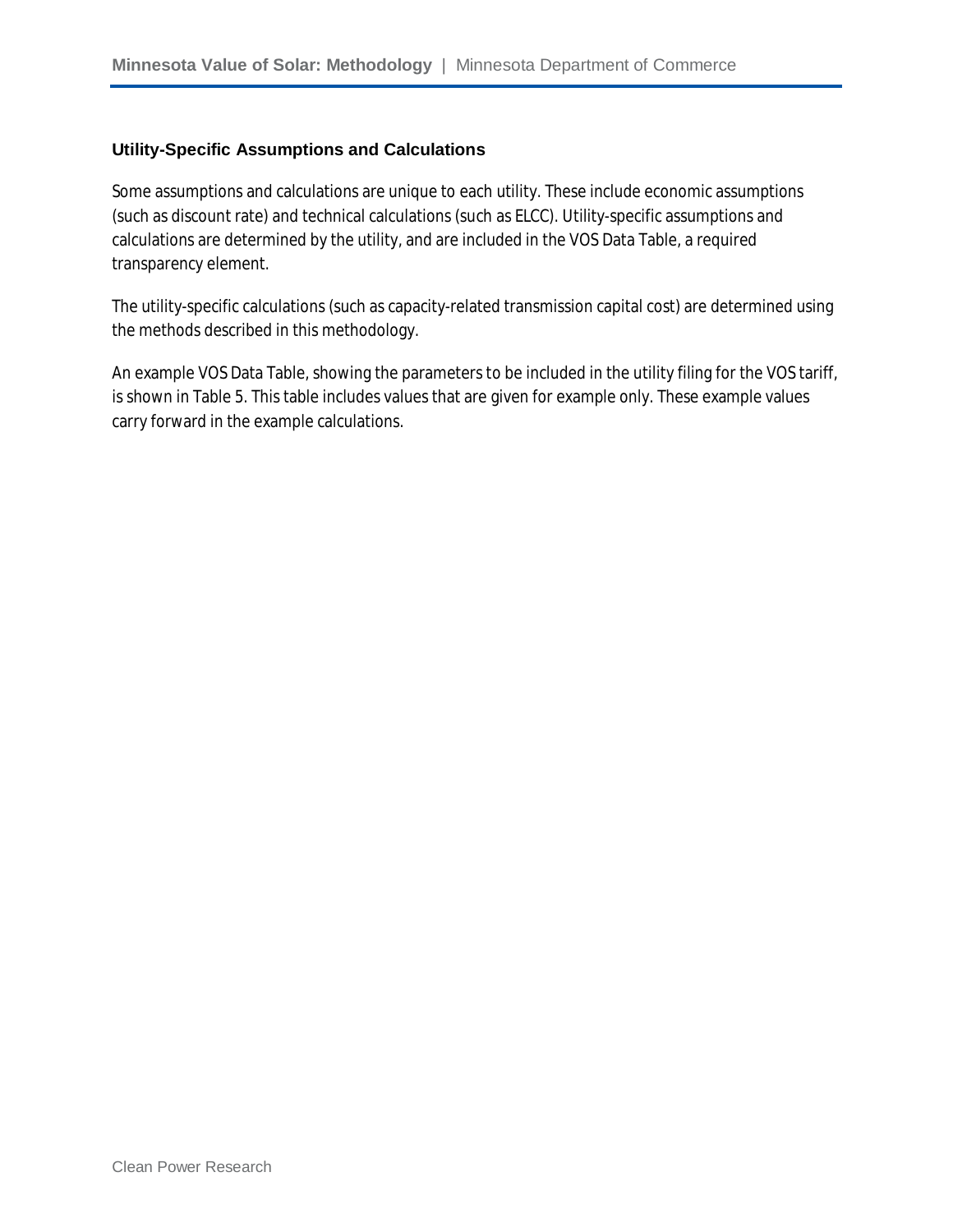**Input Data Units Input Data Units Economic Factors Power Generation** Start Year for VOS applicability 2014 and the CH Peaking CT, simple cycle Discount rate (WACC) 8.00% per year Installed cost 900 \$/kW Heat rate **1** 9.500 BTU/kWh **Load Match Analysis (see calculation method) Intermediate peaking CCGT** ELCC (no loss) | 40% | % of rating Installed cost | 1,200 | \$/kW PLR (no loss) | 30% | % of rating Heat rate BTU/kWh Loss Savings - Energy The Read Construction Savings - Energy The Read Construction Savings - Construction Savi Loss Savings - PLR 5% % of PV output Solar-weighted heat rate (see calc. method) 8000 BTU per kWh Loss Savings - ELCC Promoted and Security 9% (9% of PV output Fuel Price Overhead Fuel Price Overhead Specific Sper MMBtu Generation life 10 years **PV Energy (see calculation method) PV Energy (see calculation method) Heat rate degradation per year** First year annual energy 1800 kWh per kW-AC O&M cost (first Year) - Fixed \$5.00 per kW-yr O&M cost (first Year) - Variable  $\begin{array}{|c|c|} \hline \text{$$0.0010$} & \text{$$per kWh} \end{array}$ **Transmission (see calculation method)** C&M cost escalation rate 2.00% per year Capacity-related transmission capital cost \$33 \$138 \$ per kW-yr Reserve planning margin 15%

Table 5. VOS Data Table (EXAMPLE DATA) — required format showing example parameters used in the example calculations.

#### **Distribution**

| Capacity-related distribution capital cost | \$200 | \$ per kW |
|--------------------------------------------|-------|-----------|
| Distribution capital cost escalation       | 2.00% | per year  |
| Peak load                                  | 5000  | <b>MW</b> |
| Peak load growth rate                      | 1.00% | per year  |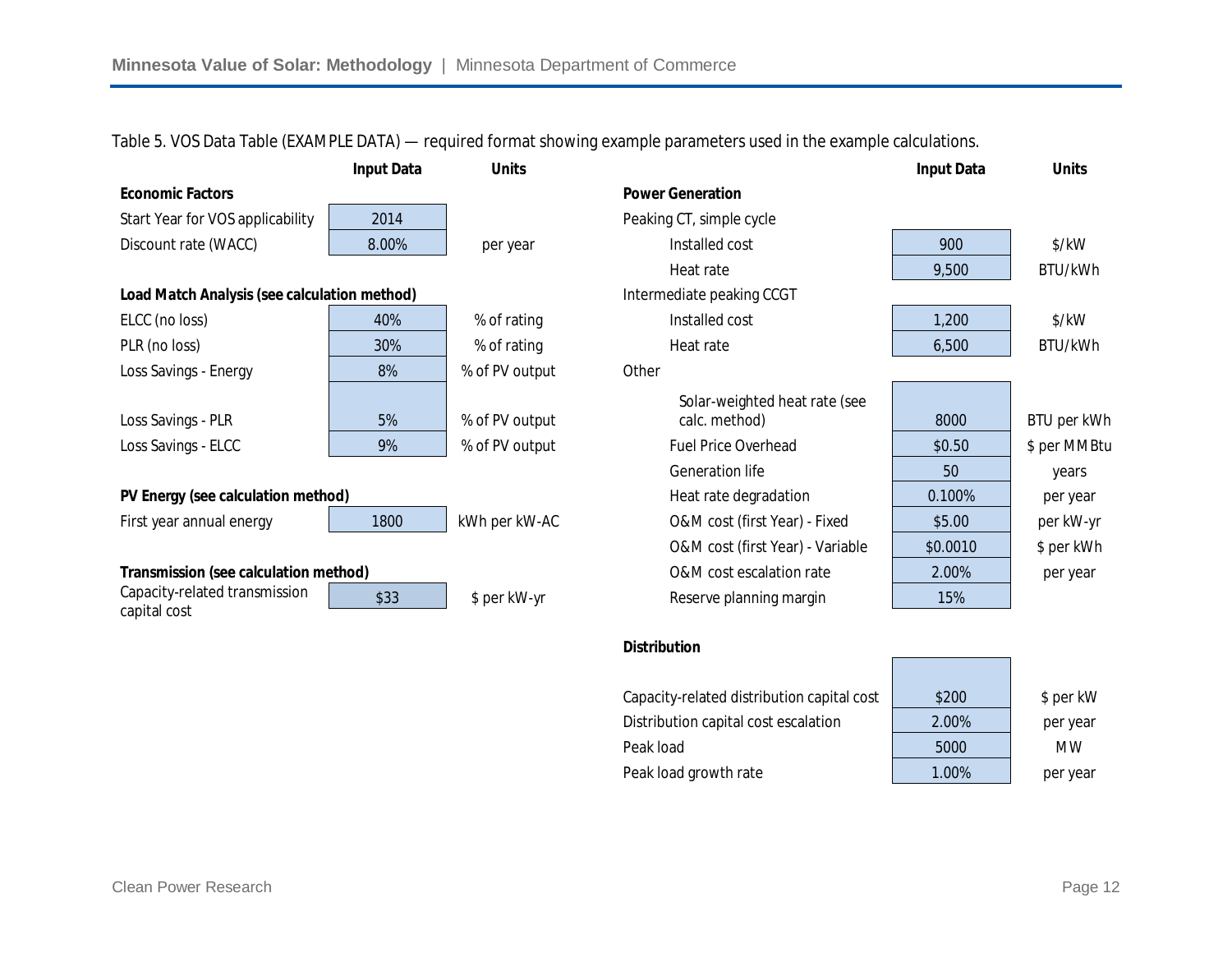### Methodology: Technical Analysis

#### **Load Analysis Period**

The VOS methodology requires that a number of technical parameters (PV energy production, effective load carrying capability (ELCC) and peak load reduction (PLR) load-match factors, and electricity-loss factors) be calculated over a fixed period of time in order to account for day-to-day variations and seasonal effects, such as changes in solar radiation. For this reason, the load analysis period must cover a period of at least one year.

The data may start on any day of the year, and multiple years may be included, as long as all included years are contiguous and each included year is a complete one-year period. For example, valid load analysis periods may be 1/1/2012 0:00 to 12/31/2012 23:00 or 11/1/2010 0:00 to 10/31/2013 23:00.

Three types of time series data are required to perform the technical analysis:

- **Hourly Generation Load:** the hourly utility load over the Load Analysis Period. This is the sum of utility generation and import power needed to meet all customer load.
- **Hourly Distribution Load:** the hourly distribution load over the Load Analysis Period. The distribution load is the power entering the distribution system from the transmission system (i.e., generation load minus transmission losses).
- **Hourly PV Fleet Production:** the hourly PV Fleet production over the Load Analysis Period. The PV fleet production is the aggregate generation of all of the PV systems in the PV fleet.

All three types of data must be provided as synchronized, time-stamped hourly values of average power over the same period, and corresponding to the same hourly intervals. Data must be available for every hour of the Load Analysis Period.

PV data using Typical Meteorological Year data is not time synchronized with time series production data, so it should not be used as the basis for PV production.

Data that is not in one-hour intervals must be converted to hourly data (for example, 15-minute meter data would have to be combined to obtain 1-hour data). Also, data values that represent energy must be converted to average power.

If data is missing or deemed erroneous for any time period less than or equal to 24 hours, the values corresponding to that period may be replaced with an equal number of values from the same time interval on the previous or next day if it contains valid data. This data replacement method may be used provided that it does not materially affect the results.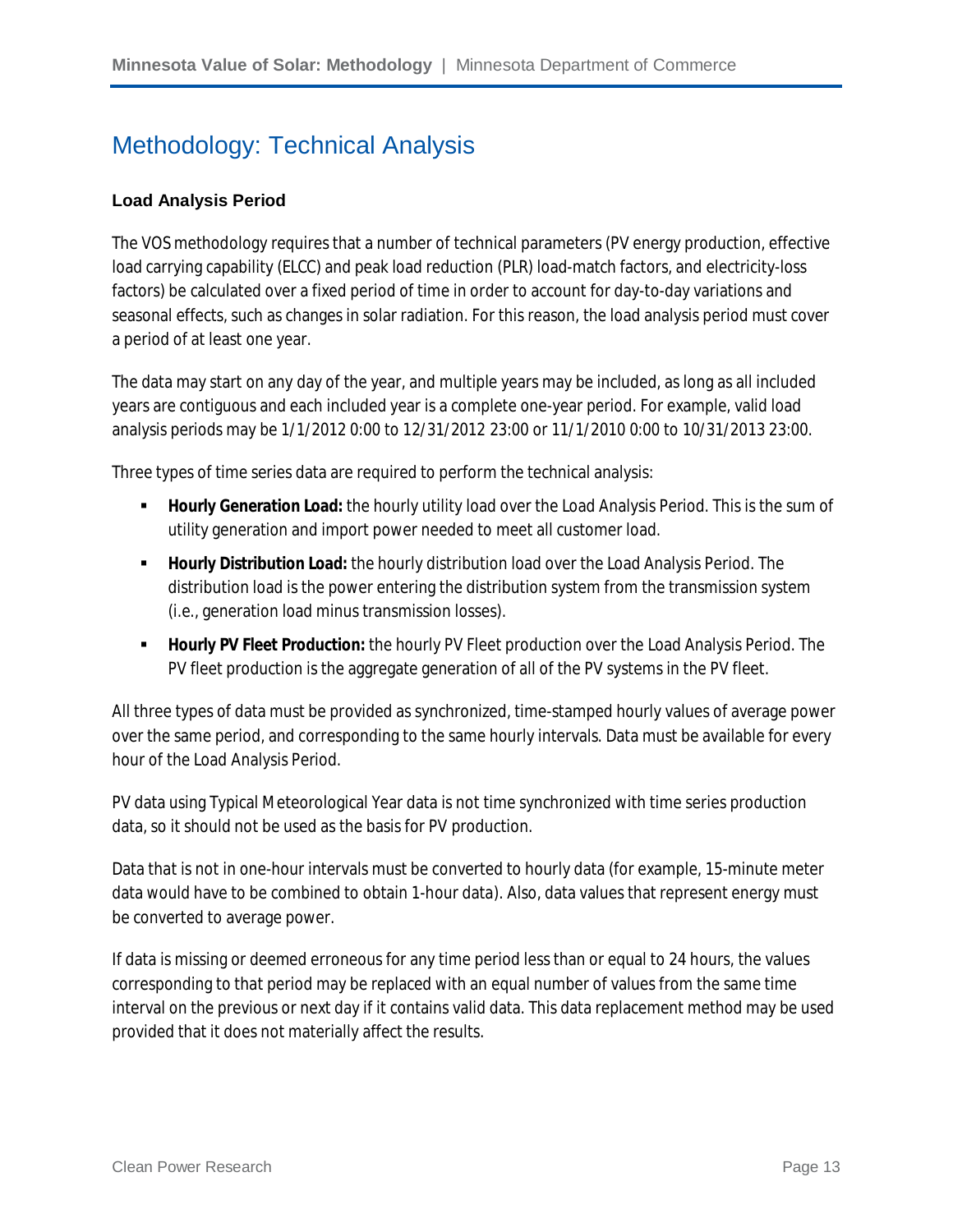#### **PV Energy Production**

#### *PV System Rating Convention*

The methodology uses a rating convention for PV capacity based on AC delivered energy (not DC), taking into account losses internal to the PV system. A PV system rated output is calculated by multiplying the number of modules by the module PTC rating<sup>5</sup> [as listed by the California Energy Commission (CEC)<sup>6</sup>] to account for module de-rate effects. The result is then multiplied by the CEC-listed inverter efficiency rating ${}^{7}$  to account for inverter efficiency, and the result is multiplied by a loss factor to account for internal PV array losses (wiring losses, module mismatch and other losses).

If no CEC module PTC rating is available, the module PTC rating should be calculated as 0.90 times the module STC rating<sup>8</sup>. If no CEC inverter efficiency rating is available, an inverter efficiency of 0.95 should be used. If no measured or design loss factor is available, 0.85 should be used.

#### To summarize: 9

 $\overline{\phantom{a}}$ 

Rating (kW-AC) = [Module Quantity] x [Module PTC rating (kW)] x [Inverter Efficiency Rating] x [Loss Factor]

#### *Hourly PV Fleet Production*

Hourly PV Fleet Production can be obtained using any one of the following three options:

1. Utility Fleet - Metered Production. Fleet production data can be created by combining actual metered production data for every PV system in the utility service territory, provided that there are a sufficient number of systems<sup>10</sup> installed to accurately derive a correct representation of aggregate PV production. Such metered data is to be gross PV output on the AC side of the

 $^5$  PTC refers to PVUSA Test Conditions, which were developed to test and compare PV systems as part of the PVUSA (Photovoltaics for Utility Scale Applications) project. PTC are 1,000 Watts per square meter solar irradiance, 20 degrees C air temperature, and wind speed of 1 meter per second at 10 meters above ground level. PV manufacturers use Standard Test Conditions, or STC, to rate their PV products.

 $^6$  CEC module PTC ratings for most modules can be found at:

http://www.gosolarcalifornia.ca.gov/equipment/pv\_modules.php

 $7$  CEC inverter efficiency ratings for most inverters can be found at:

http://www.gosolarcalifornia.ca.gov/equipment/inverters.php

 $^8$  PV manufacturers use Standard Test Conditions, or STC, to rate their PV products. STC are 1,000 Watts per square meter solar irradiance, 25 degrees C cell temperature, air mass equal to 1.5, and ASTM G173-03 standard spectrum.

 $^9$  In some cases, this equation will have to be adapted to account for multiple module types and/or inverters. In such cases, the rating of each subsystem can be calculated independently and then added.

<sup>&</sup>lt;sup>10</sup> A sufficient number of systems has been achieved when adding a single system of random orientation, tilt, tracking characteristics, and capacity (within reason) does not materially change the observed hourly PV Fleet Shape (see next subsection of PV Fleet Shape definition).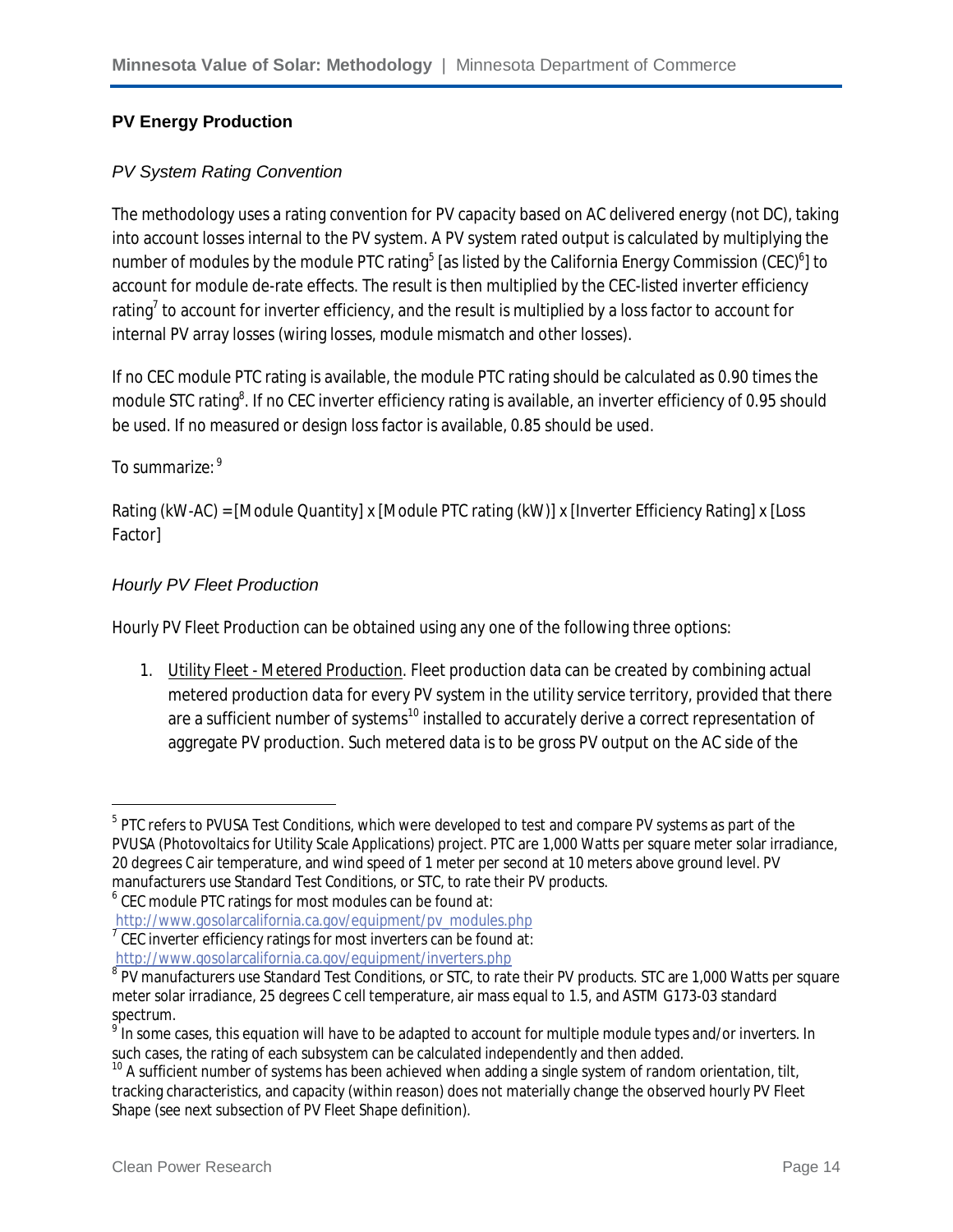system, but before local customer loads are subtracted (i.e., PV must be separately metered from load). Metered data from individual systems is then aggregated by summing the measured output for all systems for each one-hour period. For example, if system A has an average power of 4.5 kW-AC from 11:00 AM to 12:00 PM, and system B has an average power of 2.3 kW-AC from 11:00 AM to 12:00 PM, the combined average power for 11:00 AM to 12:00 PM would be 6.8 kW-AC.

- 2. Utility Fleet, Simulated Production. If metered data is not available, the aggregate output of all distributed PV systems in the utility service territory can be modeled using PV system technical specifications and hourly irradiance and temperature data. These systems must be deployed in sufficient numbers to accurately derive a correct representation of aggregate PV production. Modeling must take into account the system's location and each array's tracking capability (fixed, single-axis or dual-axis tracking), orientation (tilt and azimuth), module PTC ratings, inverter efficiency and power ratings, other loss factors and the effect of temperature on module output. Technical specifications for each system must be available to enable such modeling. Modeling must also make use of location-specific, time-correlated, measured or satellite-derived plane of array irradiance data. Ideally, the software will also support modeling of solar obstructions.
	- To make use of this option, detailed system specifications for every PV system in the utility's service territory must be obtained. At a minimum, system specifications must include:
		- o Location (latitude and longitude)
		- o System component ratings (e.g., module ratings an inverter ratings)
		- o Tilt and azimuth angles
		- o Tracking type (if applicable)
	- **After simulating the power production for each system for each hour in the Load Analysis** Period, power production must be aggregated by summing the power values for all systems for each one-hour period. For example, if system A has an average power of 4.5 kW-AC from 11:00 AM to 12:00 PM, and system B has an average power of 2.3 kW-AC from 11:00 AM to 12:00 PM, the combined average power for 11:00 AM to 12:00 PM would be 6.8 kW-AC.
- 3. Expected Fleet, Simulated Production. If neither metered production data nor detailed PV system specifications are available, a diverse set of PV resources can be estimated by simulating groups of systems at major load centers in the utility's service territory with some assumed fleet configuration. To use this method, one or more of the largest load centers in the utility service territory may be used. If a single load center accounts for a high percentage of the utility's total load, a single location will suffice. If there are several large load centers in the territory, groups of systems can be created at each location with capacities proportional to the load in that area.
	- For each location, simulate multiple systems, each rated in proportion to the expected capacity, with azimuth and tilt angles such as the list of systems presented in Table 6. Note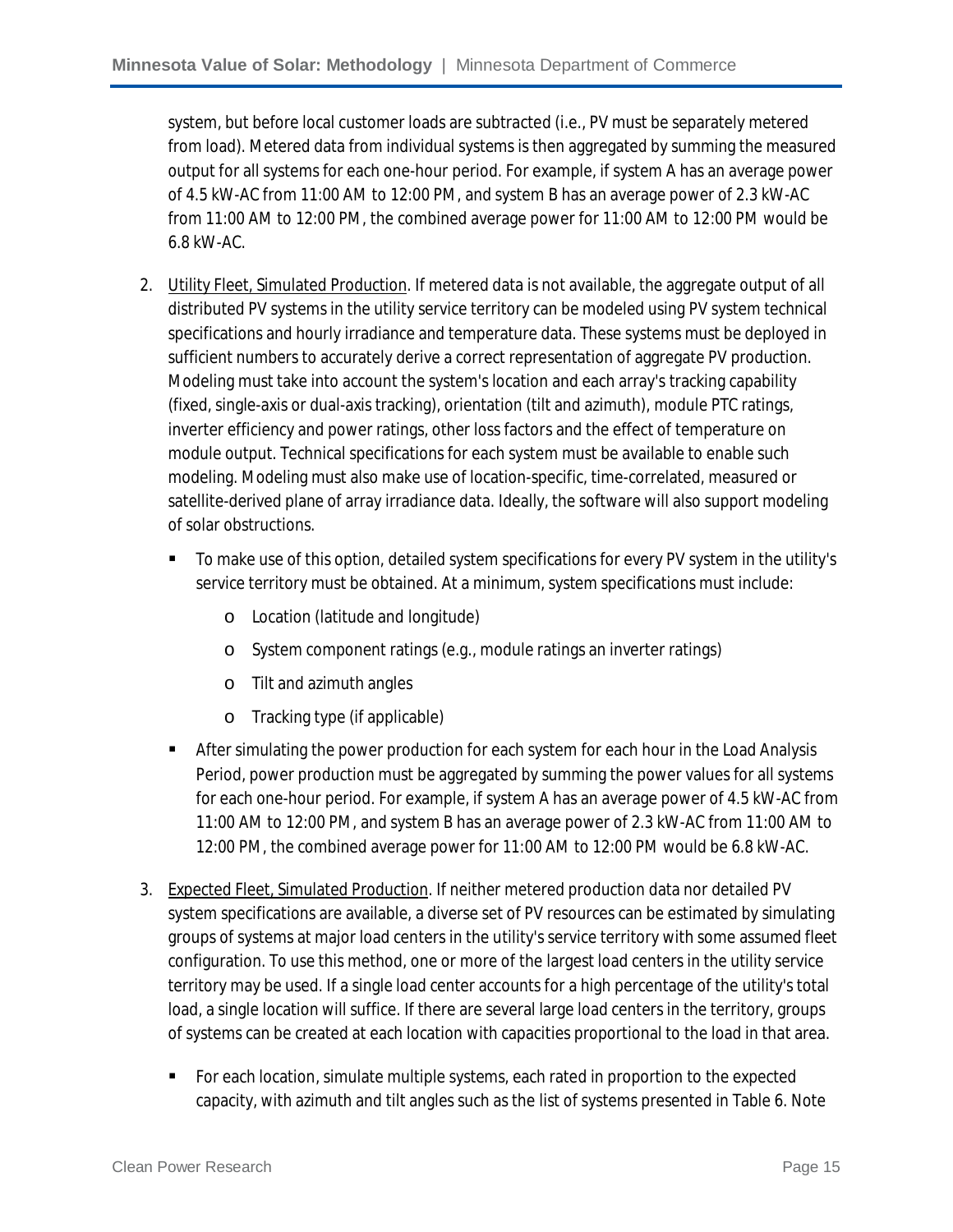that the list of system configurations should represent the expected fleet composition. No method is explicitly provided to determine the expected fleet composition; however, a utility could analyze the fleet composition of PV fleets outside of its territory.

| <b>System</b> | <b>Azimuth</b> | <b>Tilt</b> | %<br><b>Capacity</b> |
|---------------|----------------|-------------|----------------------|
| 1             | 90             | 20          | 3.5                  |
| 2             | 135            | 15          | 3.0                  |
| 3             | 135            | 30          | 6.5                  |
| 4             | 180            | 0           | 6.0                  |
| 5             | 180            | 15          | 16.0                 |
| 6             | 180            | 25          | 22.5                 |
| 7             | 180            | 35          | 18.0                 |
| 8             | 235            | 15          | 8.5                  |
| 9             | 235            | 30          | 9.0                  |
| 10            | 270            | 20          | 7.0                  |

Table 6. (EXAMPLE) Azimuth and tilt angles

- Simulate each of the PV systems for each hour in the Load Analysis Period. Aggregate power production for the systems is obtained by summing the power values for each one-hour period. For example, if system A has an average power of 4.5 kW-AC from 11:00 AM to 12:00 PM, and system B has an average power of 2.3 kW-AC from 11:00 AM to 12:00 PM, the combined average power for 11:00 AM to 12:00 PM would be 6.8 kW-AC.
- **If the utility elects to perform a location-specific analysis for the Avoided Distribution** Capacity Costs, then it should also take into account what the geographical distribution of the expected PV fleet would be. Again, this could be done by analyzing a PV fleet composition outside of the utility's territory. An alternative method that would be acceptable is to distribute the expected PV fleet across major load centers. Thereby assuming that PV capacity is likely to be added where significant load (and customer density) already exists.
- Regardless of location count and location weighting, the total fleet rating is taken as the sum of the individual system ratings.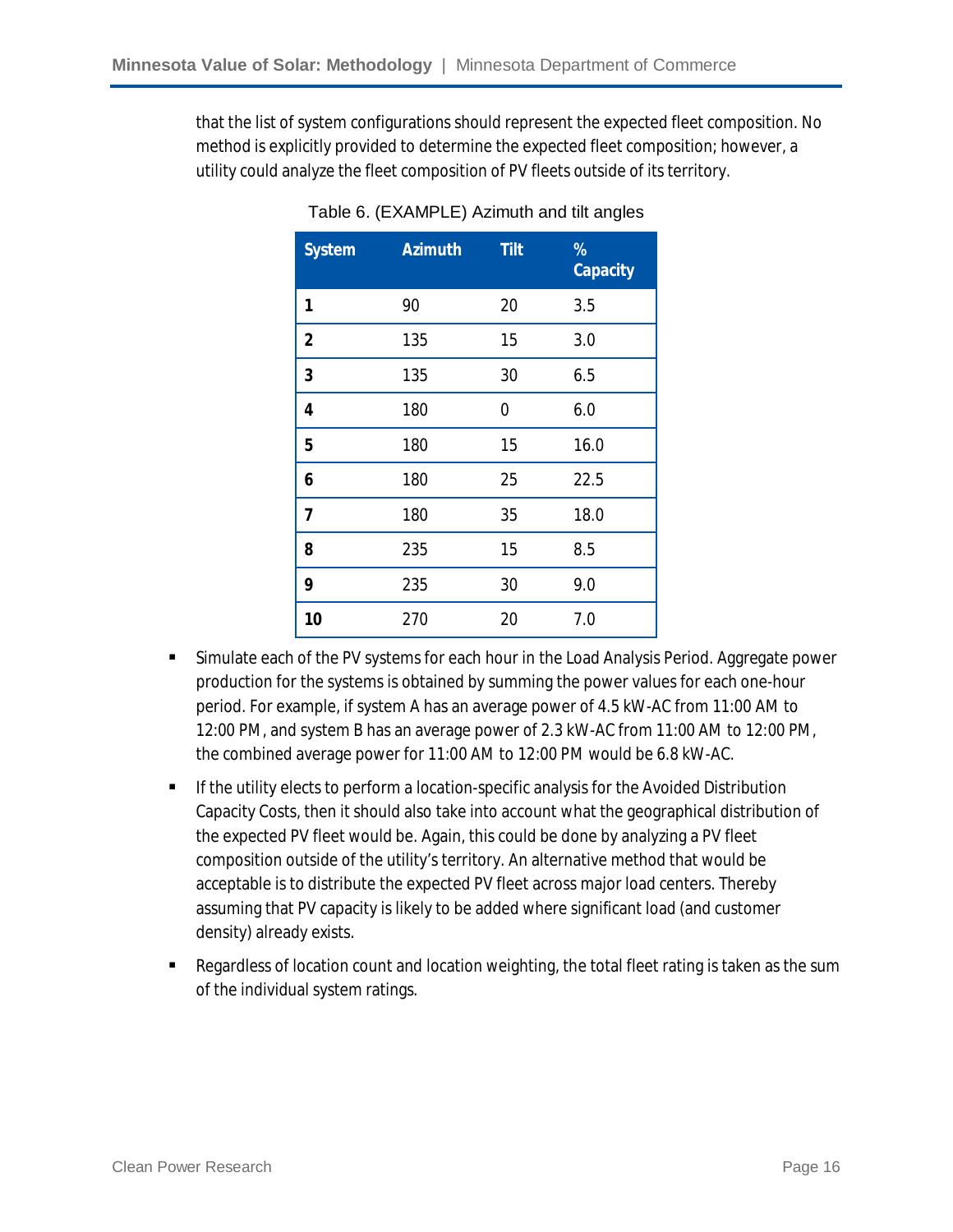#### *PV Fleet Shape*

Regardless of which of the three methods is selected for obtaining the Hourly PV Fleet production, the next step is divide each hour's value by the PV Fleet's aggregate AC rating to obtain the PV Fleet Shape. The units of the PV Fleet Shape are kWh per hour per kW-AC (or, equivalently, average kW per kW-AC).

#### *Marginal PV Resource*

The PV Fleet Shape is hourly production of a Marginal PV Resource having a rating of 1 kW-AC.

#### *Annual Avoided Energy*

Annual Avoided Energy (kWh per kW-AC per year) is the sum of the hourly PV Fleet Shape across all hours of the Load Analysis Period, divided by the numbers of years in the Load Analysis Period. The result is the annual output of the Marginal PV Resource.

$$
Annual \, Avoided \, Energy \,(kWh) = \frac{\sum \, Hourly \, PV \, Fleet \, Production_h}{NumberOf Years InLoadAnalysisPeriod}
$$
 (3)

**Defined in this way, the Annual Avoided Energy does not include the effects of loss savings. As** described in the Loss Analysis subsection, however, it will have to be calculated for the two loss cases (with losses and without losses).

#### **Load-Match Factors**

Capacity-related benefits are time dependent, so it is necessary to evaluate the effectiveness of PV in supporting loads during the critical peak hours. Two different measures of effective capacity are used:

- **Effective Load Carrying Capability (ELCC)**
- Peak Load Reduction (PLR)

Near term PV penetration levels are used in the calculation of the ELCC and PLR values so that the capacity-related value components will reflect the near term level of PV penetration on the grid. However, the ELCC and PLR will be re-calculated during the annual VOS adjustment and thus reflect any increase in future PV Penetration Levels.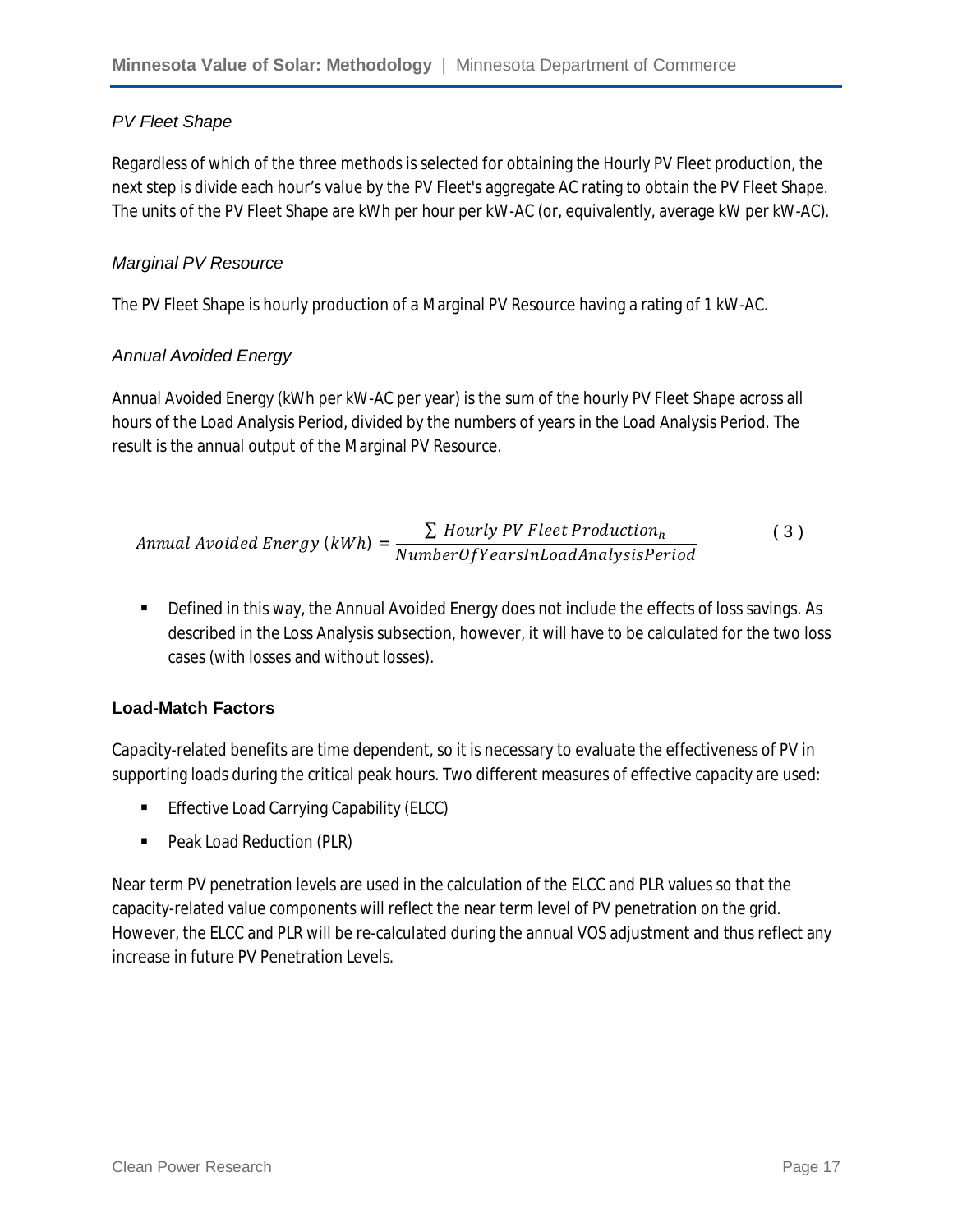#### *Effective Load Carrying Capability (ELCC)*

The Effective Load Carrying Capability (ELCC) is the measure of the effective capacity for distributed PV that can be applied to the avoided generation capacity costs, the avoided reserve capacity costs, the avoided generation fixed O&M costs, and the avoided transmission capacity costs (see Figure 1).

Using current MISO rules for non-wind variable generation (MISO BPM-011, Section 4.2.2.4, page  $35$ )<sup>11</sup>: the ELCC will be calculated from the PV Fleet Shape for hours ending 2pm, 3pm, and 4pm Central Standard Time during June, July, and August over the most recent three years. If three years of data are unavailable, MISO requires "a minimum of 30 consecutive days of historical data during June, July, or August" for the hours ending 2pm, 3pm and 4pm Central Standard Time.

The ELCC is calculated by averaging the PV Fleet Shape over the specified hours, and then dividing by the rating of the Marginal PV Resource (1 kW-AC), which results in a percentage value. Additionally, the ELCC must be calculated for the two loss cases (with and without T&D losses, as described in the Loss Analysis subsection).

#### *Peak Load Reduction (PLR)*

The PLR is defined as the maximum distribution load over the Load Analysis Period (without the Marginal PV Resource) minus the maximum distribution load over the Load Analysis Period (with the Marginal PV Resource). The distribution load is the power entering the distribution system from the transmission system (i.e., generation load minus transmission losses). In calculating the PLR, it is not sufficient to limit modeling to the peak hour. All hours over the Load Analysis Period must be included in the calculation. This is because the reduced peak load may not occur in the same hour as the original peak load.

The PLR is calculated as follows. First, determine the maximum Hourly Distribution Load (D1) over the Load Analysis Period. Next, create a second hourly distribution load time series by subtracting the effect of the Marginal PV Resource, i.e., by evaluating what the new distribution load would be each hour given the PV Fleet Shape. Next, determine the maximum load in the second time series (D2). Finally, calculate the PLR by subtracting D2 from D1.

In other words, the PLR represents the capability of the Marginal PV Resource to reduce the peak distribution load over the Load Analysis Period. PLR is expressed in kW per kW-AC.

Additionally, the PLR must be calculated for the two loss cases (with distribution losses and without distribution losses, as described in the Loss Analysis subsection).

 $\overline{\phantom{a}}$ 

<sup>11</sup> https://www.misoenergy.org/Library/BusinessPracticesManuals/Pages/BusinessPracticesManuals.aspx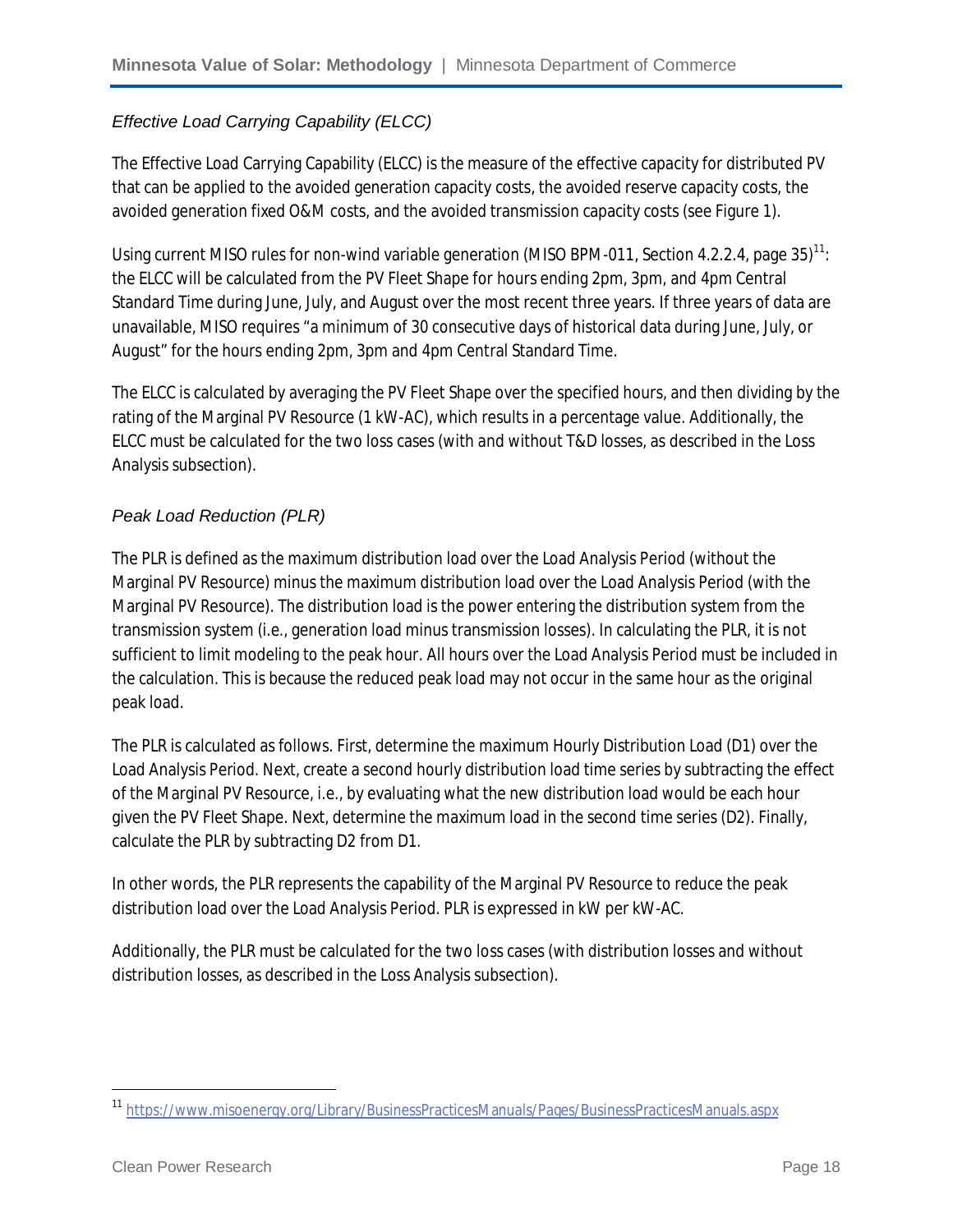#### **Loss Savings Analysis**

In order to calculate the required Loss Savings Factors on a marginal basis as described below, it will be necessary to calculate ELCC, PLR and Annual Avoided Energy each twice. They should be calculated first by *including* the effects of avoided marginal losses, and second by *excluding* them. For example, the ELCC would first be calculated by including avoided transmission and distribution losses, and then recalculated assuming no losses, i.e., as if the Marginal PV Resource was a central (not distributed) resource.

The calculations should observe the following

| <b>Technical Parameter</b>   | <b>Loss Savings Considered</b>                                                              |
|------------------------------|---------------------------------------------------------------------------------------------|
| <b>Avoided Annual Energy</b> | Avoided transmission and distribution losses for every<br>hour of the load analysis period. |
| <b>ELCC</b>                  | Avoided transmission and distribution losses during the<br>MISO defined hours.              |
| <b>PLR</b>                   | Avoided distribution losses (not transmission) at peak.                                     |

When calculating avoided marginal losses, the analysis must satisfy the following requirements:

- 1. Avoided losses are to be calculated on an hourly basis over the Load Analysis Period. The avoided losses are to be calculated based on the generation (and import) power during the hour and the expected output of the Marginal PV Resource during the hour.
- 2. Avoided losses in the transmission system and distribution systems are to be evaluated separately using distinct loss factors based on the most recent study data available.
- 3. Avoided losses should be calculated on a marginal basis. The marginal avoided losses are the difference in hourly losses between the case without the Marginal PV Resource, and the case with the Marginal PV Resource. Avoided average hourly losses are not calculated. For example, if the Marginal PV Resource were to produce 1 kW of power for an hour in which total customer load is 1000 kW, then the avoided losses would be the calculated losses at 1000 kW of customer load minus the calculated losses at 999 kW of load.
- 4. Distribution losses should be based on the power entering the distribution system, after transmission losses.
- 5. Avoided transmission losses should take into account not only the marginal PV generation, but also the avoided marginal distribution losses.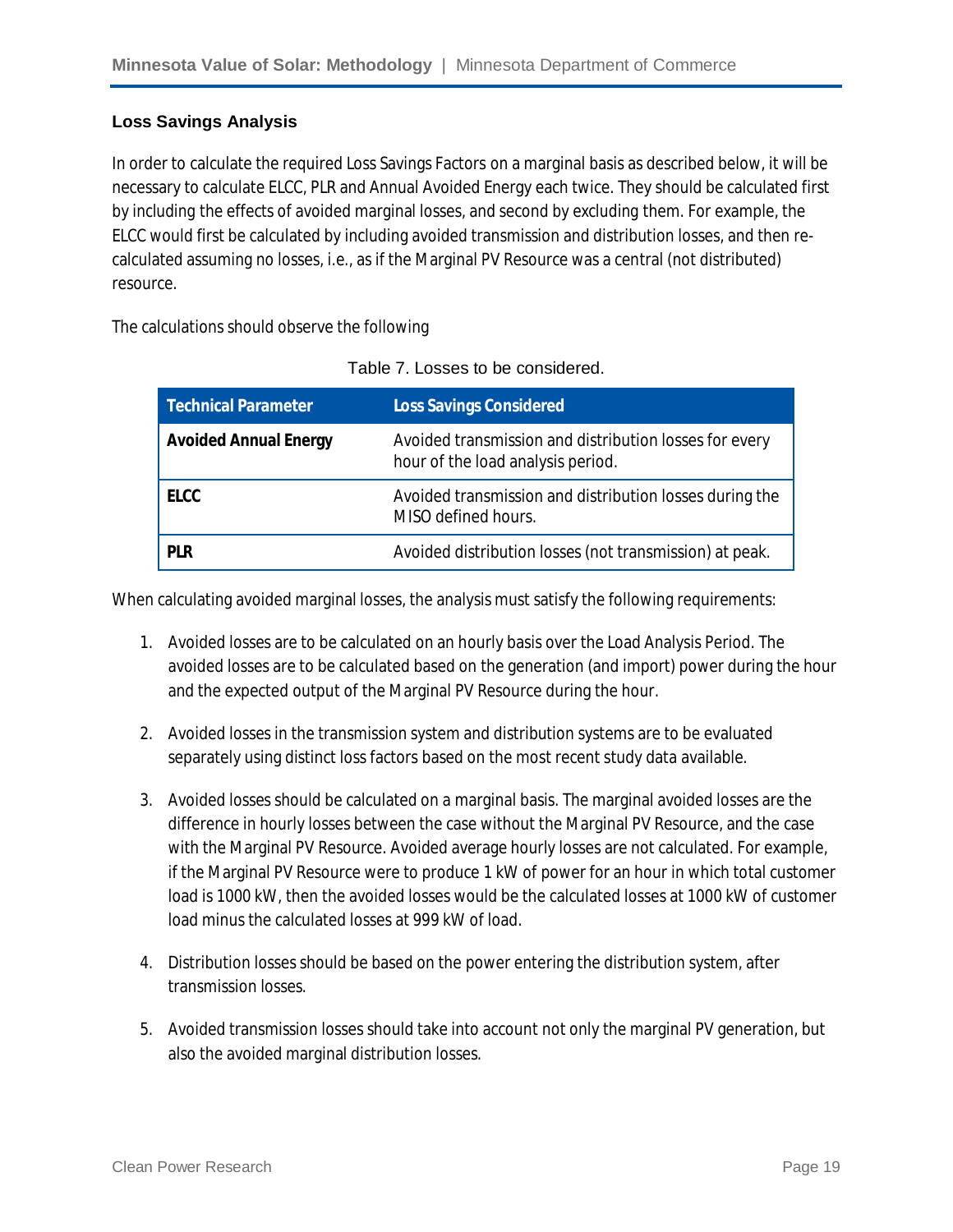- 6. Calculations of avoided losses should not include no-load losses (e.g., corona, leakage current). Only load-related losses should be included.
- 7. Calculations of avoided losses in any hour should take into account the non-linear relationship between losses and load (load-related losses are proportional to the square of the load, assuming constant voltage). For example, the total load-related losses during an hour with a load of 2X would be approximately 4 times the total load-related losses during an hour with a load of only X.

#### *Loss Savings Factors*

The Energy Loss Savings Factor (as a percentage) is defined for use within the VOS Calculation Table:

Annual Avoided EnergywithLosses  $=$  Annual Avoided Energy $w$ <sub>ithoutLosses</sub> $(1 + Loss\,SavingS_{Energy})$  $(4)$ 

Equation 3 is then rearranged to solve for the Energy Loss Savings Factor:

$$
Loss\,Savings_{Energy} = \frac{Annual\,Avoided\,Energy_{WithLosses}}{Annual\,Avoided\,Energy_{WithoutLosses}} - 1
$$
 (5)

Similarly, the PLR Loss Savings Factor is defined as:

$$
Loss\,Savings_{PLR} = \frac{PLR_{WithLosses}}{PLR_{WithoutLosses}} - 1\tag{6}
$$

and the ELCC Loss Savings Factor is defined as:

$$
Loss\,Savings_{ELCC} = \frac{ELCC_{WithLosses}}{ELCC_{WithoutLosses}} - 1\tag{7}
$$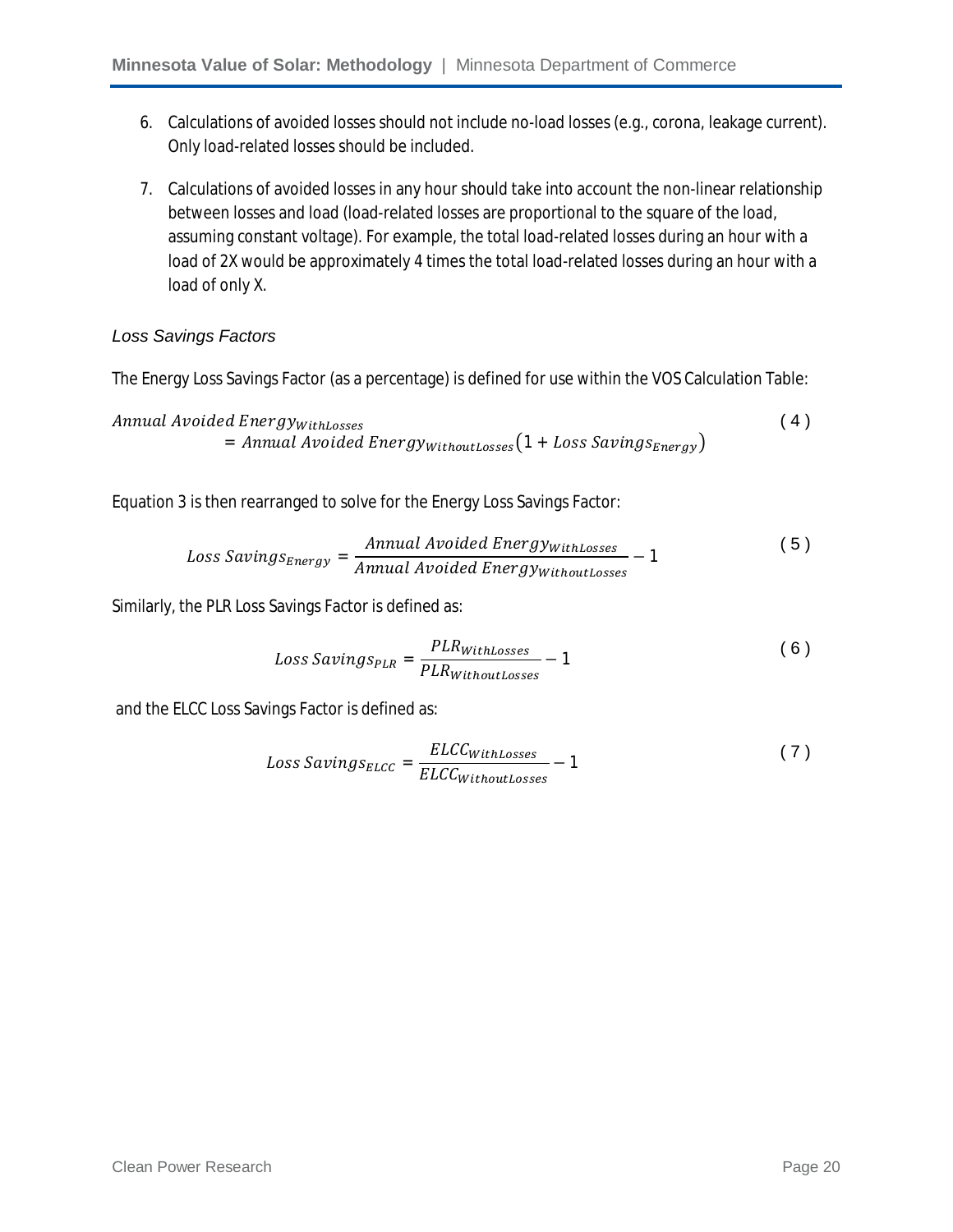### Methodology: Economic Analysis

The following subsections provide a methodology for performing the economic calculations to derive gross values in \$/kWh for each of the VOS components. These gross component values will then be entered into the VOS Calculation Table, which is the second of the two key transparency elements.

Important Note: The economic analysis is initially performed as if PV was centrally-located (without loss-saving benefits of distributed location) and with output perfectly correlated to load. Real-world adjustments are made later in the final VOS summation by including the results of the loss savings and load match analyses.

#### **Discount Factors**

By convention, the analysis year 0 corresponds to the year in which the VOS tariff will begin. As an example, if a VOS was done in 2013 for customers entering a VOS tariff between January 1, 2014 and December 31, 2014, then year 0 would be 2014, year 1 would be 2015, and so on.

For each year *i*, a discount factor is given by

$$
DiscountFactor_i = \frac{1}{(1 + DiscountRate)^i}
$$
 (8)

The *DiscountRate* is the utility Weighted Average Cost of Capital.

Similarly, a risk-free discount factor is given by:

RiskFreeDiscountFactor<sub>i</sub> = 
$$
\frac{1}{(1 + RiskFreeDiscountRate)^{i}}
$$
(9)

The *RiskFreeDiscountRate* is based on the yields of current Treasury securities<sup>12</sup> of 1, 2, 3, 5, 7, 10, 20, and 30 year maturation dates. The *RiskFreeDiscountRate* is used once in the calculation of the Avoided Fuel Costs.

Finally, an environmental discount factor is given by:

$$
Environment all biscountFactori = \frac{1}{(1 + Environmental biscountRate)i}
$$
 (10)

 $\overline{a}$ 

<sup>12</sup> See http://www.treasury.gov/resource-center/data-chart-center/interestrates/Pages/TextView.aspx?data=yield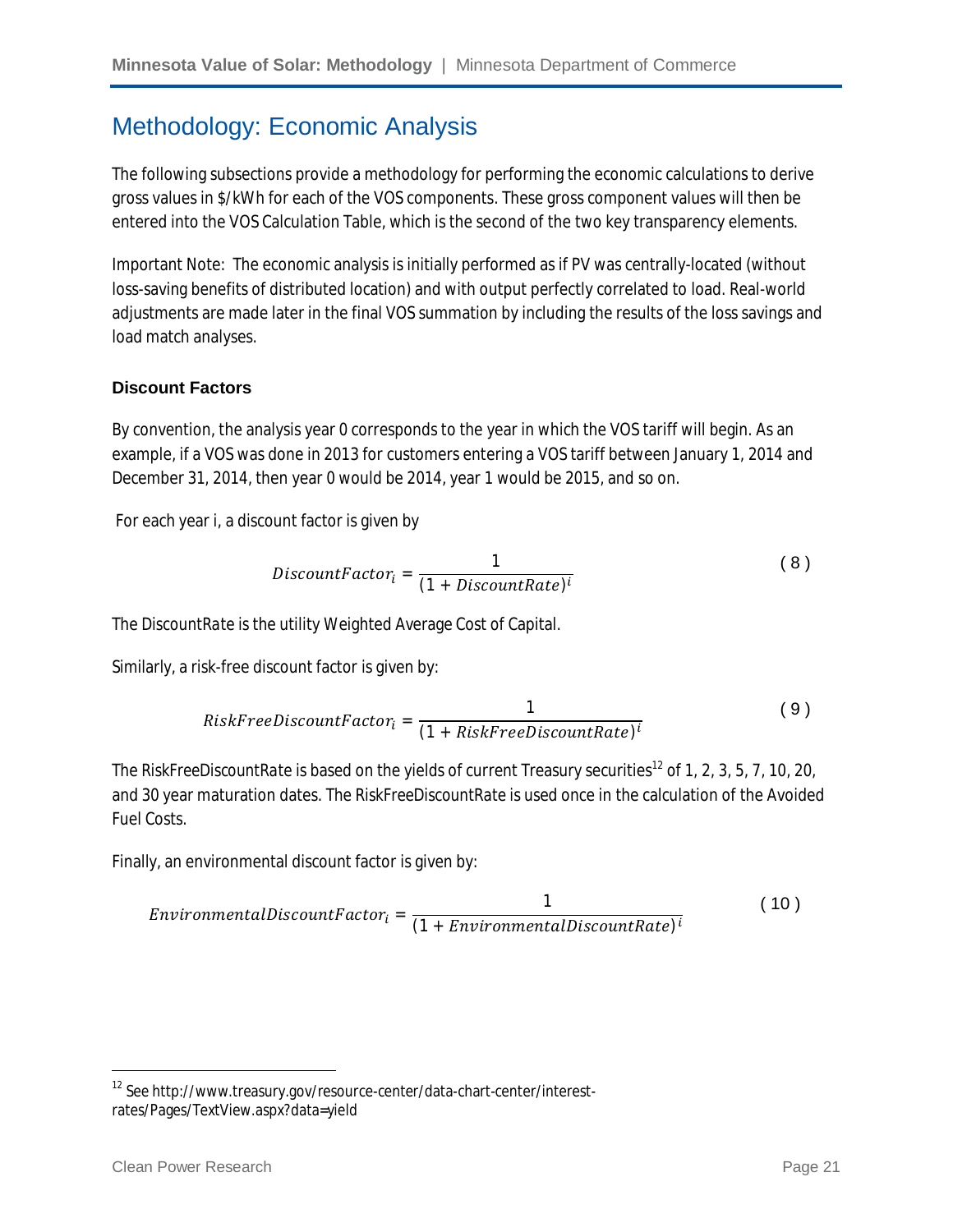The *EnvironmentalDiscountRate* is based on the 3% *real* discount rate that has been determined to be an appropriate societal discount rate for future environmental benefits.<sup>13</sup> As the methodology requires a nominal discount rate, this 3% *real* discount rate is converted into its equivalent 5.61% nominal discount rate as follows: 14

#### NominalDiscountRate  $= (1 + RealDiscountRate) \times (1 + General EscalationRate) - 1$  $(11)$

The *EnvironmentalDiscountRate* is used once in the calculation of the Avoided Environmental Costs.

PV degradation is accounted for in the economic calculations by reductions of the annual PV production in future years. As such, the PV production in kWh per kW-AC for the marginal PV resource in year I is given by:

$$
PVProduction_{i} = PVProduction_{0} \times (1 - PVDegradationRate)^{i}
$$
 (12)

where PVDegradationRate is the annual rate of PV degradation, assumed to be 0.5% per year – the standard PV module warranty guarantees a maximum of 0.5% power degradation per annum. PVProduction<sub>0</sub> is the Annual Avoided Energy for the Marginal PV Resource.

PV capacity in year *i* for the Marginal PV Resource, taking into account degradation, equals:

$$
PVCapacity_i = (1 - PVDegradationRate)^i
$$
 (13)

#### **Avoided Fuel Cost**

Avoided fuel costs are based on long-term, risk-free fuel supply contracts. This value implicitly includes both the avoided cost of fuel as well as the avoided cost of price volatility risk that is otherwise passed from the utility to customers through fuel price adjustments.

PV displaces energy generated from the marginal unit, so it avoids the cost of fuel associated with this generation. Furthermore, the PV system is assumed to have a service life of 25 years, so the uncertainty in fuel price fluctuations is also eliminated over this period. For this reason, the avoided fuel cost must take into account the fuel as if it were purchased under a guaranteed, long term contract.

 $\overline{a}$ 

<sup>&</sup>lt;sup>13</sup> http://www.epa.gov/oms/climate/regulations/scc-tsd.pdf

<sup>&</sup>lt;sup>14</sup> http://en.wikipedia.org/wiki/Nominal\_interest\_rate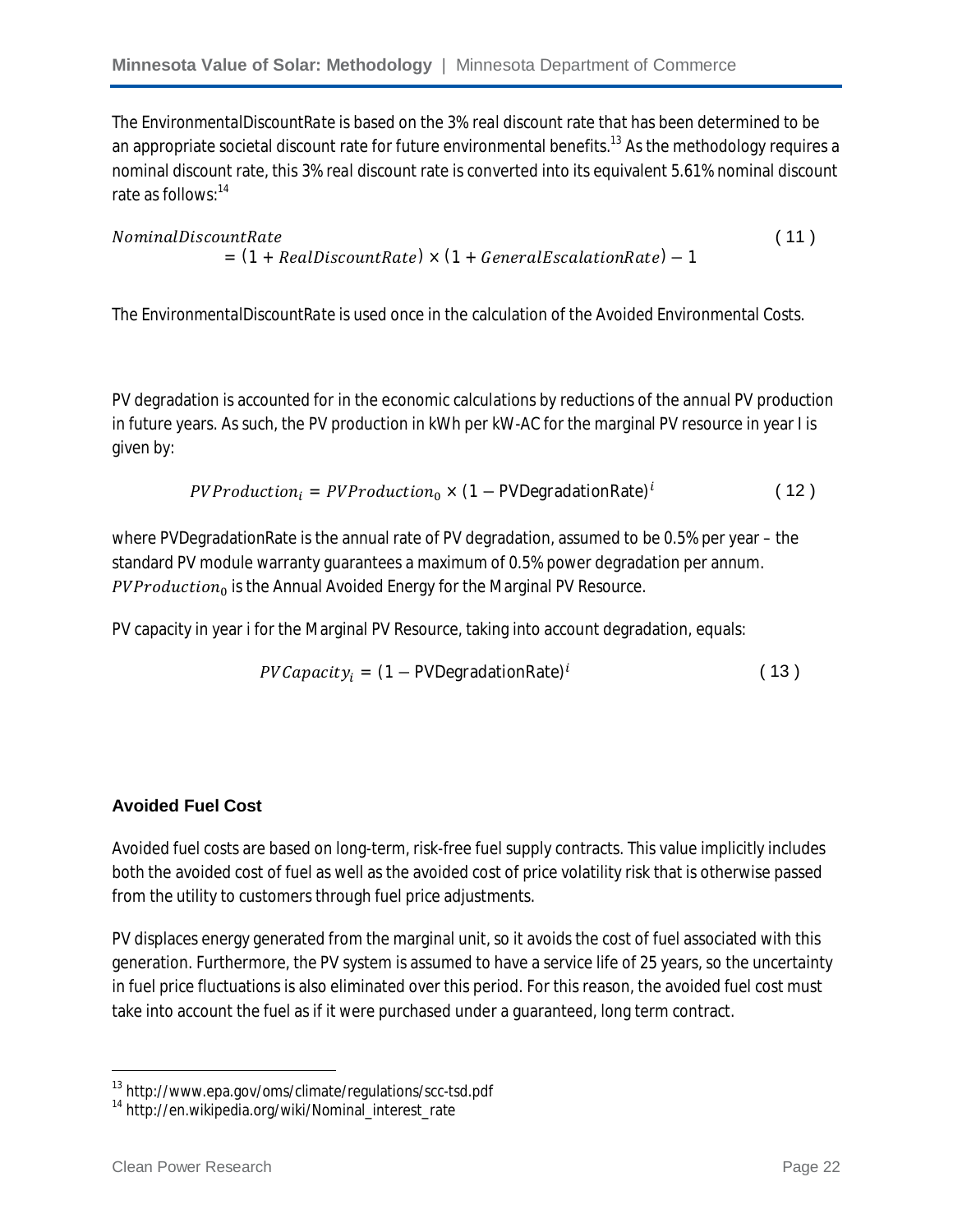The methodology provides for three options to accomplish this:

- **Futures Market.** This option is described in detail below, and is based on the NYMEX NG futures with a fixed escalation for years beyond the 12-year trading period.
- **Long Term Price Quotation.** This option is identical to the above option, except the input pricing data is based on an actual price quotation from an AA-rated NG supplier to lock in prices for the 25-year guaranteed period.
- **Utility-guaranteed Price.** This is the 25-year fuel price that is guaranteed by the utilities. Tariffs using the utility guaranteed price will include a mechanism for removing the usage fuel adjustment charges and provide fixed prices over the term.

Table 8 presents the calculation of the economic value of avoided fuel costs.

For the Futures Market option, Guaranteed NG prices are calculated as follows. Prices for the first 12 years are based on NYMEX futures, with each monthly price averaged to give a 12-month average in \$ per MMBtu. Prices for years beyond this NYMEX limit are calculated by applying the assumed annual NYMEX price escalation. An assumed fuel price overhead amount, escalated by year using the assumed NYMEX price escalation, is added to the fuel price to give the burnertip fuel price.

The first-year solar-weighted heat rate is calculated as follows:

$$
Solar Weighted HeatRate_0 = \frac{\sum HeatRate_j \times FleetProduction_j}{\sum FleetProduction_j}
$$
 (14)

where the summation is over all hours *j* of the load analysis period, *HeatRate* is the actual heat rate of the plant on the margin, and *FleetProduction* is the Fleet Production Shape time series.

The solar-weighted heat rate for future years is calculated as:

$$
Solar Weighted HeatRatei = SolarWeightedHeatRate0 × (1 - HeatRateDegradationRate)i
$$

The utility price in year *i* is:

$$
UtilityPrice_i = \frac{BurnertipFuelPrice_i \times SolarWeightedHeatRate_i}{10^6}
$$
 (16)

where the burnertip price is in \$ per MMBtu and the heat rate is in Btu per kWh.

Utility cost is the product of the utility price and the per unit PV production. These costs are then discounted using the risk free discount rate and summed for all years. A risk-free discount rate (fitted to the US Treasury yields shown in Table 3) has been selected to account for the fact that there is no risk in the avoided fuel cost.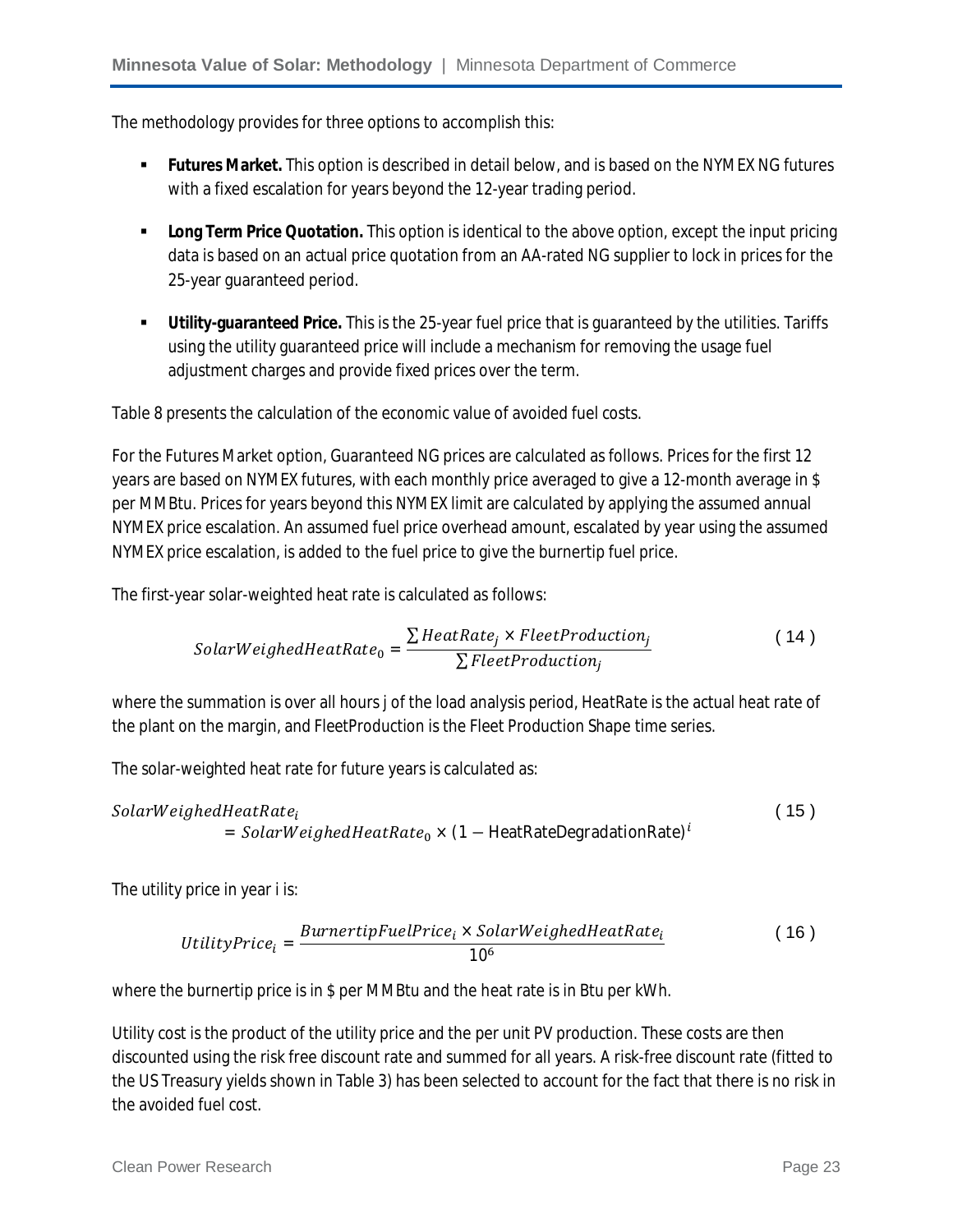The VOS price (shown in red in Table 8) is the levelized amount that results in the same discounted amount as the utility price for the Avoided Fuel Cost component.

#### **Avoided Plant O&M – Fixed**

Economic value calculations for fixed plant O&M are presented in Table 9. The first year fixed value is escalated at the O&M escalation rate for future years.

Similarly, PV capacity has an initial value of one during the first year because it is applicable to PV systems installed in the first year. Note that effective capacity (load matching) is handled separately, and this table represents the "ideal" resource, as if PV were able to receive the same capacity credit as a fully dispatchable technology.

Fixed O&M is avoided only when the resource requiring fixed O&M is avoided. For example, if new generation is not needed for two years, then the associated fixed O&M is also not needed for two years. In the example calculation, generation is assumed to be needed for all years, so the avoided cost is calculated for all years.

The utility cost is the fixed O&M cost times the PV capacity divided by the utility capacity. Utility prices are the cost divided by the PV production. Costs are discounted using the utility discount factor and are summed for all years.

The VOS component value is calculated as before such that the discounted total is equal to the discounted utility cost.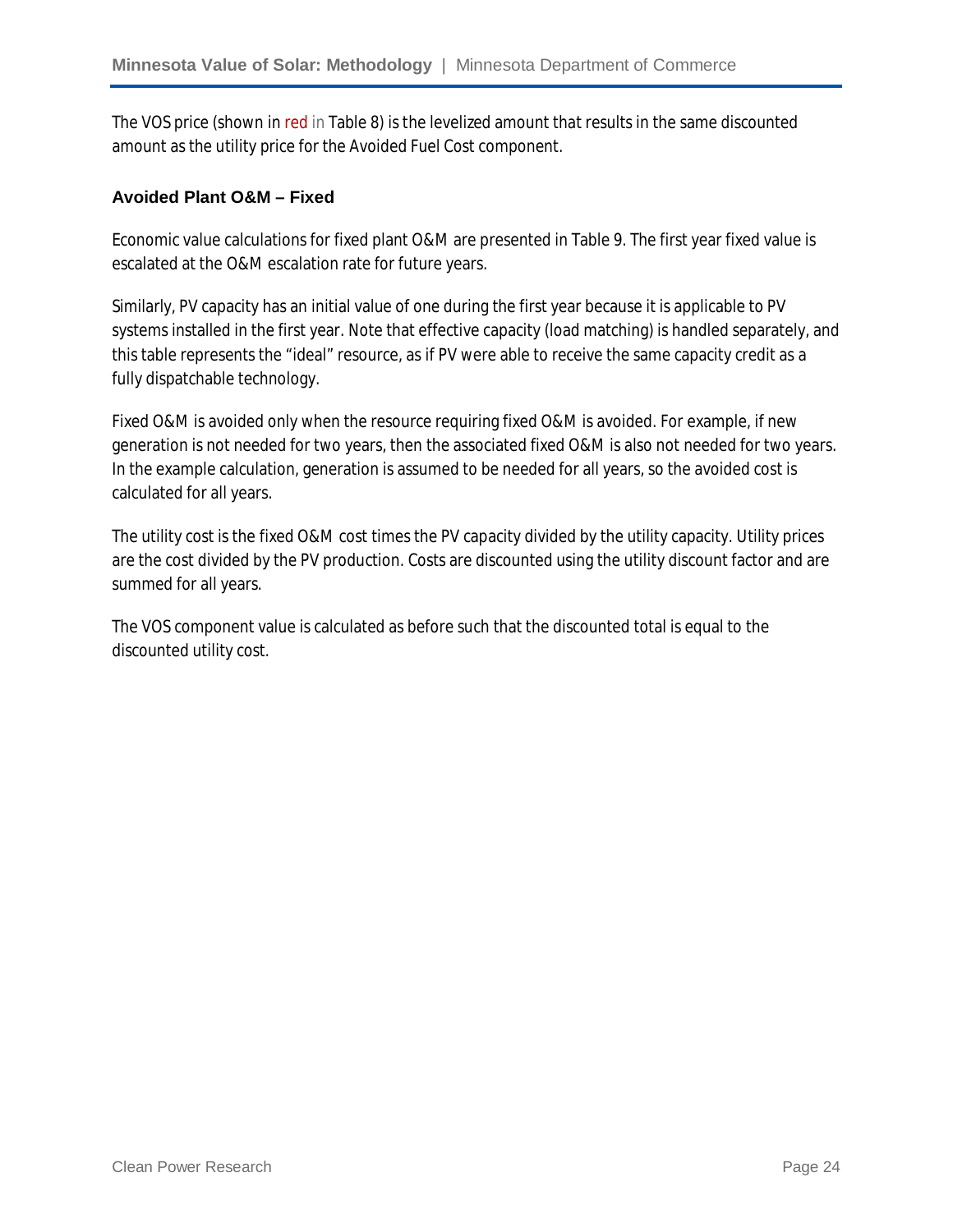|      |                 |                  |                  |                | <b>Prices</b> |                   |                | Costs      |                 | <b>Disc. Costs</b> |            |
|------|-----------------|------------------|------------------|----------------|---------------|-------------------|----------------|------------|-----------------|--------------------|------------|
| Year | Guaranteed      | <b>Burnertip</b> | <b>Heat Rate</b> | <b>Utility</b> | <b>VOS</b>    | p.u. PV           | <b>Utility</b> | <b>VOS</b> | <b>Discount</b> | <b>Utility</b>     | <b>VOS</b> |
|      | <b>NG Price</b> | <b>NG Price</b>  |                  |                |               | <b>Production</b> |                |            | Factor          |                    |            |
|      | (\$/MMBtu)      | (\$/MMBtu)       | (Btu/kWh)        | (\$/kWh)       | (\$/kWh)      | (kWh)             | (3)            | (3)        | (risk free)     | $($ \$)            | (3)        |
| 2014 | \$3.93          | \$4.43           | 8000             | \$0.035        | \$0.061       | 1,800             | \$64           | \$110      | 1.000           | \$64               | \$110      |
| 2015 | \$4.12          | \$4.65           | 8008             | \$0.037        | \$0.061       | 1,791             | \$67           | \$110      | 0.999           | \$67               | \$110      |
| 2016 | \$4.25          | \$4.79           | 8016             | \$0.038        | \$0.061       | 1,782             | \$68           | \$109      | 0.994           | \$68               | \$109      |
| 2017 | \$4.36          | \$4.93           | 8024             | \$0.040        | \$0.061       | 1,773             | \$70           | \$109      | 0.986           | \$69               | \$107      |
| 2018 | \$4.50          | \$5.10           | 8032             | \$0.041        | \$0.061       | 1,764             | \$72           | \$108      | 0.971           | \$70               | \$105      |
| 2019 | \$4.73          | \$5.36           | 8040             | \$0.043        | \$0.061       | 1,755             | \$76           | \$108      | 0.951           | \$72               | \$102      |
| 2020 | \$5.01          | \$5.67           | 8048             | \$0.046        | \$0.061       | 1,747             | \$80           | \$107      | 0.927           | \$74               | \$99       |
| 2021 | \$5.33          | \$6.03           | 8056             | \$0.049        | \$0.061       | 1,738             | \$84           | \$107      | 0.899           | \$76               | \$96       |
| 2022 | \$5.67          | \$6.40           | 8064             | \$0.052        | \$0.061       | 1,729             | \$89           | \$106      | 0.872           | \$78               | \$93       |
| 2023 | \$6.02          | \$6.78           | 8072             | \$0.055        | \$0.061       | 1,721             | \$94           | \$106      | 0.842           | \$79               | \$89       |
| 2024 | \$6.39          | \$7.18           | 8080             | \$0.058        | \$0.061       | 1,712             | \$99           | \$105      | 0.809           | \$80               | \$85       |
| 2025 | \$6.77          | \$7.60           | 8088             | \$0.061        | \$0.061       | 1,703             | \$105          | \$105      | 0.786           | \$82               | \$82       |
| 2026 | \$7.09          | \$7.96           | 8097             | \$0.064        | \$0.061       | 1,695             | \$109          | \$104      | 0.762           | \$83               | \$79       |
| 2027 | \$7.43          | \$8.34           | 8105             | \$0.068        | \$0.061       | 1,686             | \$114          | \$104      | 0.737           | \$84               | \$76       |
| 2028 | \$7.78          | \$8.74           | 8113             | \$0.071        | \$0.061       | 1,678             | \$119          | \$103      | 0.713           | \$85               | \$73       |
| 2029 | \$8.15          | \$9.16           | 8121             | \$0.074        | \$0.061       | 1,670             | \$124          | \$102      | 0.688           | \$85               | \$70       |
| 2030 | \$8.54          | \$9.60           | 8129             | \$0.078        | \$0.061       | 1,661             | \$130          | \$102      | 0.663           | \$86               | \$68       |
| 2031 | \$8.95          | \$10.06          | 8137             | \$0.082        | \$0.061       | 1,653             | \$135          | \$101      | 0.637           | \$86               | \$65       |
| 2032 | \$9.38          | \$10.54          | 8145             | \$0.086        | \$0.061       | 1,645             | \$141          | \$101      | 0.612           | \$86               | \$62       |
| 2033 | \$9.83          | \$11.04          | 8153             | \$0.090        | \$0.061       | 1,636             | \$147          | \$100      | 0.587           | \$87               | \$59       |
| 2034 | \$10.29         | \$11.57          | 8162             | \$0.094        | \$0.061       | 1,628             | \$154          | \$100      | 0.563           | \$86               | \$56       |
| 2035 | \$10.79         | \$12.12          | 8170             | \$0.099        | \$0.061       | 1,620             | \$160          | \$99       | 0.543           | \$87               | \$54       |
| 2036 | \$11.30         | \$12.70          | 8178             | \$0.104        | \$0.061       | 1,612             | \$167          | \$99       | 0.523           | \$88               | \$52       |
| 2037 | \$11.84         | \$13.30          | 8186             | \$0.109        | \$0.061       | 1,604             | \$175          | \$98       | 0.504           | \$88               | \$50       |
| 2038 | \$12.41         | \$13.94          | 8194             | \$0.114        | \$0.061       | 1,596             | \$182          | \$98       | 0.485           | \$88               | \$48       |

Table 8. (EXAMPLE) Economic Value of Avoided Fuel Costs.

**Validation: Present Value \$1,999 \$1,999**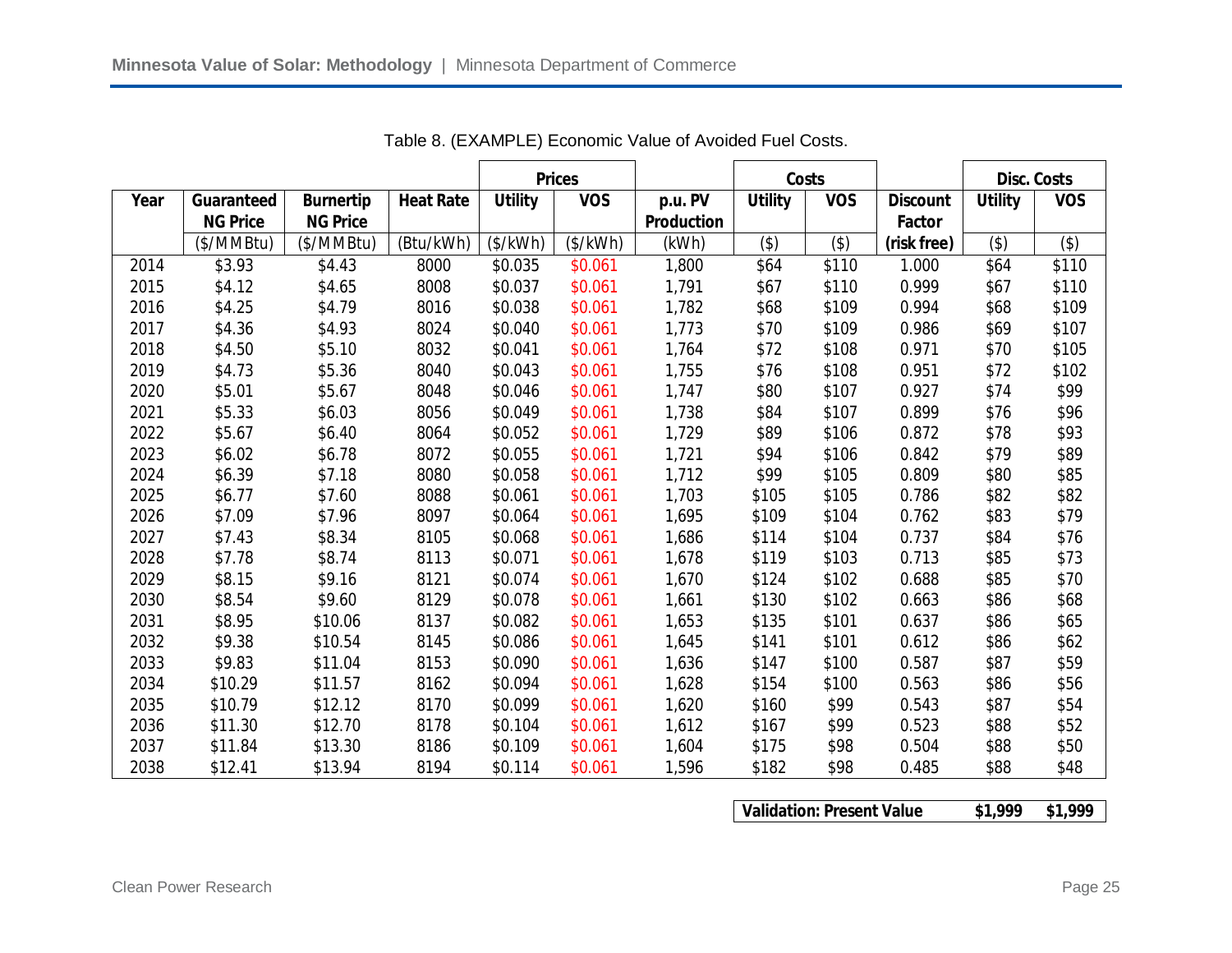|      |                |                |           |                   |                | Costs      |                 |                | <b>Disc. Costs</b> | <b>Prices</b>  |            |
|------|----------------|----------------|-----------|-------------------|----------------|------------|-----------------|----------------|--------------------|----------------|------------|
| Year | <b>0&amp;M</b> | <b>Utility</b> | <b>PV</b> | p.u. PV           | <b>Utility</b> | <b>VOS</b> | <b>Discount</b> | <b>Utility</b> | <b>VOS</b>         | <b>Utility</b> | <b>VOS</b> |
|      | <b>Fixed</b>   | Capacity       | Capacity  | <b>Production</b> |                |            | Factor          |                |                    |                |            |
|      | $(*/kW)$       | (p.u.)         | (kW)      | (kWh)             | $($ \$)        | (3)        |                 | (3)            | $($ \$)            | (\$/kWh)       | (\$/kWh)   |
| 2014 | \$5.00         | 1.000          | 1.000     | 1800              | \$5            | \$6        | 1.000           | $\sqrt{5}$     | \$6                | \$0.003        | \$0.003    |
| 2015 | \$5.10         | 0.999          | 0.995     | 1791              | \$5            | \$6        | 0.926           | \$5            | \$5                | \$0.003        | \$0.003    |
| 2016 | \$5.20         | 0.998          | 0.990     | 1782              | \$5            | \$6        | 0.857           | \$4            | \$5                | \$0.003        | \$0.003    |
| 2017 | \$5.31         | 0.997          | 0.985     | 1773              | \$5            | \$6        | 0.794           | \$4            | \$5                | \$0.003        | \$0.003    |
| 2018 | \$5.41         | 0.996          | 0.980     | 1764              | \$5            | \$6        | 0.735           | \$4            | \$4                | \$0.003        | \$0.003    |
| 2019 | \$5.52         | 0.995          | 0.975     | 1755              | \$5            | \$6        | 0.681           | \$4            | \$4                | \$0.003        | \$0.003    |
| 2020 | \$5.63         | 0.994          | 0.970     | 1747              | \$5            | \$6        | 0.630           | \$3            | \$4                | \$0.003        | \$0.003    |
| 2021 | \$5.74         | 0.993          | 0.966     | 1738              | \$6            | \$6        | 0.583           | \$3            | \$3                | \$0.003        | \$0.003    |
| 2022 | \$5.86         | 0.992          | 0.961     | 1729              | \$6            | \$6        | 0.540           | \$3            | \$3                | \$0.003        | \$0.003    |
| 2023 | \$5.98         | 0.991          | 0.956     | 1721              | \$6            | \$6        | 0.500           | \$3            | \$3                | \$0.003        | \$0.003    |
| 2024 | \$6.09         | 0.990          | 0.951     | 1712              | \$6            | \$6        | 0.463           | \$3            | \$3                | \$0.003        | \$0.003    |
| 2025 | \$6.22         | 0.989          | 0.946     | 1703              | \$6            | \$6        | 0.429           | \$3            | \$2                | \$0.003        | \$0.003    |
| 2026 | \$6.34         | 0.988          | 0.942     | 1695              | \$6            | \$6        | 0.397           | \$2            | \$2                | \$0.004        | \$0.003    |
| 2027 | \$6.47         | 0.987          | 0.937     | 1686              | \$6            | \$6        | 0.368           | \$2            | \$2                | \$0.004        | \$0.003    |
| 2028 | \$6.60         | 0.986          | 0.932     | 1678              | \$6            | \$6        | 0.340           | \$2            | \$2                | \$0.004        | \$0.003    |
| 2029 | \$6.73         | 0.985          | 0.928     | 1670              | \$6            | \$6        | 0.315           | \$2            | \$2                | \$0.004        | \$0.003    |
| 2030 | \$6.86         | 0.984          | 0.923     | 1661              | \$6            | \$6        | 0.292           | \$2            | \$2                | \$0.004        | \$0.003    |
| 2031 | \$7.00         | 0.983          | 0.918     | 1653              | \$7            | \$5        | 0.270           | \$2            | \$1                | \$0.004        | \$0.003    |
| 2032 | \$7.14         | 0.982          | 0.914     | 1645              | \$7            | \$5        | 0.250           | \$2            | \$1                | \$0.004        | \$0.003    |
| 2033 | \$7.28         | 0.981          | 0.909     | 1636              | \$7            | \$5        | 0.232           | \$2            | \$1                | \$0.004        | \$0.003    |
| 2034 | \$7.43         | 0.980          | 0.905     | 1628              | \$7            | \$5        | 0.215           | \$1            | \$1                | \$0.004        | \$0.003    |
| 2035 | \$7.58         | 0.979          | 0.900     | 1620              | \$7            | \$5        | 0.199           | \$1            | \$1                | \$0.004        | \$0.003    |
| 2036 | \$7.73         | 0.978          | 0.896     | 1612              | \$7            | \$5        | 0.184           | \$1            | \$1                | \$0.004        | \$0.003    |
| 2037 | \$7.88         | 0.977          | 0.891     | 1604              | \$7            | \$5        | 0.170           | \$1            | \$1                | \$0.004        | \$0.003    |
| 2038 | \$8.04         | 0.976          | 0.887     | 1596              | \$7            | \$5        | 0.158           | \$1            | \$1                | \$0.005        | \$0.003    |

Table 9. (EXAMPLE) Economic value of avoided plant O&M – fixed

**Validation: Present Value \$66 \$66**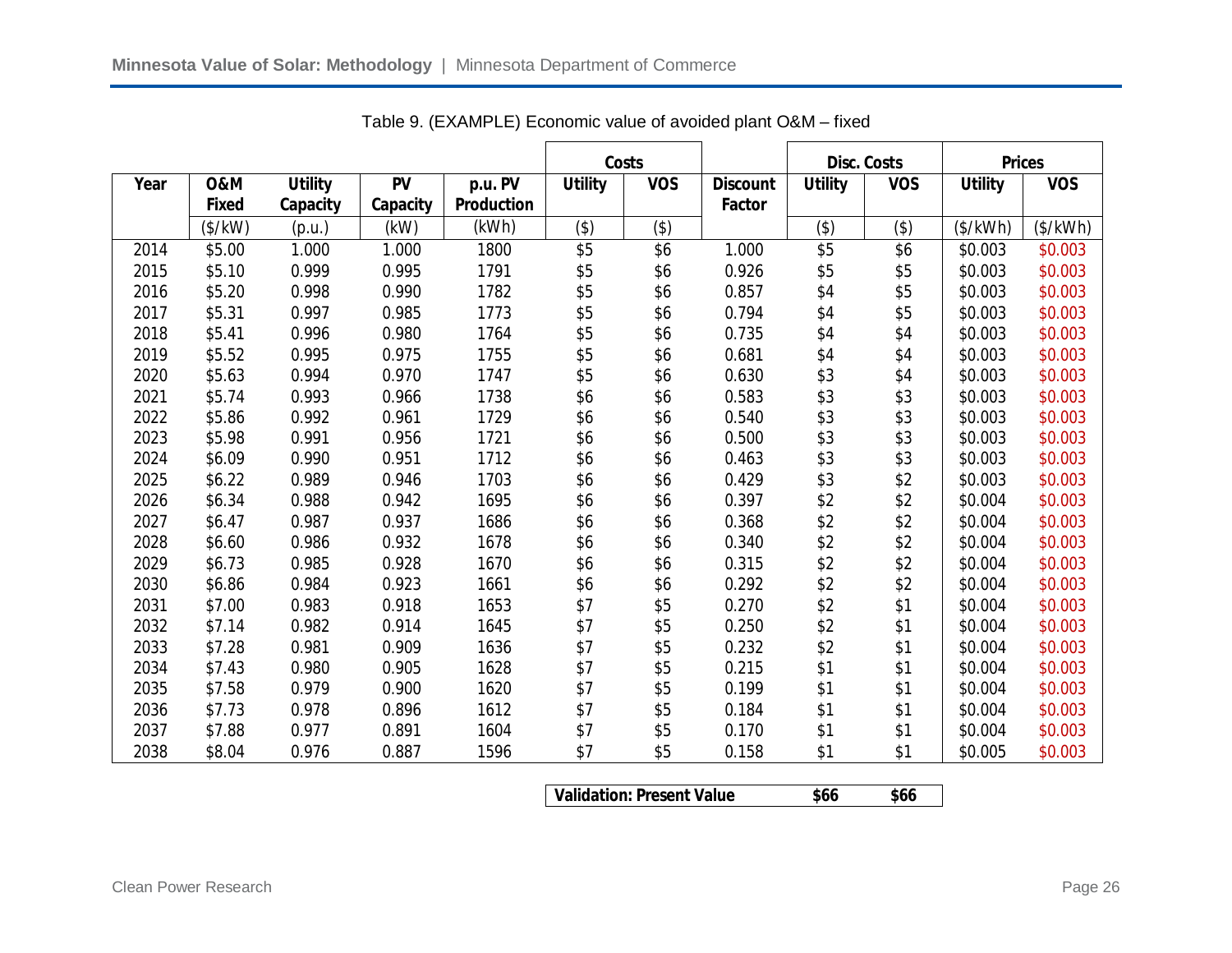#### **Avoided Plant O&M – Variable**

An example calculation of avoided plant O&M is displayed in Table 10. Utility prices are given in the VOS Data Table, escalated each year by the O&M escalation rate. As before, the per unit PV production is shown with annual degradation taken into account. The utility cost is the product of the utility price and the per unit production, and these costs are discounted. The VOS price of variable O&M is the levelized value resulting in the same total discounted cost.

|      | <b>Prices</b>  |            |                   | Costs          |            |                 | <b>Disc. Costs</b> |            |
|------|----------------|------------|-------------------|----------------|------------|-----------------|--------------------|------------|
| Year | <b>Utility</b> | <b>VOS</b> | p.u. PV           | <b>Utility</b> | <b>VOS</b> | <b>Discount</b> | <b>Utility</b>     | <b>VOS</b> |
|      |                |            | <b>Production</b> |                |            | <b>Factor</b>   |                    |            |
|      | (\$/kWh)       | (\$/kWh)   | (kWh)             | (3)            | (3)        |                 | (3)                | (3)        |
| 2014 | \$0.0010       | \$0.0012   | 1,800             | \$2            | \$2        | 1.000           | \$2                | \$2        |
| 2015 | \$0.0010       | \$0.0012   | 1,791             | \$2            | \$2        | 0.926           | \$2                | \$2        |
| 2016 | \$0.0010       | \$0.0012   | 1,782             | \$2            | \$2        | 0.857           | \$2                | \$2        |
| 2017 | \$0.0011       | \$0.0012   | 1,773             | \$2            | \$2        | 0.794           | \$1                | \$2        |
| 2018 | \$0.0011       | \$0.0012   | 1,764             | \$2            | \$2        | 0.735           | \$1                | \$2        |
| 2019 | \$0.0011       | \$0.0012   | 1,755             | \$2            | \$2        | 0.681           | \$1                | \$1        |
| 2020 | \$0.0011       | \$0.0012   | 1,747             | \$2            | \$2        | 0.630           | \$1                | \$1        |
| 2021 | \$0.0011       | \$0.0012   | 1,738             | \$2            | \$2        | 0.583           | \$1                | \$1        |
| 2022 | \$0.0012       | \$0.0012   | 1,729             | \$2            | \$2        | 0.540           | \$1                | \$1        |
| 2023 | \$0.0012       | \$0.0012   | 1,721             | \$2            | \$2        | 0.500           | \$1                | \$1        |
| 2024 | \$0.0012       | \$0.0012   | 1,712             | \$2            | \$2        | 0.463           | \$1                | \$1        |
| 2025 | \$0.0012       | \$0.0012   | 1,703             | \$2            | \$2        | 0.429           | \$1                | \$1        |
| 2026 | \$0.0013       | \$0.0012   | 1,695             | \$2            | \$2        | 0.397           | \$1                | \$1        |
| 2027 | \$0.0013       | \$0.0012   | 1,686             | \$2            | \$2        | 0.368           | \$1                | \$1        |
| 2028 | \$0.0013       | \$0.0012   | 1,678             | \$2            | \$2        | 0.340           | \$1                | \$1        |
| 2029 | \$0.0013       | \$0.0012   | 1,670             | \$2            | \$2        | 0.315           | \$1                | \$1        |
| 2030 | \$0.0014       | \$0.0012   | 1,661             | \$2            | \$2        | 0.292           | \$1                | \$1        |
| 2031 | \$0.0014       | \$0.0012   | 1,653             | \$2            | \$2        | 0.270           | \$1                | \$1        |
| 2032 | \$0.0014       | \$0.0012   | 1,645             | \$2            | \$2        | 0.250           | \$1                | \$0        |
| 2033 | \$0.0015       | \$0.0012   | 1,636             | \$2            | \$2        | 0.232           | \$1                | \$0        |
| 2034 | \$0.0015       | \$0.0012   | 1,628             | \$2            | \$2        | 0.215           | \$1                | \$0        |
| 2035 | \$0.0015       | \$0.0012   | 1,620             | \$2            | \$2        | 0.199           | \$0                | \$0        |
| 2036 | \$0.0015       | \$0.0012   | 1,612             | \$2            | \$2        | 0.184           | \$0                | \$0        |
| 2037 | \$0.0016       | \$0.0012   | 1,604             | \$3            | \$2        | 0.170           | \$0                | \$0        |
| 2038 | \$0.0016       | \$0.0012   | 1,596             | \$3            | \$2        | 0.158           | \$0                | \$0        |
|      |                |            |                   |                |            |                 |                    |            |

Table 10. (EXAMPLE) Economic value of avoided plant O&M – variable.

**Validation: Present Value \$24 \$24**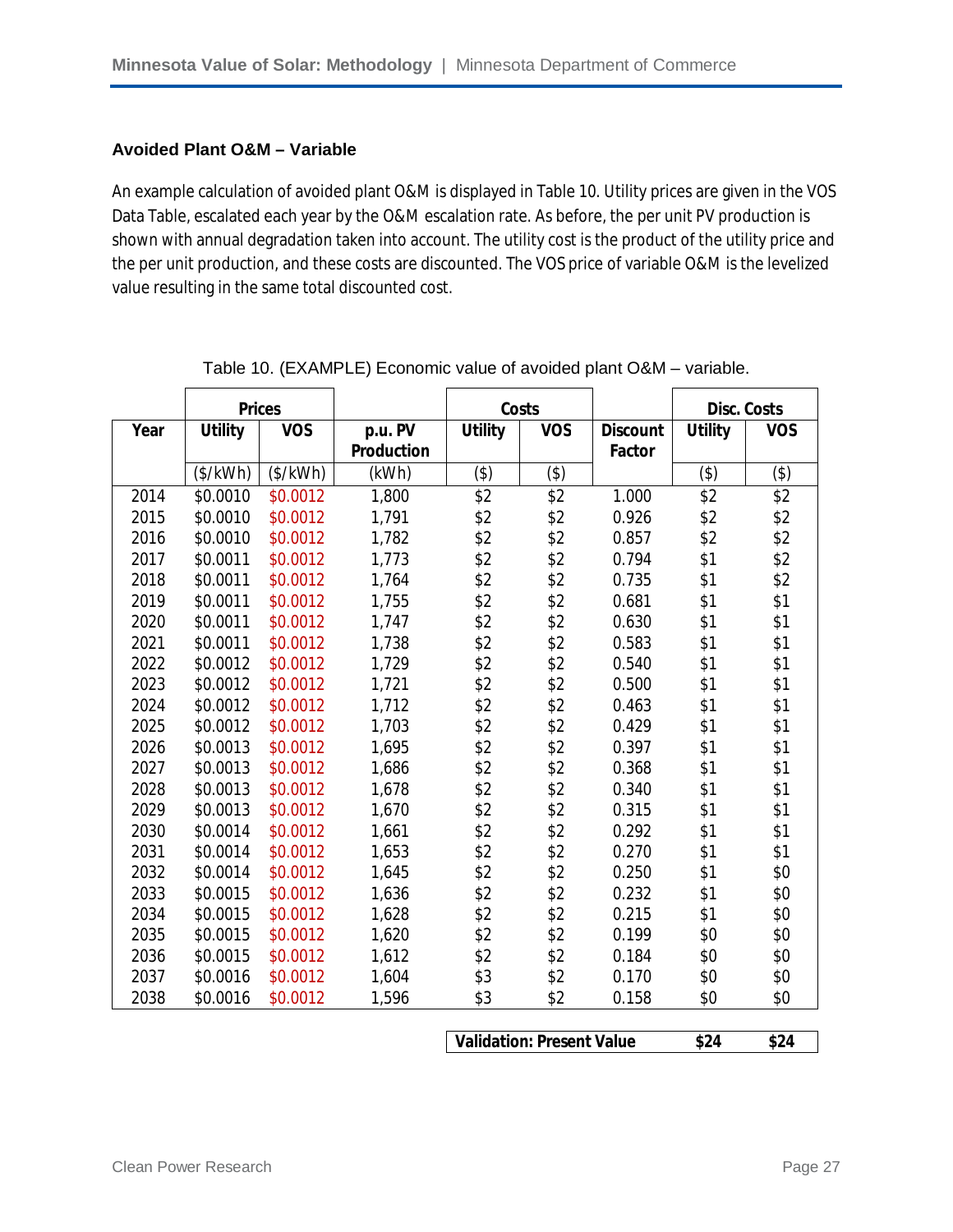#### **Avoided Generation Capacity Cost**

The solar-weighted capacity cost is based on the installed capital cost of a peaking combustion turbine and the installed capital cost of a combined cycle gas turbine, interpolated based on heat rate:

$$
Cost = Cost_{CCGT} + (HeatRate_{PV} - HeatRate_{CCGT}) \times \frac{Cost_{CT} - Cost_{CCGT}}{HeatRate_{CT} - HeatRate_{CCGT}}
$$
 (17)

Where *HeatRate<sub>PV</sub>* is the solar-weighted heat rate calculated in equation (14).

Using equation ( 17 ) with the CT/CCGT heat rates and costs from the example VOS Data Table, we calculated a solar-weighted capacity cost of \$1,050 per kW. In the example, the amortized cost is \$86 per kW-yr.

Table 11 illustrates how utility costs are calculated by taking into account the degrading heat rate of the marginal unit and PV. For example, in year 2015, the utility cost is \$86 per kW-yr x 0.999 / 0.995 to give \$85 for each unit of effective PV capacity. Utility prices are back-calculated for reference from the per unit PV production. Again, the VOS price is selected to give the same total discounted cost as the utility costs for the Generation Capacity Cost component.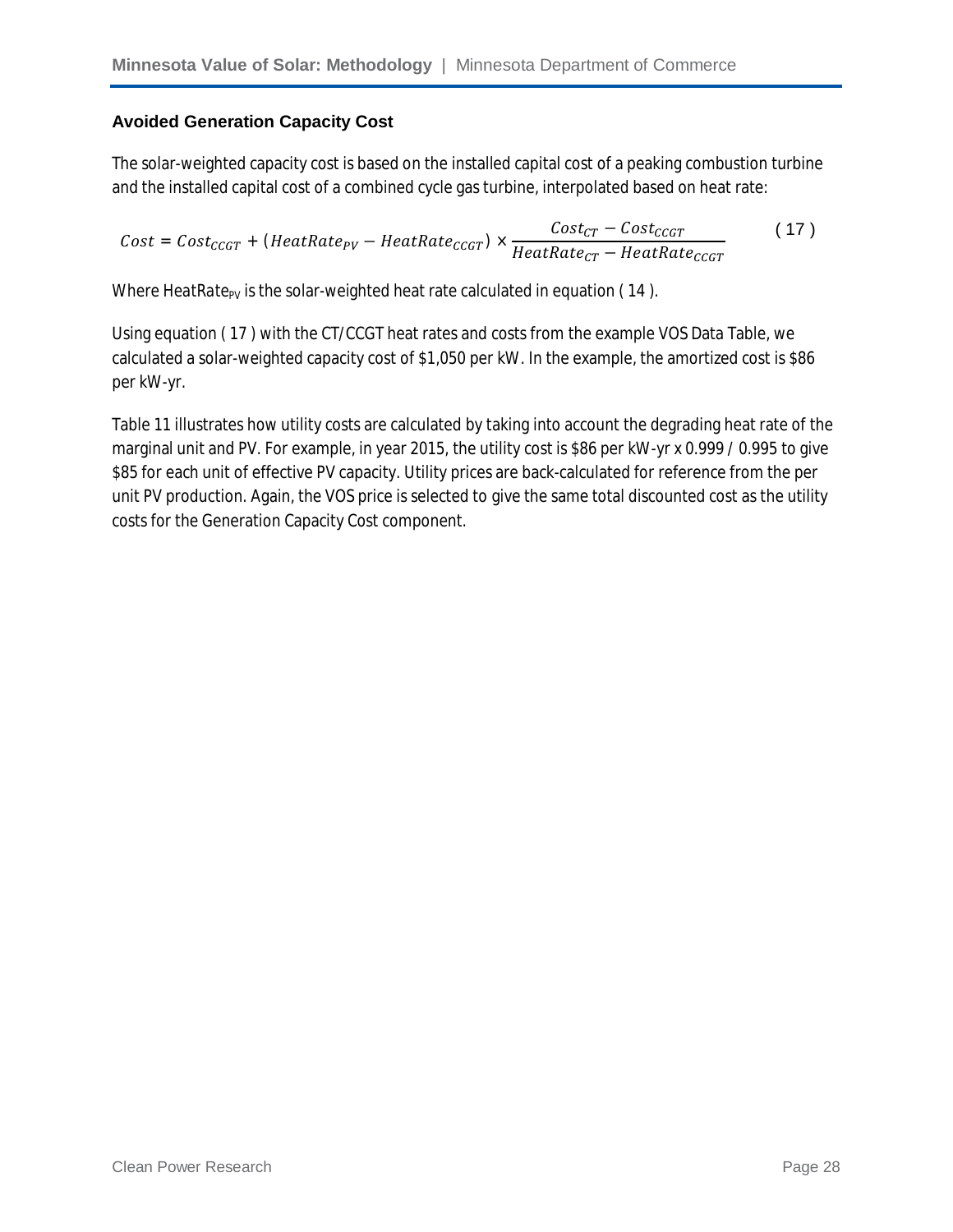|      |                      |                |           |                   |                | <b>Costs</b> |                 | <b>Disc. Costs</b> |            | <b>Prices</b>  |            |
|------|----------------------|----------------|-----------|-------------------|----------------|--------------|-----------------|--------------------|------------|----------------|------------|
| Year |                      | <b>Utility</b> | <b>PV</b> | p.u. PV           | <b>Utility</b> | <b>VOS</b>   | <b>Discount</b> | <b>Utility</b>     | <b>VOS</b> | <b>Utility</b> | <b>VOS</b> |
|      | <b>Capacity Cost</b> | Capacity       | Capacity  | <b>Production</b> |                |              | <b>Factor</b>   |                    |            |                |            |
|      | $($/kW-yr)$          | (p.u.)         | (kW)      | (kWh)             | (3)            | (3)          |                 | $($ \$)            | (3)        | (\$/kWh)       | (\$/kWh)   |
| 2014 | \$86                 | 1.000          | 1.000     | 1800              | \$86           | \$87         | 1.000           | \$86               | \$87       | \$0.048        | \$0.048    |
| 2015 | \$86                 | 0.999          | 0.995     | 1791              | \$85           | \$86         | 0.926           | \$79               | \$80       | \$0.048        | \$0.048    |
| 2016 | \$86                 | 0.998          | 0.990     | 1782              | \$85           | \$86         | 0.857           | \$73               | \$73       | \$0.048        | \$0.048    |
| 2017 | \$86                 | 0.997          | 0.985     | 1773              | \$85           | \$85         | 0.794           | \$67               | \$68       | \$0.048        | \$0.048    |
| 2018 | \$86                 | 0.996          | 0.980     | 1764              | \$84           | \$85         | 0.735           | \$62               | \$62       | \$0.048        | \$0.048    |
| 2019 | \$86                 | 0.995          | 0.975     | 1755              | \$84           | \$84         | 0.681           | \$57               | \$57       | \$0.048        | \$0.048    |
| 2020 | \$86                 | 0.994          | 0.970     | 1747              | \$84           | \$84         | 0.630           | \$53               | \$53       | \$0.048        | \$0.048    |
| 2021 | \$86                 | 0.993          | 0.966     | 1738              | \$83           | \$84         | 0.583           | \$49               | \$49       | \$0.048        | \$0.048    |
| 2022 | \$86                 | 0.992          | 0.961     | 1729              | \$83           | \$83         | 0.540           | \$45               | \$45       | \$0.048        | \$0.048    |
| 2023 | \$86                 | 0.991          | 0.956     | 1721              | \$83           | \$83         | 0.500           | \$41               | \$41       | \$0.048        | \$0.048    |
| 2024 | \$86                 | 0.990          | 0.951     | 1712              | \$82           | \$82         | 0.463           | \$38               | \$38       | \$0.048        | \$0.048    |
| 2025 | \$86                 | 0.989          | 0.946     | 1703              | \$82           | \$82         | 0.429           | \$35               | \$35       | \$0.048        | \$0.048    |
| 2026 | \$86                 | 0.988          | 0.942     | 1695              | \$82           | \$81         | 0.397           | \$32               | \$32       | \$0.048        | \$0.048    |
| 2027 | \$86                 | 0.987          | 0.937     | 1686              | \$81           | \$81         | 0.368           | \$30               | \$30       | \$0.048        | \$0.048    |
| 2028 | \$86                 | 0.986          | 0.932     | 1678              | \$81           | \$81         | 0.340           | \$28               | \$27       | \$0.048        | \$0.048    |
| 2029 | \$86                 | 0.985          | 0.928     | 1670              | \$81           | \$80         | 0.315           | \$25               | \$25       | \$0.048        | \$0.048    |
| 2030 | \$86                 | 0.984          | 0.923     | 1661              | \$80           | \$80         | 0.292           | \$23               | \$23       | \$0.048        | \$0.048    |
| 2031 | \$86                 | 0.983          | 0.918     | 1653              | \$80           | \$79         | 0.270           | \$22               | \$21       | \$0.049        | \$0.048    |
| 2032 | \$86                 | 0.982          | 0.914     | 1645              | \$80           | \$79         | 0.250           | \$20               | \$20       | \$0.049        | \$0.048    |
| 2033 | \$86                 | 0.981          | 0.909     | 1636              | \$80           | \$79         | 0.232           | \$18               | \$18       | \$0.049        | \$0.048    |
| 2034 | \$86                 | 0.980          | 0.905     | 1628              | \$79           | \$78         | 0.215           | \$17               | \$17       | \$0.049        | \$0.048    |
| 2035 | \$86                 | 0.979          | 0.900     | 1620              | \$79           | \$78         | 0.199           | \$16               | \$15       | \$0.049        | \$0.048    |
| 2036 | \$86                 | 0.978          | 0.896     | 1612              | \$79           | \$77         | 0.184           | \$14               | \$14       | \$0.049        | \$0.048    |
| 2037 | \$86                 | 0.977          | 0.891     | 1604              | \$78           | \$77         | 0.170           | \$13               | \$13       | \$0.049        | \$0.048    |
| 2038 | \$86                 | 0.976          | 0.887     | 1596              | \$78           | \$77         | 0.158           | \$12               | \$12       | \$0.049        | \$0.048    |

Table 11. (EXAMPLE) Economic value of avoided generation capacity cost.

| <b>Validation: Present Value</b> | \$958 | \$958 |
|----------------------------------|-------|-------|
|                                  |       |       |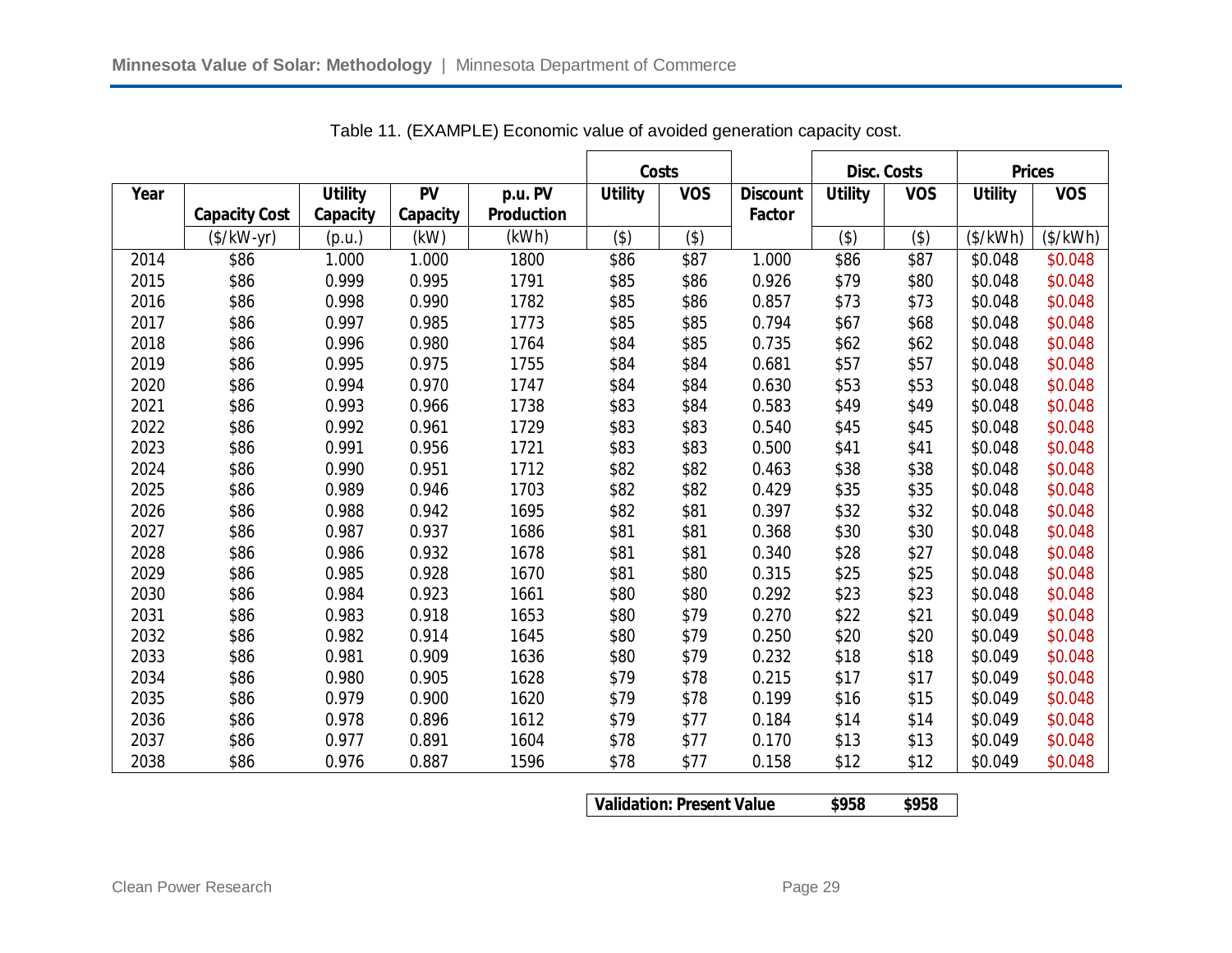#### **Avoided Reserve Capacity Cost**

An example of the calculation of avoided reserve capacity cost is shown in Table 12. This is identical to the generation capacity cost calculation, except utility costs are multiplied by the reserve capacity margin. In the example, the reserve capacity margin is 15%, so the utility cost for 2014 is calculated as \$86 per unit effective capacity x 15% = \$13. The rest of the calculation is identical to the capacity cost calculation.

#### **Avoided Transmission Capacity Cost**

Avoided transmission costs are calculated the same way as avoided generation costs except in two ways. First, transmission capacity is assumed not to degrade over time (PV degradation is still accounted for). Second, avoided transmission capacity costs are calculated based on the utility's 5-year average MISO OATT Schedule 9 charge in Start Year USD, e.g., in 2014 USD if year one of the VOS tariff was 2014. Table 13 shows the example calculation.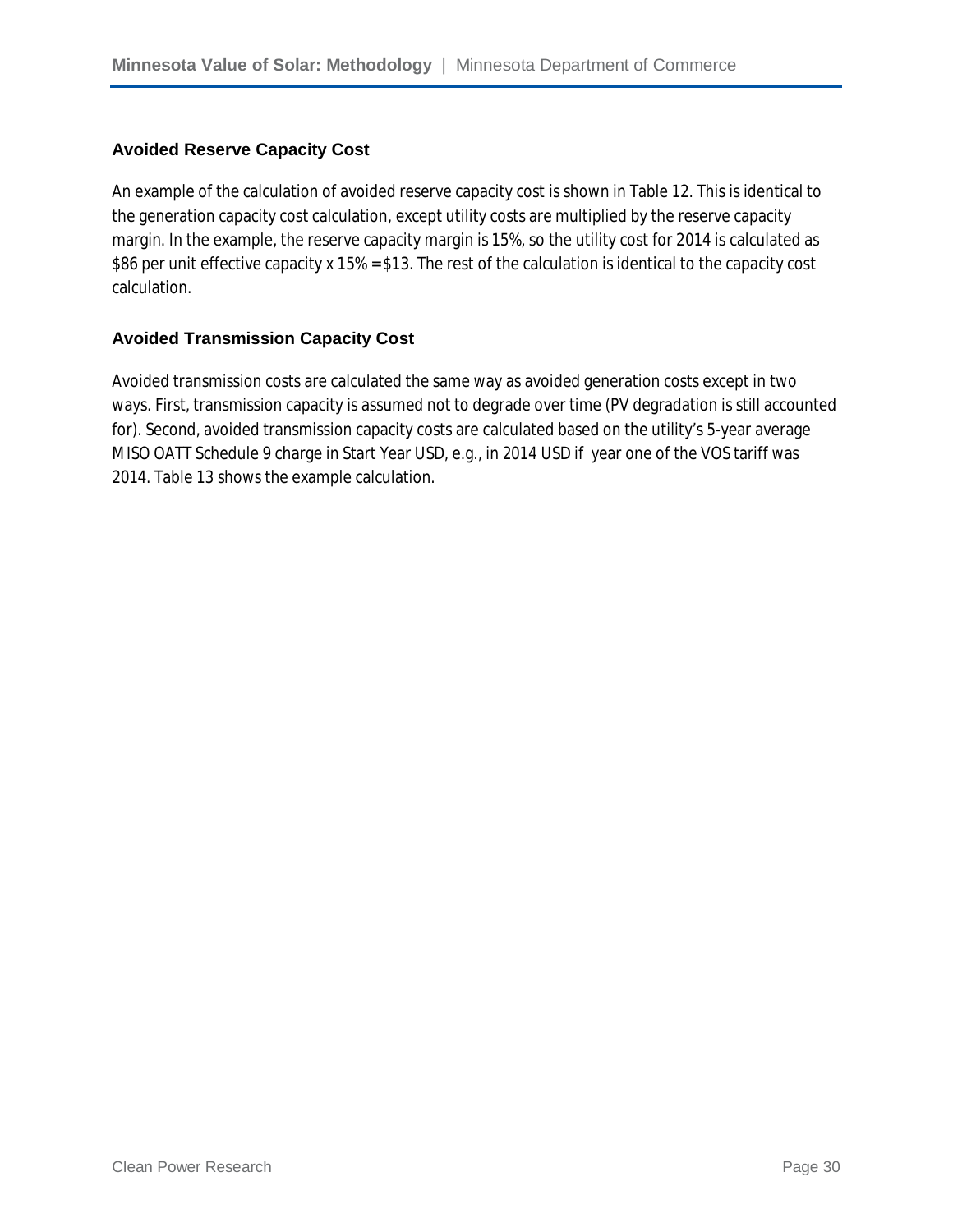|      |             |          |          |                   | Costs          |            |                 | <b>Disc. Costs</b> |            | <b>Prices</b>  |            |
|------|-------------|----------|----------|-------------------|----------------|------------|-----------------|--------------------|------------|----------------|------------|
| Year | Capacity    | Gen.     | PV       | p.u. PV           | <b>Utility</b> | <b>VOS</b> | <b>Discount</b> | <b>Utility</b>     | <b>VOS</b> | <b>Utility</b> | <b>VOS</b> |
|      | Cost        | Capacity | Capacity | <b>Production</b> |                |            | Factor          |                    |            |                |            |
|      | $($/kW-yr)$ | (p.u.)   | (kW)     | (kWh)             | (3)            | $($ \$)    |                 | $($ \$)            | (3)        | (\$/kWh)       | (\$/kWh)   |
| 2014 | \$86        | 1.000    | 1.000    | 1800              | \$13           | \$13       | 1.000           | \$13               | \$13       | \$0.007        | \$0.007    |
| 2015 | \$86        | 0.999    | 0.995    | 1791              | \$13           | \$13       | 0.926           | \$12               | \$12       | \$0.007        | \$0.007    |
| 2016 | \$86        | 0.998    | 0.990    | 1782              | \$13           | \$13       | 0.857           | \$11               | \$11       | \$0.007        | \$0.007    |
| 2017 | \$86        | 0.997    | 0.985    | 1773              | \$13           | \$13       | 0.794           | \$10               | \$10       | \$0.007        | \$0.007    |
| 2018 | \$86        | 0.996    | 0.980    | 1764              | \$13           | \$13       | 0.735           | \$9                | \$9        | \$0.007        | \$0.007    |
| 2019 | \$86        | 0.995    | 0.975    | 1755              | \$13           | \$13       | 0.681           | \$9                | \$9        | \$0.007        | \$0.007    |
| 2020 | \$86        | 0.994    | 0.970    | 1747              | \$13           | \$13       | 0.630           | \$8                | \$8        | \$0.007        | \$0.007    |
| 2021 | \$86        | 0.993    | 0.966    | 1738              | \$13           | \$13       | 0.583           | \$7                | \$7        | \$0.007        | \$0.007    |
| 2022 | \$86        | 0.992    | 0.961    | 1729              | \$12           | \$12       | 0.540           | \$7                | \$7        | \$0.007        | \$0.007    |
| 2023 | \$86        | 0.991    | 0.956    | 1721              | \$12           | \$12       | 0.500           | \$6                | \$6        | \$0.007        | \$0.007    |
| 2024 | \$86        | 0.990    | 0.951    | 1712              | \$12           | \$12       | 0.463           | \$6                | \$6        | \$0.007        | \$0.007    |
| 2025 | \$86        | 0.989    | 0.946    | 1703              | \$12           | \$12       | 0.429           | \$5                | \$5        | \$0.007        | \$0.007    |
| 2026 | \$86        | 0.988    | 0.942    | 1695              | \$12           | \$12       | 0.397           | \$5                | \$5        | \$0.007        | \$0.007    |
| 2027 | \$86        | 0.987    | 0.937    | 1686              | \$12           | \$12       | 0.368           | \$4                | \$4        | \$0.007        | \$0.007    |
| 2028 | \$86        | 0.986    | 0.932    | 1678              | \$12           | \$12       | 0.340           | \$4                | \$4        | \$0.007        | \$0.007    |
| 2029 | \$86        | 0.985    | 0.928    | 1670              | \$12           | \$12       | 0.315           | \$4                | \$4        | \$0.007        | \$0.007    |
| 2030 | \$86        | 0.984    | 0.923    | 1661              | \$12           | \$12       | 0.292           | \$4                | \$3        | \$0.007        | \$0.007    |
| 2031 | \$86        | 0.983    | 0.918    | 1653              | \$12           | \$12       | 0.270           | \$3                | \$3        | \$0.007        | \$0.007    |
| 2032 | \$86        | 0.982    | 0.914    | 1645              | \$12           | \$12       | 0.250           | \$3                | \$3        | \$0.007        | \$0.007    |
| 2033 | \$86        | 0.981    | 0.909    | 1636              | \$12           | \$12       | 0.232           | \$3                | \$3        | \$0.007        | \$0.007    |
| 2034 | \$86        | 0.980    | 0.905    | 1628              | \$12           | \$12       | 0.215           | \$3                | \$3        | \$0.007        | \$0.007    |
| 2035 | \$86        | 0.979    | 0.900    | 1620              | \$12           | \$12       | 0.199           | \$2                | \$2        | \$0.007        | \$0.007    |
| 2036 | \$86        | 0.978    | 0.896    | 1612              | \$12           | \$12       | 0.184           | \$2                | \$2        | \$0.007        | \$0.007    |
| 2037 | \$86        | 0.977    | 0.891    | 1604              | \$12           | \$12       | 0.170           | \$2                | \$2        | \$0.007        | \$0.007    |
| 2038 | \$86        | 0.976    | 0.887    | 1596              | \$12           | \$12       | 0.158           | \$2                | \$2        | \$0.007        | \$0.007    |

Table 12. (EXAMPLE) Economic value of avoided reserve capacity cost.

**Validation: Present Value \$144 \$144**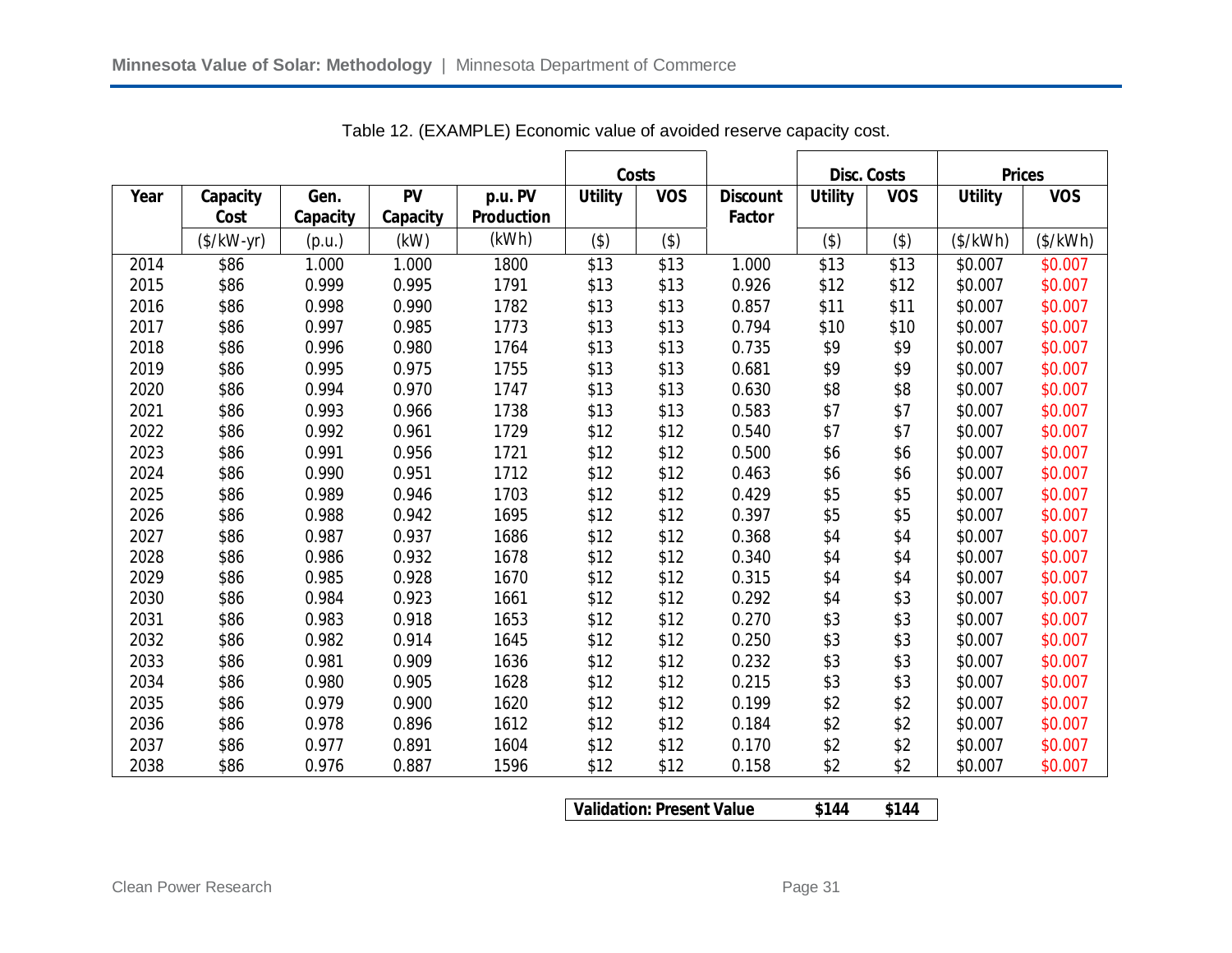|      |                      |          |           |                   | Costs          |            |                 | <b>Disc. Costs</b> |            | <b>Prices</b>  |            |
|------|----------------------|----------|-----------|-------------------|----------------|------------|-----------------|--------------------|------------|----------------|------------|
| Year |                      | Trans.   | <b>PV</b> | p.u. PV           | <b>Utility</b> | <b>VOS</b> | <b>Discount</b> | <b>Utility</b>     | <b>VOS</b> | <b>Utility</b> | <b>VOS</b> |
|      | <b>Capacity Cost</b> | Capacity | Capacity  | <b>Production</b> |                |            | Factor          |                    |            |                |            |
|      | $($/kW-yr)$          | (p.u.)   | (kW)      | (kWh)             | (3)            | (3)        |                 | $($ \$)            | (3)        | (\$/kWh)       | (\$/kWh)   |
| 2014 | \$33                 | 1.000    | 1.000     | 1800              | \$33           | \$33       | 1.000           | \$33               | \$33       | \$0.018        | \$0.018    |
| 2015 | \$33                 | 1.000    | 0.995     | 1791              | \$33           | \$33       | 0.926           | \$30               | \$30       | \$0.018        | \$0.018    |
| 2016 | \$33                 | 1.000    | 0.990     | 1782              | \$33           | \$33       | 0.857           | \$28               | \$28       | \$0.018        | \$0.018    |
| 2017 | \$33                 | 1.000    | 0.985     | 1773              | \$33           | \$33       | 0.794           | \$26               | \$26       | \$0.018        | \$0.018    |
| 2018 | \$33                 | 1.000    | 0.980     | 1764              | \$32           | \$32       | 0.735           | \$24               | \$24       | \$0.018        | \$0.018    |
| 2019 | \$33                 | 1.000    | 0.975     | 1755              | \$32           | \$32       | 0.681           | \$22               | \$22       | \$0.018        | \$0.018    |
| 2020 | \$33                 | 1.000    | 0.970     | 1747              | \$32           | \$32       | 0.630           | \$20               | \$20       | \$0.018        | \$0.018    |
| 2021 | \$33                 | 1.000    | 0.966     | 1738              | \$32           | \$32       | 0.583           | \$19               | \$19       | \$0.018        | \$0.018    |
| 2022 | \$33                 | 1.000    | 0.961     | 1729              | \$32           | \$32       | 0.540           | \$17               | \$17       | \$0.018        | \$0.018    |
| 2023 | \$33                 | 1.000    | 0.956     | 1721              | \$32           | \$32       | 0.500           | \$16               | \$16       | \$0.018        | \$0.018    |
| 2024 | \$33                 | 1.000    | 0.951     | 1712              | \$31           | \$31       | 0.463           | \$15               | \$15       | \$0.018        | \$0.018    |
| 2025 | \$33                 | 1.000    | 0.946     | 1703              | \$31           | \$31       | 0.429           | \$13               | \$13       | \$0.018        | \$0.018    |
| 2026 | \$33                 | 1.000    | 0.942     | 1695              | \$31           | \$31       | 0.397           | \$12               | \$12       | \$0.018        | \$0.018    |
| 2027 | \$33                 | 1.000    | 0.937     | 1686              | \$31           | \$31       | 0.368           | \$11               | \$11       | \$0.018        | \$0.018    |
| 2028 | \$33                 | 1.000    | 0.932     | 1678              | \$31           | \$31       | 0.340           | \$10               | \$10       | \$0.018        | \$0.018    |
| 2029 | \$33                 | 1.000    | 0.928     | 1670              | \$31           | \$31       | 0.315           | \$10               | \$10       | \$0.018        | \$0.018    |
| 2030 | \$33                 | 1.000    | 0.923     | 1661              | \$30           | \$30       | 0.292           | \$9                | \$9        | \$0.018        | \$0.018    |
| 2031 | \$33                 | 1.000    | 0.918     | 1653              | \$30           | \$30       | 0.270           | \$8                | \$8        | \$0.018        | \$0.018    |
| 2032 | \$33                 | 1.000    | 0.914     | 1645              | \$30           | \$30       | 0.250           | \$8                | \$8        | \$0.018        | \$0.018    |
| 2033 | \$33                 | 1.000    | 0.909     | 1636              | \$30           | \$30       | 0.232           | \$7                | \$7        | \$0.018        | \$0.018    |
| 2034 | \$33                 | 1.000    | 0.905     | 1628              | \$30           | \$30       | 0.215           | \$6                | \$6        | \$0.018        | \$0.018    |
| 2035 | \$33                 | 1.000    | 0.900     | 1620              | \$30           | \$30       | 0.199           | \$6                | \$6        | \$0.018        | \$0.018    |
| 2036 | \$33                 | 1.000    | 0.896     | 1612              | \$30           | \$30       | 0.184           | \$5                | \$5        | \$0.018        | \$0.018    |
| 2037 | \$33                 | 1.000    | 0.891     | 1604              | \$29           | \$29       | 0.170           | \$5                | \$5        | \$0.018        | \$0.018    |
| 2038 | \$33                 | 1.000    | 0.887     | 1596              | \$29           | \$29       | 0.158           | \$5                | \$5        | \$0.018        | \$0.018    |

Table 13. (EXAMPLE) Economic value of avoided transmission capacity cost.

**Validation: Present Value \$365 \$365**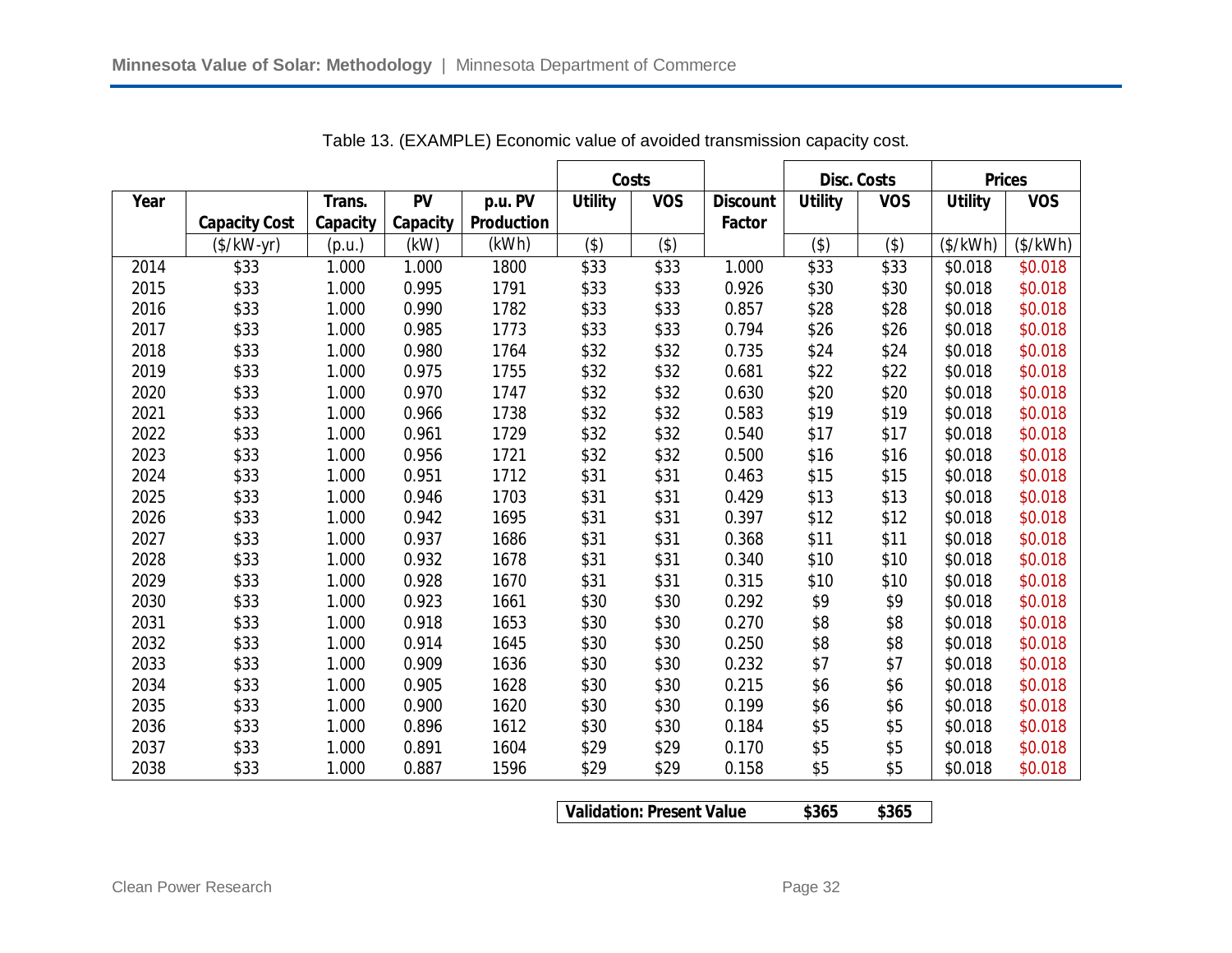#### **Avoided Distribution Capacity Cost**

Avoided distribution capacity costs may be calculated in either of two ways:

- **System-wide Avoided Costs**. These are calculated using utility-wide costs and lead to a VOS rate that is "averaged" and applicable to all solar customers. This method is described below in the methodology.
- **Location-specific Avoided Costs**. These are calculated using location-specific costs, growth rates, etc., and lead to location-specific VOS rates. This method provides the utility with a means for offering a higher-value VOS rate in areas where capacity is most needed (areas of highest value). The details of this method are site specific and not included in the methodology, however they are to be implemented in accordance with the requirements set for the below.

#### *System-wide Avoided Costs*

System wide costs and peak growth rates are determined using actual data from each of the last 10 years. The costs and growth rate must be taken over the same time period because the historical investments must be tied to the growth associated with those investments.

All costs for each year for FERC accounts 360, 361, 362, 365, 366, and 367 should be included. These costs, however, should be adjusted to consider only capacity-related amounts. As such, the capacityrelated percentages shown in Table 14 will be utility specific.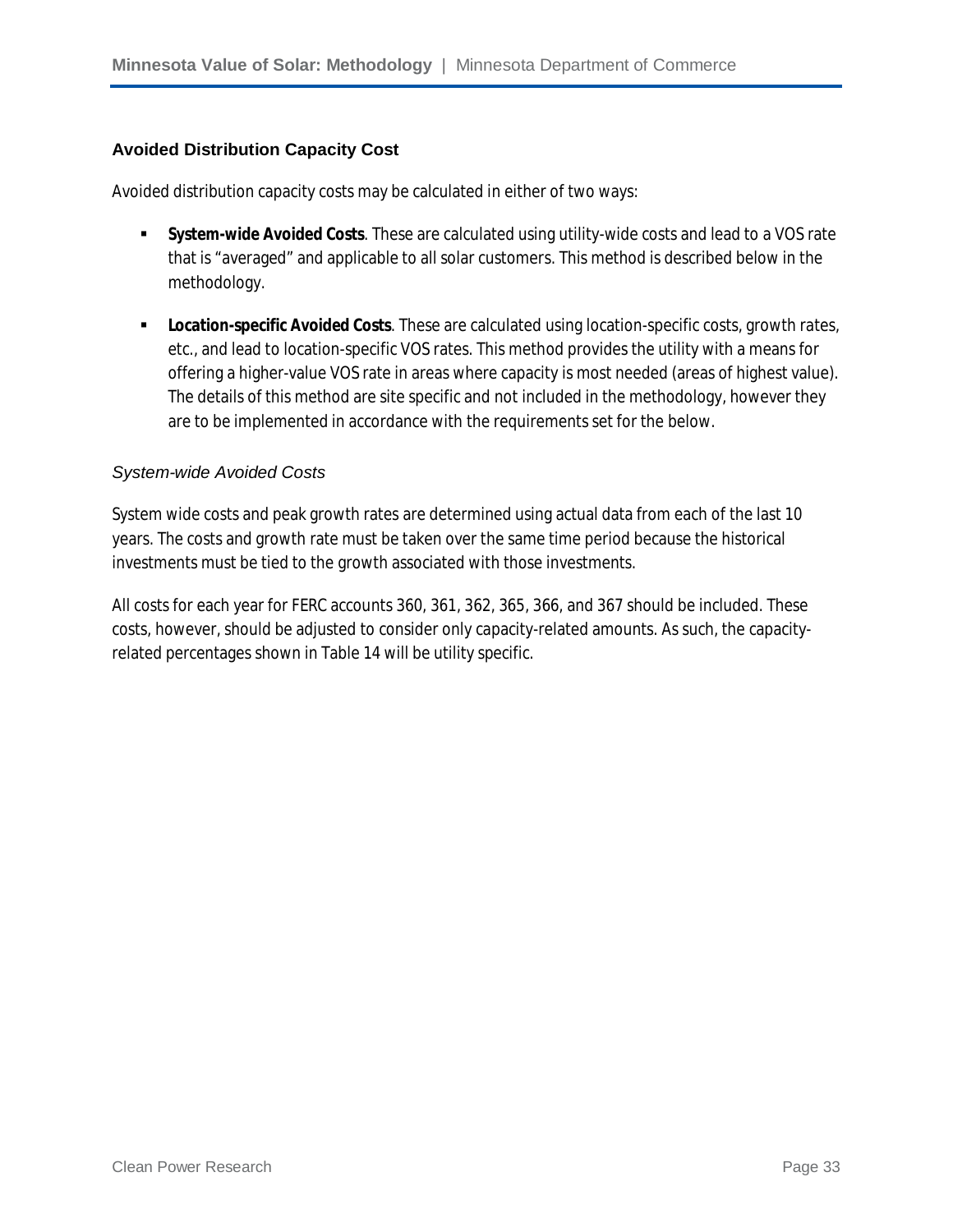| <b>Account</b> | <b>Account Name</b>                                                            | <b>Additions (\$)</b><br>$\overline{[A]}$ | <b>Retirements (\$)</b><br>[R] | <b>Net Additions (\$)</b><br>$= [A] - [R]$ | <b>Capacity</b><br><b>Related?</b> | <b>Deferrable</b><br>$($ \$) |
|----------------|--------------------------------------------------------------------------------|-------------------------------------------|--------------------------------|--------------------------------------------|------------------------------------|------------------------------|
|                |                                                                                |                                           |                                |                                            |                                    |                              |
|                | <b>DISTRIBUTION PLANT</b>                                                      |                                           |                                |                                            |                                    |                              |
| 360            | Land and Land Rights                                                           | 13,931,928                                | 233,588                        | 13,698,340                                 | 100%                               | 13,698,340                   |
| 361            | Structures and Improvements                                                    | 35,910,551                                | 279,744                        | 35,630,807                                 | 100%                               | 35,630,807                   |
| 362            | <b>Station Equipment</b>                                                       | 478,389,052                               | 20,808,913                     | 457,580,139                                | 100%                               | 457,580,139                  |
| 363            | <b>Storage Battery Equipment</b>                                               |                                           |                                |                                            |                                    |                              |
| 364            | Poles, Towers, and Fixtures                                                    | 310,476,864                               | 9,489,470                      | 300,987,394                                |                                    |                              |
| 365            | <b>Overhead Conductors and Devices</b>                                         | 349,818,997                               | 22,090,380                     | 327,728,617                                | 25%                                | 81,932,154                   |
| 366            | <b>Underground Conduit</b><br><b>Underground Conductors and</b>                | 210,115,953                               | 10,512,018                     | 199,603,935                                | 25%                                | 49,900,984                   |
| 367            | <b>Devices</b>                                                                 | 902,527,963                               | 32,232,966                     | 870,294,997                                | 25%                                | 217,573,749                  |
| 368            | Line Transformers                                                              | 389,984,149                               | 19,941,075                     | 370,043,074                                |                                    |                              |
| 369            | <b>Services</b>                                                                | 267,451,206                               | 5,014,559                      | 262,436,647                                |                                    |                              |
| 370            | <b>Meters</b>                                                                  | 118,461,196                               | 4,371,827                      | 114,089,369                                |                                    |                              |
| 371            | <b>Installations on Customer Premises</b><br>Leased Property on Customer       | 22,705,193                                |                                | 22,705,193                                 |                                    |                              |
| 372            | Premises                                                                       |                                           |                                |                                            |                                    |                              |
| 373            | <b>Street Lighting and Signal Systems</b><br><b>Asset Retirement Costs for</b> | 53,413,993                                | 3,022,447                      | 50,391,546                                 |                                    |                              |
| 374            | <b>Distribution Plant</b>                                                      | 15,474,098                                | 2,432,400                      | 13,041,698                                 |                                    |                              |
| <b>TOTAL</b>   |                                                                                | 3,168,661,143                             | 130,429,387                    | 3,038,231,756                              |                                    | \$856,316,173                |

Table 14. (EXAMPLE) Determination of deferrable costs.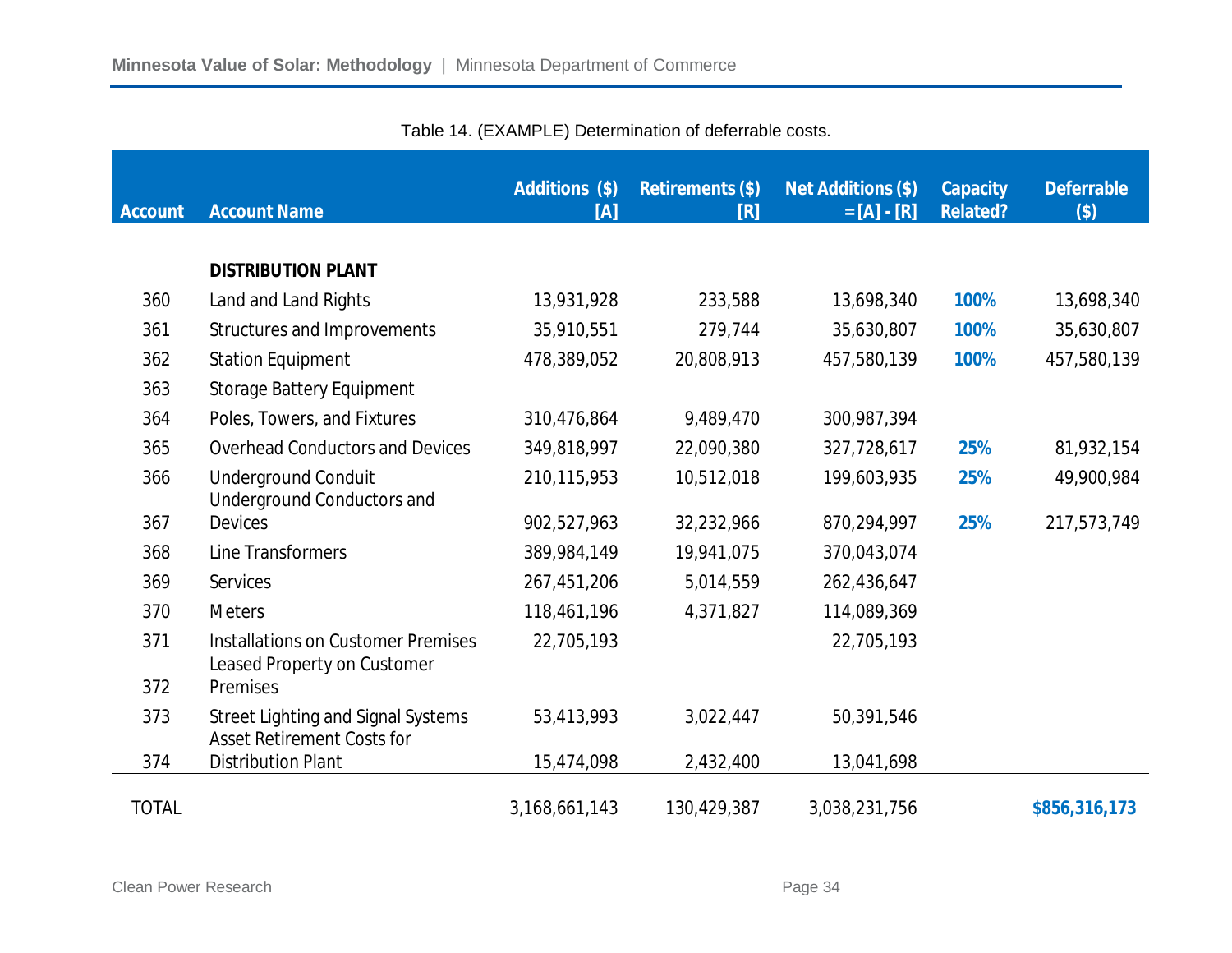Cost per unit growth (\$ per kW) is calculated by taking all of the total deferrable cost for each year, adjusting for inflation, and dividing by the kW increase in peak annual load over the 10 years.

Future growth in peak load is assumed to be at the same rate as the last 10 years. It is calculated using the ratio of peak loads of the most recent year (year 10) and the peak load from the earlier year (year 1):

$$
GrowthRate = \left(\frac{P_{10}}{P_1}\right)^{1/10} - 1\tag{18}
$$

A sample economic value calculation is presented in Table 15. The distribution cost for the first year (\$200 per kW in the example) is taken from the analysis of historical cost and growth as described above. This cost is escalated each year using the rate in the VOS Data Table.

For each future year, the amount of new distribution capacity is calculated based on the growth rate, and this is multiplied by the cost per kW to get the cost for the year. The total discounted cost is calculated (\$149M) and amortized over the 25 years.

PV is assumed to be installed in sufficient capacity to allow this investment stream to be deferred for one year. The total discounted cost of the deferred time series is calculated (\$140M) and amortized.

Utility costs are calculated using the difference between the amortized costs of the conventional plan and the amortized cost of the deferred plan. For example, the utility cost for 2022 is (\$14M - \$13M)/54MW x 1000 W/kW = \$14 per effective kW of PV. As before, utility prices are back-calculated using PV production, and the VOS component rate is calculated such that the total discounted amount equals the discounted utility cost.

#### *Location-specific Avoided Costs*

As an alternative to system-wide costs for distribution, location-specific costs may be used. When calculating location-specific costs, the calculation should follow the same method of the system-wide avoided cost method, but use local technical and cost data. The calculation should satisfy the following requirements:

- The distribution cost VOS should be calculated for each distribution planning area, defined as the minimum area in which capacity needs cannot be met by transferring loads internally from one circuit to another.
- Distribution loads (the sum of all relevant feeders), peak load growth rates and capital costs should be based on the distribution planning area.
- Local Fleet Production Shapes may be used, if desired. Alternatively, the system-level Fleet Production Shape may be used.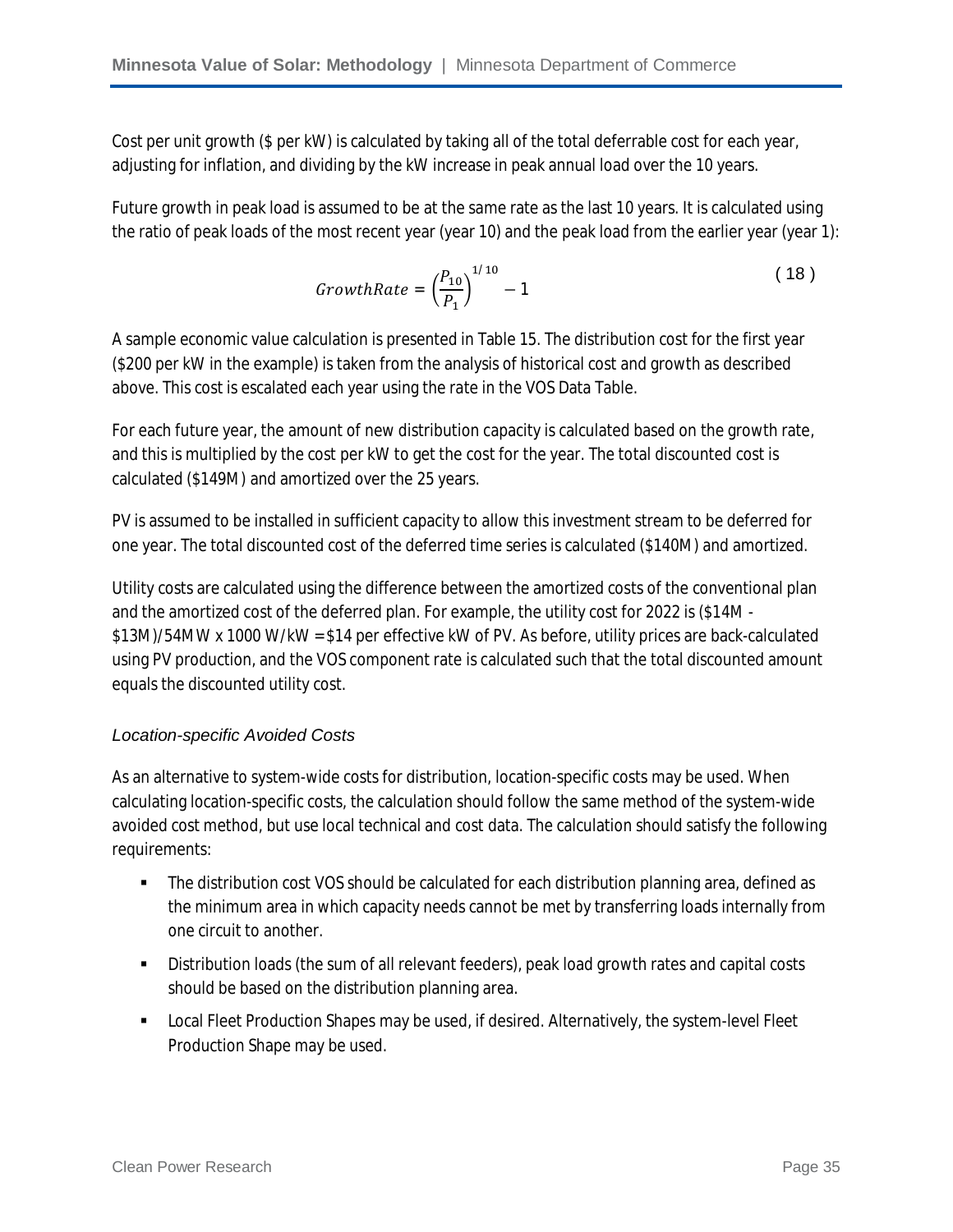- Anticipated capital costs should be evaluated based on capacity related investments only (as above) using budgetary engineering cost estimates. All anticipated capital investments in the planning area should be included. Planned capital investments should be assumed to meet capacity requirements for the number of years defined by the amount of new capacity added (in MW) divided by the local growth rate (MW per year). Beyond this time period, which is beyond the planning horizon, new capacity investments should be assumed each year using the systemwide method.
- **Planning areas for which engineering cost estimates are not available may be combined, and the** VOS calculated using the system-wide method.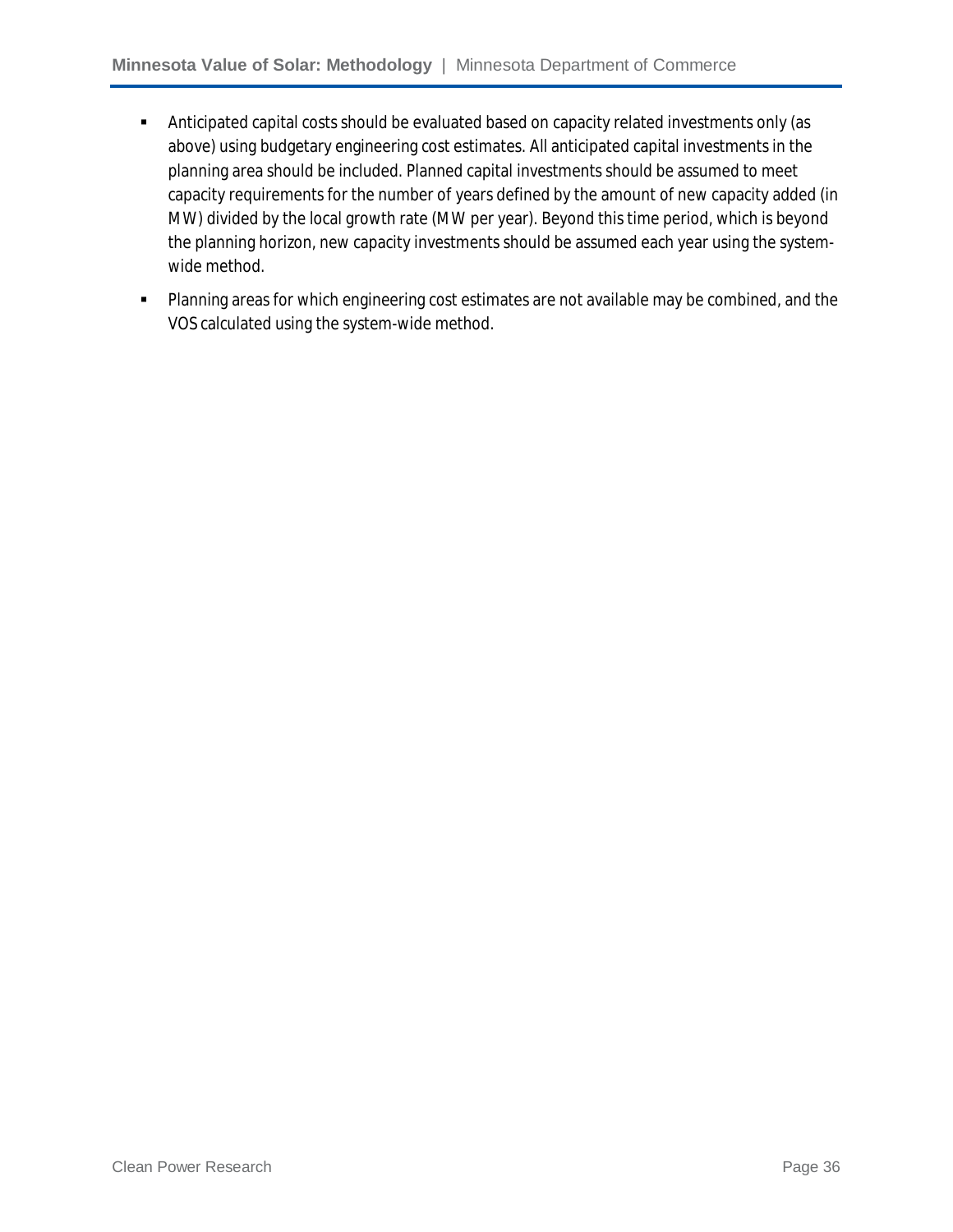|      |                     |                  |         | <b>Conventional Distribution Planning</b> |                  | <b>Deferred Distribution Planning</b> |              |               |                  |  |
|------|---------------------|------------------|---------|-------------------------------------------|------------------|---------------------------------------|--------------|---------------|------------------|--|
| Year | <b>Distribution</b> | <b>New Dist.</b> | Capital | Disc.                                     | <b>Amortized</b> | Def. Dist.                            | Def. Capital | Disc. Capital | <b>Amortized</b> |  |
|      | Cost                | Capacity         | Cost    | <b>Capital Cost</b>                       |                  | Capacity                              | Cost         | Cost          |                  |  |
|      | $(*/kW)$            | (MW)             | (SM)    | (SM)                                      | \$M/yr           | (MW)                                  | (SM)         | (SM)          | \$M/yr           |  |
| 2014 | \$200               | 50               | \$10    | \$10                                      | \$14             |                                       |              |               | \$13             |  |
| 2015 | \$204               | 50               | \$10    | \$9                                       | \$14             | 50                                    | \$10         | \$9           | \$13             |  |
| 2016 | \$208               | 51               | \$11    | \$9                                       | \$14             | 50                                    | \$10         | \$9           | \$13             |  |
| 2017 | \$212               | 51               | \$11    | \$9                                       | \$14             | 51                                    | \$11         | \$9           | \$13             |  |
| 2018 | \$216               | 52               | \$11    | \$8                                       | \$14             | 51                                    | \$11         | \$8           | \$13             |  |
| 2019 | \$221               | 52               | \$11    | \$8                                       | \$14             | 52                                    | \$11         | \$8           | \$13             |  |
| 2020 | \$225               | 53               | \$12    | \$7                                       | \$14             | 52                                    | \$12         | \$7           | \$13             |  |
| 2021 | \$230               | 53               | \$12    | \$7                                       | \$14             | 53                                    | \$12         | \$7           | \$13             |  |
| 2022 | \$234               | 54               | \$13    | \$7                                       | \$14             | 53                                    | \$12         | \$7           | \$13             |  |
| 2023 | \$239               | 54               | \$13    | \$6                                       | \$14             | 54                                    | \$13         | \$6           | \$13             |  |
| 2024 | \$244               | 55               | \$13    | \$6                                       | \$14             | 54                                    | \$13         | \$6           | \$13             |  |
| 2025 | \$249               | 55               | \$14    | \$6                                       | \$14             | 55                                    | \$14         | \$6           | \$13             |  |
| 2026 | \$254               | 56               | \$14    | \$6                                       | \$14             | 55                                    | \$14         | \$6           | \$13             |  |
| 2027 | \$259               | 56               | \$15    | \$5                                       | \$14             | 56                                    | \$14         | \$5           | \$13             |  |
| 2028 | \$264               | 57               | \$15    | \$5                                       | \$14             | 56                                    | \$15         | \$5           | \$13             |  |
| 2029 | \$269               | 57               | \$15    | \$5                                       | \$14             | 57                                    | \$15         | \$5           | \$13             |  |
| 2030 | \$275               | 58               | \$16    | \$5                                       | \$14             | 57                                    | \$16         | \$5           | \$13             |  |
| 2031 | \$280               | 59               | \$16    | \$4                                       | \$14             | 58                                    | \$16         | \$4           | \$13             |  |
| 2032 | \$286               | 59               | \$17    | \$4                                       | \$14             | 59                                    | \$17         | \$4           | \$13             |  |
| 2033 | \$291               | 60               | \$17    | \$4                                       | \$14             | 59                                    | \$17         | \$4           | \$13             |  |
| 2034 | \$297               | 60               | \$18    | \$4                                       | \$14             | 60                                    | \$18         | \$4           | \$13             |  |
| 2035 | \$303               | 61               | \$18    | \$4                                       | \$14             | 60                                    | \$18         | \$4           | \$13             |  |
| 2036 | \$309               | 62               | \$19    | \$4                                       | \$14             | 61                                    | \$19         | \$3           | \$13             |  |
| 2037 | \$315               | 62               | \$20    | \$3                                       | \$14             | 62                                    | \$19         | \$3           | \$13             |  |
| 2038 | \$322               | 63               | \$20    | \$3                                       | \$14             | 62                                    | \$20         | \$3           | \$13             |  |
| 2039 | \$328               |                  |         |                                           |                  | 63                                    | \$21         | \$3           |                  |  |
|      |                     |                  |         | \$149                                     |                  |                                       |              | \$140         |                  |  |

Table 15. (EXAMPLE) Economic value of avoided distribution capacity cost, system-wide.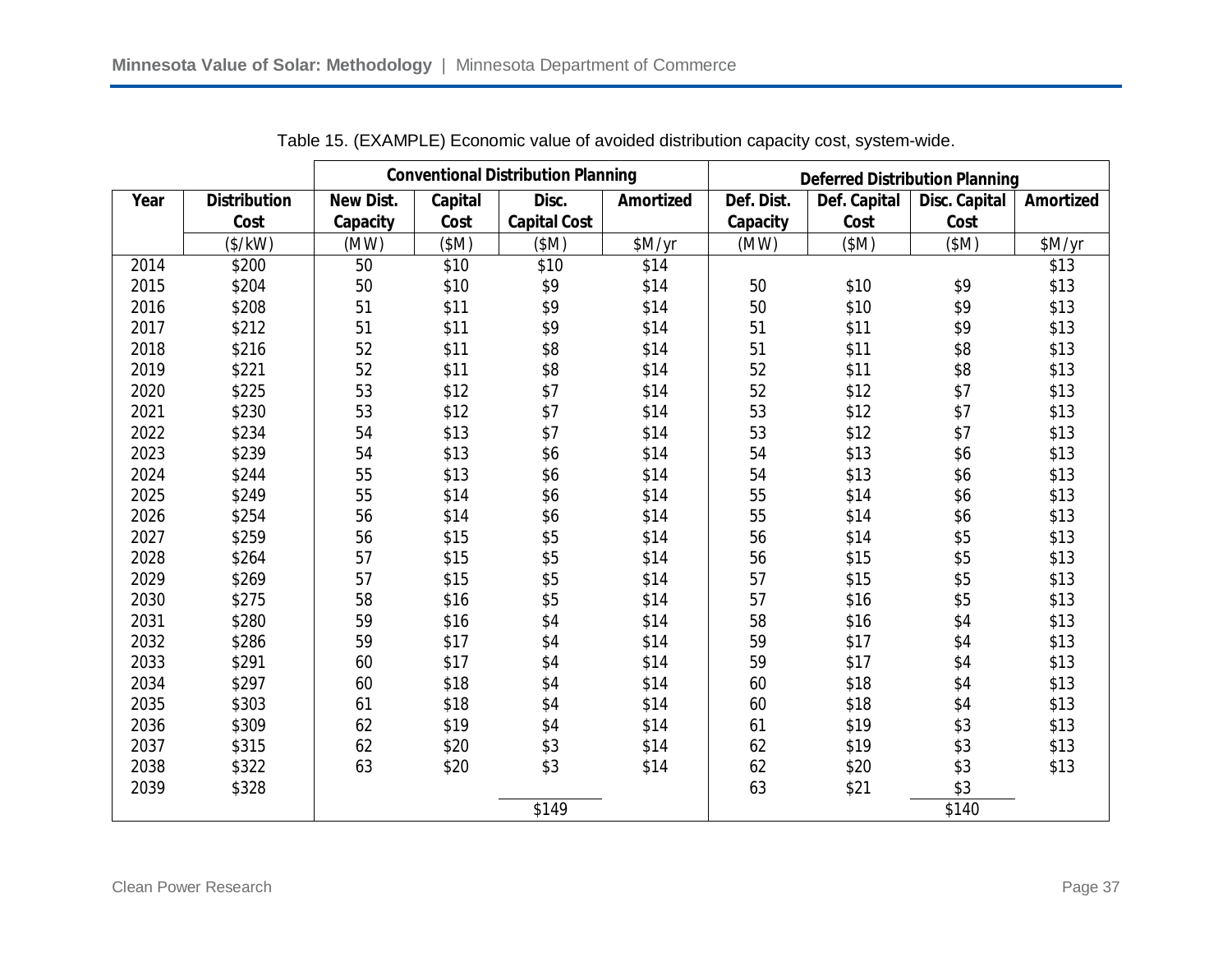|      |                   | Costs          |            |                 |                | <b>Disc. Costs</b> | <b>Prices</b>  |            |
|------|-------------------|----------------|------------|-----------------|----------------|--------------------|----------------|------------|
| Year | p.u. PV           | <b>Utility</b> | <b>VOS</b> | <b>Discount</b> | <b>Utility</b> | <b>VOS</b>         | <b>Utility</b> | <b>VOS</b> |
|      | <b>Production</b> |                |            | Factor          |                |                    |                |            |
|      | (kWh)             | $($ \$)        | $($ \$)    |                 | $($ \$)        | $($ \$)            | (\$/kWh)       | (\$/kWh)   |
| 2014 | 1800              | \$16           | \$15       | 1.000           | \$16           | \$15               | \$0.009        | \$0.008    |
| 2015 | 1791              | \$15           | \$15       | 0.926           | \$14           | \$14               | \$0.009        | \$0.008    |
| 2016 | 1782              | \$15           | \$15       | 0.857           | \$13           | \$13               | \$0.009        | \$0.008    |
| 2017 | 1773              | \$15           | \$15       | 0.794           | \$12           | \$12               | \$0.009        | \$0.008    |
| 2018 | 1764              | \$15           | \$15       | 0.735           | \$11           | \$11               | \$0.009        | \$0.008    |
| 2019 | 1755              | \$15           | \$15       | 0.681           | \$10           | \$10               | \$0.008        | \$0.008    |
| 2020 | 1747              | \$15           | \$15       | 0.630           | \$9            | \$9                | \$0.008        | \$0.008    |
| 2021 | 1738              | \$15           | \$15       | 0.583           | \$9            | \$8                | \$0.008        | \$0.008    |
| 2022 | 1729              | \$14           | \$14       | 0.540           | \$8            | \$8                | \$0.008        | \$0.008    |
| 2023 | 1721              | \$14           | \$14       | 0.500           | \$7            | \$7                | \$0.008        | \$0.008    |
| 2024 | 1712              | \$14           | \$14       | 0.463           | \$7            | \$7                | \$0.008        | \$0.008    |
| 2025 | 1703              | \$14           | \$14       | 0.429           | \$6            | \$6                | \$0.008        | \$0.008    |
| 2026 | 1695              | \$14           | \$14       | 0.397           | \$6            | \$6                | \$0.008        | \$0.008    |
| 2027 | 1686              | \$14           | \$14       | 0.368           | \$5            | \$5                | \$0.008        | \$0.008    |
| 2028 | 1678              | \$14           | \$14       | 0.340           | \$5            | \$5                | \$0.008        | \$0.008    |
| 2029 | 1670              | \$13           | \$14       | 0.315           | \$4            | \$4                | \$0.008        | \$0.008    |
| 2030 | 1661              | \$13           | \$14       | 0.292           | \$4            | \$4                | \$0.008        | \$0.008    |
| 2031 | 1653              | \$13           | \$14       | 0.270           | \$4            | \$4                | \$0.008        | \$0.008    |
| 2032 | 1645              | \$13           | \$14       | 0.250           | \$3            | \$3                | \$0.008        | \$0.008    |
| 2033 | 1636              | \$13           | \$14       | 0.232           | \$3            | \$3                | \$0.008        | \$0.008    |
| 2034 | 1628              | \$13           | \$14       | 0.215           | \$3            | \$3                | \$0.008        | \$0.008    |
| 2035 | 1620              | \$13           | \$14       | 0.199           | \$3            | \$3                | \$0.008        | \$0.008    |
| 2036 | 1612              | \$13           | \$13       | 0.184           | \$2            | \$2                | \$0.008        | \$0.008    |
| 2037 | 1604              | \$12           | \$13       | 0.170           | \$2            | \$2                | \$0.008        | \$0.008    |
| 2038 | 1596              | \$12           | \$13       | 0.158           | \$2            | \$2                | \$0.008        | \$0.008    |
| 2039 |                   |                |            |                 |                |                    |                |            |
|      |                   |                |            |                 |                |                    |                |            |

CONTINUED Table 15. (EXAMPLE) Economic value of avoided distribution capacity cost, system-wide.

**Validation: Present Value \$166 \$166**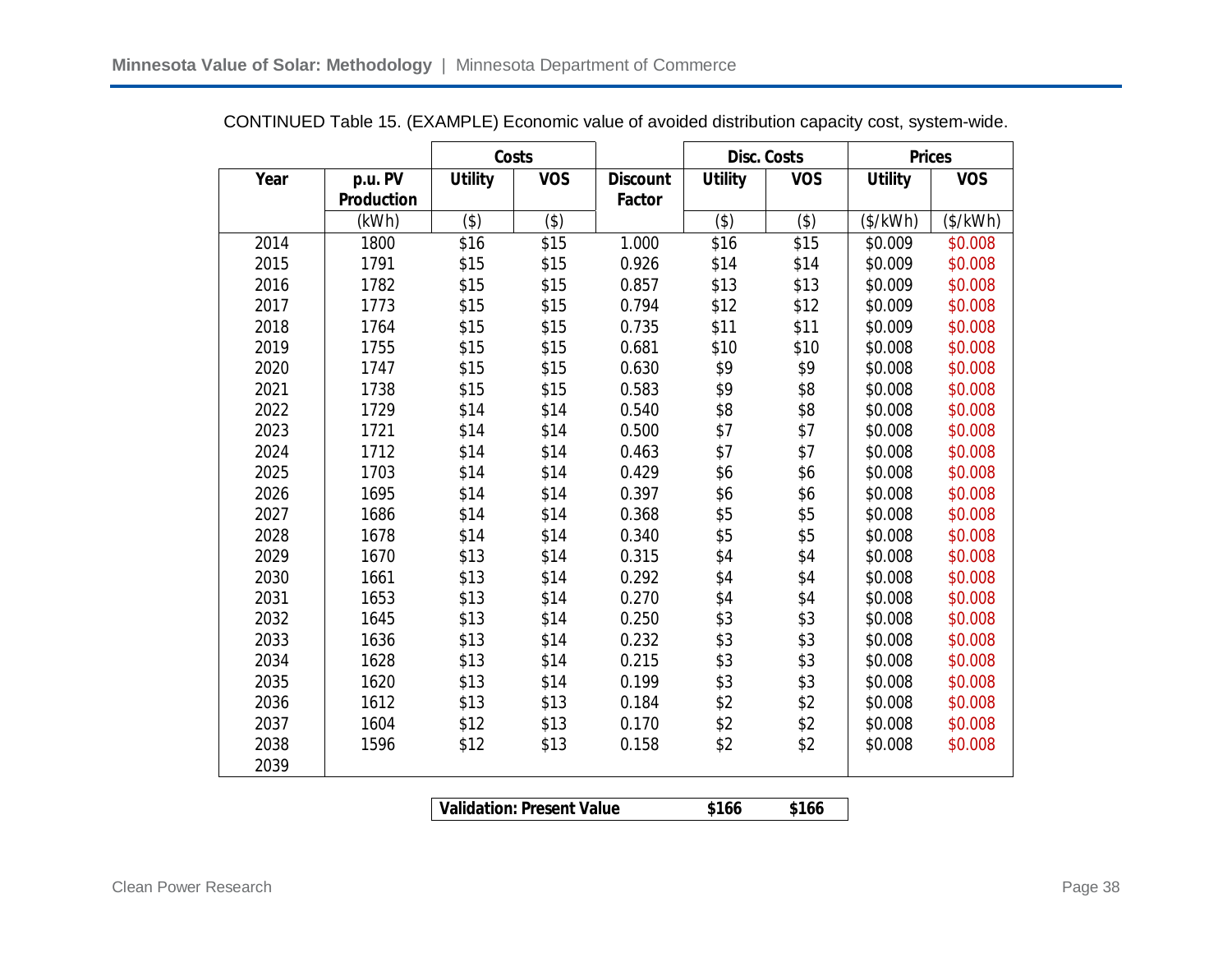#### **Avoided Environmental Cost**

Environmental costs are included as a required component and are based on existing Minnesota and EPA externality costs.  $CO<sub>2</sub>$  and non- $CO<sub>2</sub>$  natural gas emissions factors (lb per MM BTU of natural gas) are taken from the EPA<sup>15</sup> and NaturalGas.org,<sup>16</sup> both of which have nearly identical numbers for the emissions factors. Avoided environmental costs are based on the federal social cost of  $CO<sub>2</sub>$  emissions<sup>17</sup> plus the Minnesota PUC-established externality costs for non-CO $_2$  emissions $^{\text{18}}$ .

The externality cost of CO<sub>2</sub> emissions shown in Table 4 are calculated as follows. The EPA Social Cost of Carbon ( $CO<sub>2</sub>$ ) estimated for a given year is published in 2007 dollars per metric ton. These costs are adjusted for inflation (converted to current dollars), converted to dollars per short ton, and then converted to cost per unit fuel consumption using the assumed values in Table 16.

For example, the EPA externality cost for 2020 (3.0% discount rate, average) is \$43 per metric ton of  $CO<sub>2</sub>$ emissions in 2007 dollars. This is converted to current dollars by multiplying by a CPI adjustment factor; for 2014, the CPI adjustment factor is of 1.12. The resulting  $CO<sub>2</sub>$  costs per metric ton in current dollars are then converted to dollars per short ton by dividing by 1.102. Finally, the costs are escalated using the general escalation rate of 2.53% per year to give \$50.77 per ton. Which equates to \$51.22 per ton of  $CO<sub>2</sub>$ , divided by 2000 pounds per ton, and multiplied by 117.0 pounds of  $CO<sub>2</sub>$  per MMBtu = \$2.970 per MMBtu in 2020 dollars.

|             | <b>NG Emissions</b><br>(lb/MMBtu) |
|-------------|-----------------------------------|
| <b>PM10</b> | 0.007                             |
| CO          | 0.04                              |
| <b>NOX</b>  | 0.092                             |
| Pb          | 0.00                              |
| CO2         | 117.0                             |

|  | Table 16. Natural Gas Emissions. |
|--|----------------------------------|
|  |                                  |

 $\overline{\phantom{a}}$ 

<sup>15</sup> http://www.epa.gov/climatechange/ghgemissions/ind-assumptions.html and http://www.epa.gov/ttnchie1/ap42/

<sup>16</sup> http://www.naturalgas.org/environment/naturalgas.asp

<sup>&</sup>lt;sup>17</sup> See http://www.epa.gov/climatechange/EPAactivities/economics/scc.html, EPA technical document appendix, May 2013.

<sup>&</sup>lt;sup>18</sup> "Notice of Updated Environmental Externality Values," issued June 5, 2013, PUC docket numbers E-999/CI-93-583 and E-999/CI-00-1636.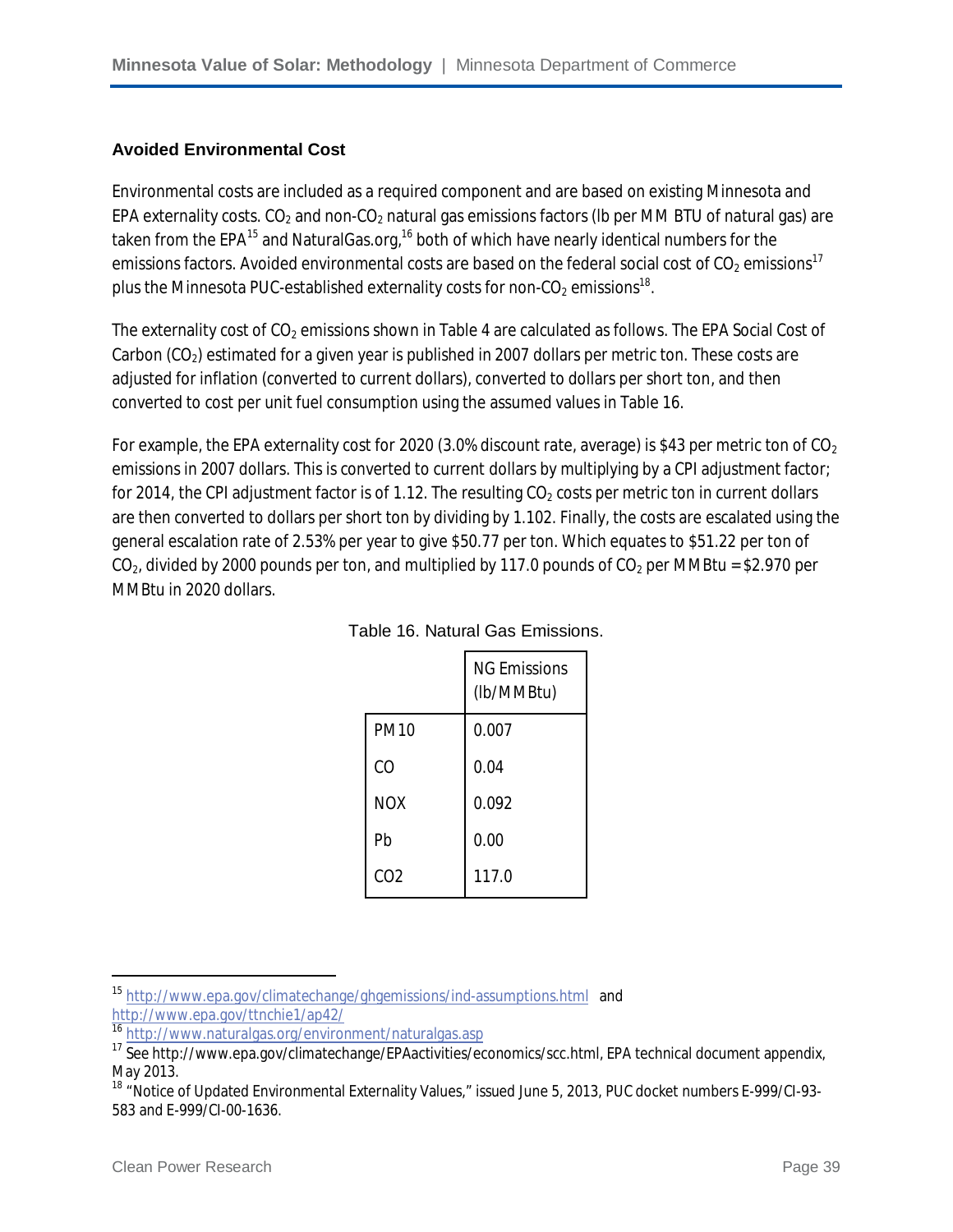All pollutants other than  $CO<sub>2</sub>$  are calculated using the Minnesota externality costs using the following method. Externality costs are taken as the midpoint of the low and high values for the urban scenario, adjusted to current dollars, and converted to a fuel-based value using Table 16.

For example, MN's published costs for PM10 are \$6,291 per ton (low case) and \$9,056 per ton (high case). These are averaged to be  $(\$6291+\$9056)/2 = \$7674$  per ton of PM10 emissions. For 2020, these are escalated using the general escalation rate of 2.53% per year to \$8,917 per ton. Which equates to \$8,917 per ton of PM10, divided by 2000 pounds per ton, multiplied by 0.007 pounds of PM10 per MMBtu = \$0.031 per MMBtu. Similar calculations are done for the other pollutants.

In the example shown in Table 17, the environmental cost is the sum of the costs of all pollutants. For example, in 2020, the total cost of \$3.052 per MMBtu corresponds to the 2020 total cost in Table 4. This cost is multiplied by the heat rate for the year (see Avoided Fuel Cost calculation) and divided by 10 $^{\rm 6}$  (to convert Btus to MMBtus), which results in the environmental cost in dollars per kWh for each year. The remainder of the calculation follows the same method as the avoided variable O&M costs but using the environmental discount factor (see Discount Factors for a description of the environmental discount factor and its calculation).

#### **Avoided Voltage Control Cost**

This is reserved for future updates to the methodology.

#### **Solar Integration Cost**

This is reserved for future updates to the methodology.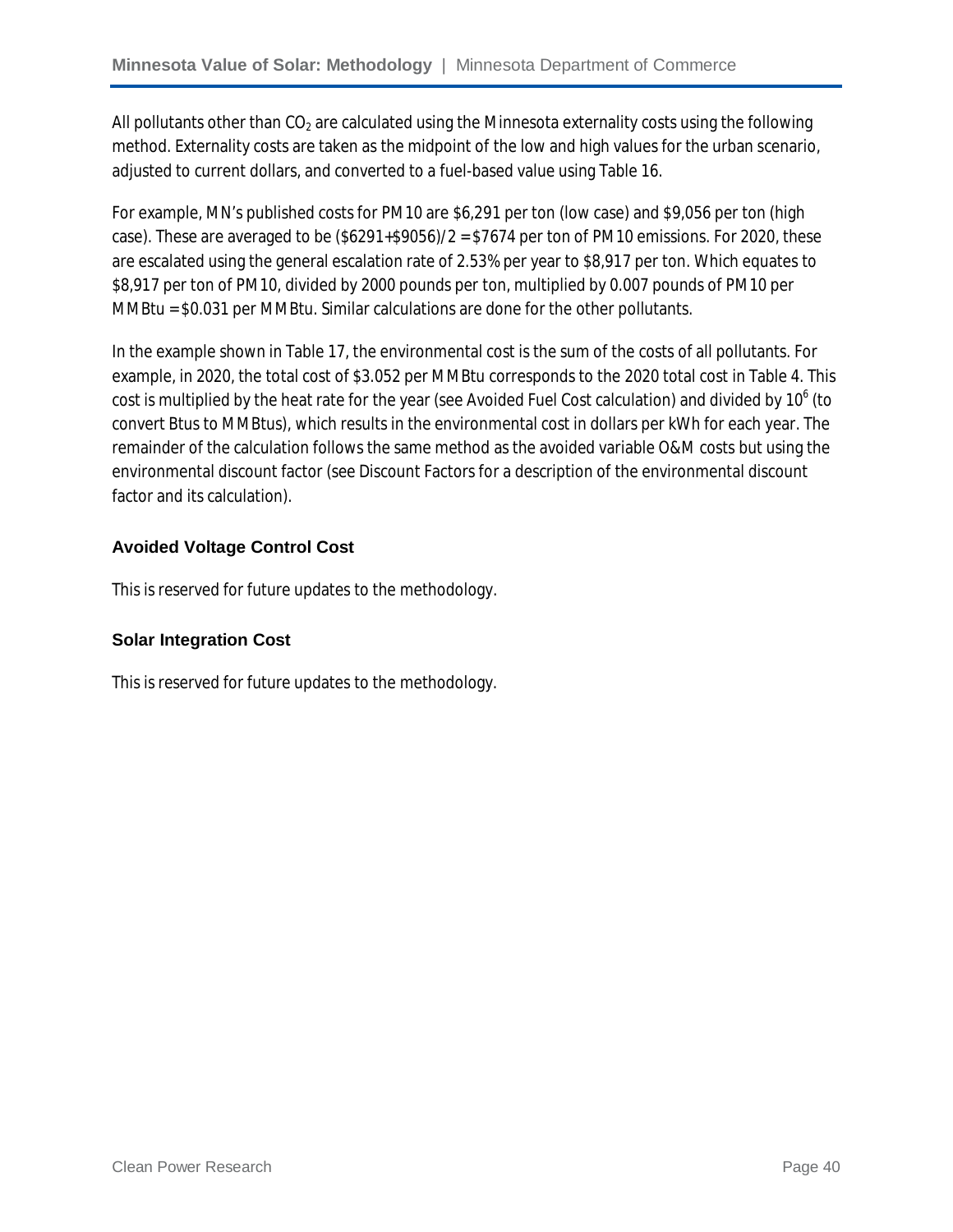|      |            |                  | <b>Prices</b>  |            |                   | Costs          |            |                 | <b>Disc. Costs</b> |            |
|------|------------|------------------|----------------|------------|-------------------|----------------|------------|-----------------|--------------------|------------|
| Year | Env. Cost  | <b>Heat Rate</b> | <b>Utility</b> | <b>VOS</b> | p.u. PV           | <b>Utility</b> | <b>VOS</b> | <b>Discount</b> | <b>Utility</b>     | <b>VOS</b> |
|      |            |                  |                |            | <b>Production</b> |                |            | <b>Factor</b>   |                    |            |
|      | (\$/MMBtu) | (Btu/kWh)        | (\$/kWh)       | (\$/kWh)   | (kWh)             | (3)            | (3)        |                 | (3)                | $($ \$)    |
| 2014 | 2.210      | 8000             | \$0.018        | \$0.029    | 1,800             | \$32           | \$52       | 1.000           | \$32               | \$52       |
| 2015 | 2.327      | 8008             | \$0.019        | \$0.029    | 1,791             | \$33           | \$52       | 0.947           | \$32               | \$49       |
| 2016 | 2.449      | 8016             | \$0.020        | \$0.029    | 1,782             | \$35           | \$52       | 0.897           | \$31               | \$46       |
| 2017 | 2.575      | 8024             | \$0.021        | \$0.029    | 1,773             | \$37           | \$51       | 0.849           | \$31               | \$44       |
| 2018 | 2.706      | 8032             | \$0.022        | \$0.029    | 1,764             | \$38           | \$51       | 0.804           | \$31               | \$41       |
| 2019 | 2.909      | 8040             | \$0.023        | \$0.029    | 1,755             | \$41           | \$51       | 0.761           | \$31               | \$39       |
| 2020 | 3.052      | 8048             | \$0.025        | \$0.029    | 1,747             | \$43           | \$51       | 0.721           | \$31               | \$36       |
| 2021 | 3.130      | 8056             | \$0.025        | \$0.029    | 1,738             | \$44           | \$50       | 0.682           | \$30               | \$34       |
| 2022 | 3.282      | 8064             | \$0.026        | \$0.029    | 1,729             | \$46           | \$50       | 0.646           | \$30               | \$32       |
| 2023 | 3.439      | 8072             | \$0.028        | \$0.029    | 1,721             | \$48           | \$50       | 0.612           | \$29               | \$30       |
| 2024 | 3.603      | 8080             | \$0.029        | \$0.029    | 1,712             | \$50           | \$50       | 0.579           | \$29               | \$29       |
| 2025 | 3.772      | 8088             | \$0.031        | \$0.029    | 1,703             | \$52           | \$49       | 0.549           | \$29               | \$27       |
| 2026 | 3.948      | 8097             | \$0.032        | \$0.029    | 1,695             | \$54           | \$49       | 0.519           | \$28               | \$25       |
| 2027 | 4.131      | 8105             | \$0.033        | \$0.029    | 1,686             | \$56           | \$49       | 0.492           | \$28               | \$24       |
| 2028 | 4.320      | 8113             | \$0.035        | \$0.029    | 1,678             | \$59           | \$49       | 0.466           | \$27               | \$23       |
| 2029 | 4.516      | 8121             | \$0.037        | \$0.029    | 1,670             | \$61           | \$48       | 0.441           | \$27               | \$21       |
| 2030 | 4.719      | 8129             | \$0.038        | \$0.029    | 1,661             | \$64           | \$48       | 0.417           | \$27               | \$20       |
| 2031 | 4.839      | 8137             | \$0.039        | \$0.029    | 1,653             | \$65           | \$48       | 0.395           | \$26               | \$19       |
| 2032 | 5.054      | 8145             | \$0.041        | \$0.029    | 1,645             | \$68           | \$48       | 0.374           | \$25               | \$18       |
| 2033 | 5.278      | 8153             | \$0.043        | \$0.029    | 1,636             | \$70           | \$47       | 0.354           | \$25               | \$17       |
| 2034 | 5.510      | 8162             | \$0.045        | \$0.029    | 1,628             | \$73           | \$47       | 0.336           | \$25               | \$16       |
| 2035 | 5.750      | 8170             | \$0.047        | \$0.029    | 1,620             | \$76           | \$47       | 0.318           | \$24               | \$15       |
| 2036 | 5.999      | 8178             | \$0.049        | \$0.029    | 1,612             | \$79           | \$47       | 0.301           | \$24               | \$14       |
| 2037 | 6.257      | 8186             | \$0.051        | \$0.029    | 1,604             | \$82           | \$46       | 0.285           | \$23               | \$13       |
| 2038 | 6.524      | 8194             | \$0.053        | \$0.029    | 1,596             | \$85           | \$46       | 0.270           | \$23               | \$12       |

Table 17. (EXAMPLE) Economic value of avoided environmental cost.

**Validation: Present Value \$697 \$697**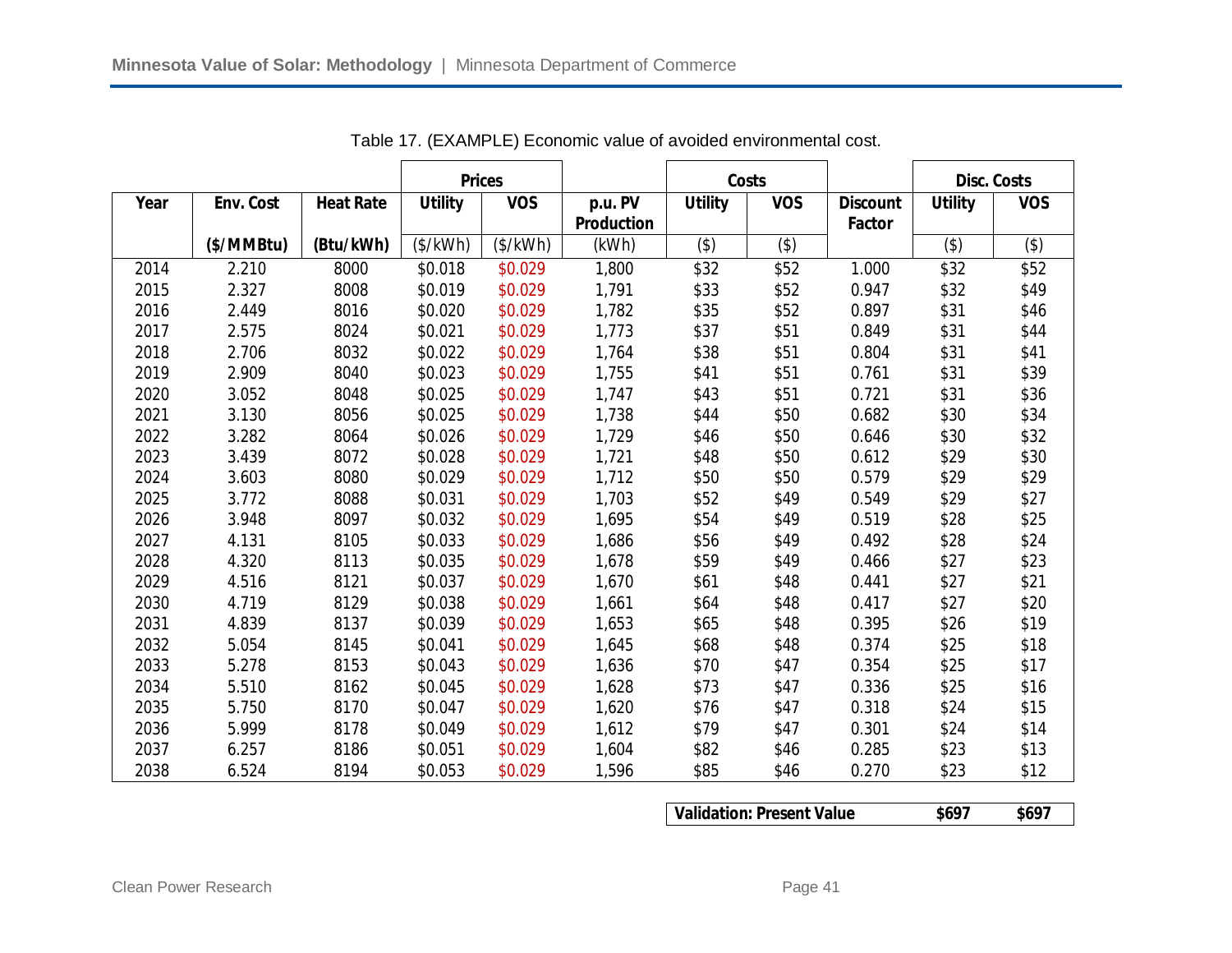### VOS Example Calculation

The economic value, load match, distributed loss savings, and distributed PV value are combined in the required VOS Levelized Calculation Chart. An example is presented in Figure 3 using the assumptions made for the example calculation. Actual VOS results will differ from those shown in the example, but utilities will include in their application a VOS Levelized Calculation Chart in the same format. For completeness, Figure 4 (not required of the utilities) is presented showing graphically the relative importance of the components in the example.

| 25 Year Levelized Value              | <b>Gross Starting</b><br>$\mathbf x$<br><b>Value</b> | <b>Load Match</b><br>Factor | $x(1 +$ | <b>Loss</b><br><b>Savings</b><br><b>Factor</b> | $=$ | <b>Distributed</b><br><b>PV Value</b> |
|--------------------------------------|------------------------------------------------------|-----------------------------|---------|------------------------------------------------|-----|---------------------------------------|
|                                      | (\$/kWh)                                             | $(\%)$                      |         | $(\%)$                                         |     | (\$/kWh)                              |
| Avoided Fuel Cost                    | \$0.061                                              |                             |         | 8%                                             |     | \$0.066                               |
| Avoided Plant O&M - Fixed            | \$0.003                                              | 40%                         |         | 9%                                             |     | \$0.001                               |
| Avoided Plant O&M - Variable         | \$0.001                                              |                             |         | 8%                                             |     | \$0.001                               |
| <b>Avoided Gen Capacity Cost</b>     | \$0.048                                              | 40%                         |         | 9%                                             |     | \$0.021                               |
| <b>Avoided Reserve Capacity Cost</b> | \$0.007                                              | 40%                         |         | 9%                                             |     | \$0.003                               |
| Avoided Trans. Capacity Cost         | \$0.018                                              | 40%                         |         | 9%                                             |     | \$0.008                               |
| Avoided Dist. Capacity Cost          | \$0.008                                              | 30%                         |         | 5%                                             |     | \$0.003                               |
| Avoided Environmental Cost           | \$0.029                                              |                             |         | 8%                                             |     | \$0.031                               |
| Avoided Voltage Control Cost         |                                                      |                             |         |                                                |     |                                       |
| Solar Integration Cost               |                                                      |                             |         |                                                |     |                                       |
|                                      |                                                      |                             |         |                                                |     | \$0.135                               |

#### Figure 3. (EXAMPLE) VOS Levelized Calculation Chart (Required).

Having calculated the levelized VOS credit, an inflation-adjusted VOS can then be found. An EXAMPLE inflation-adjusted VOS is provided in Figure 5 by using the general escalation rate as the annual inflation rate for all years of the analysis period. Both the inflation-adjusted VOS and the levelized VOS in Figure 5 represent the same long-term value. The methodology requires that the inflation-adjusted (nominal) VOS be used and updated annually to account for the current year's inflation rate.

To calculate the inflation-adjusted VOS for the first year, the products of the levelized VOS, PV production and the discount factor are summed for each year of the analysis period and then divided by the sum of the products of the escalation factor, PV production, and the discount factor for each year of the analysis period, as shown below in Equation ( 19 ).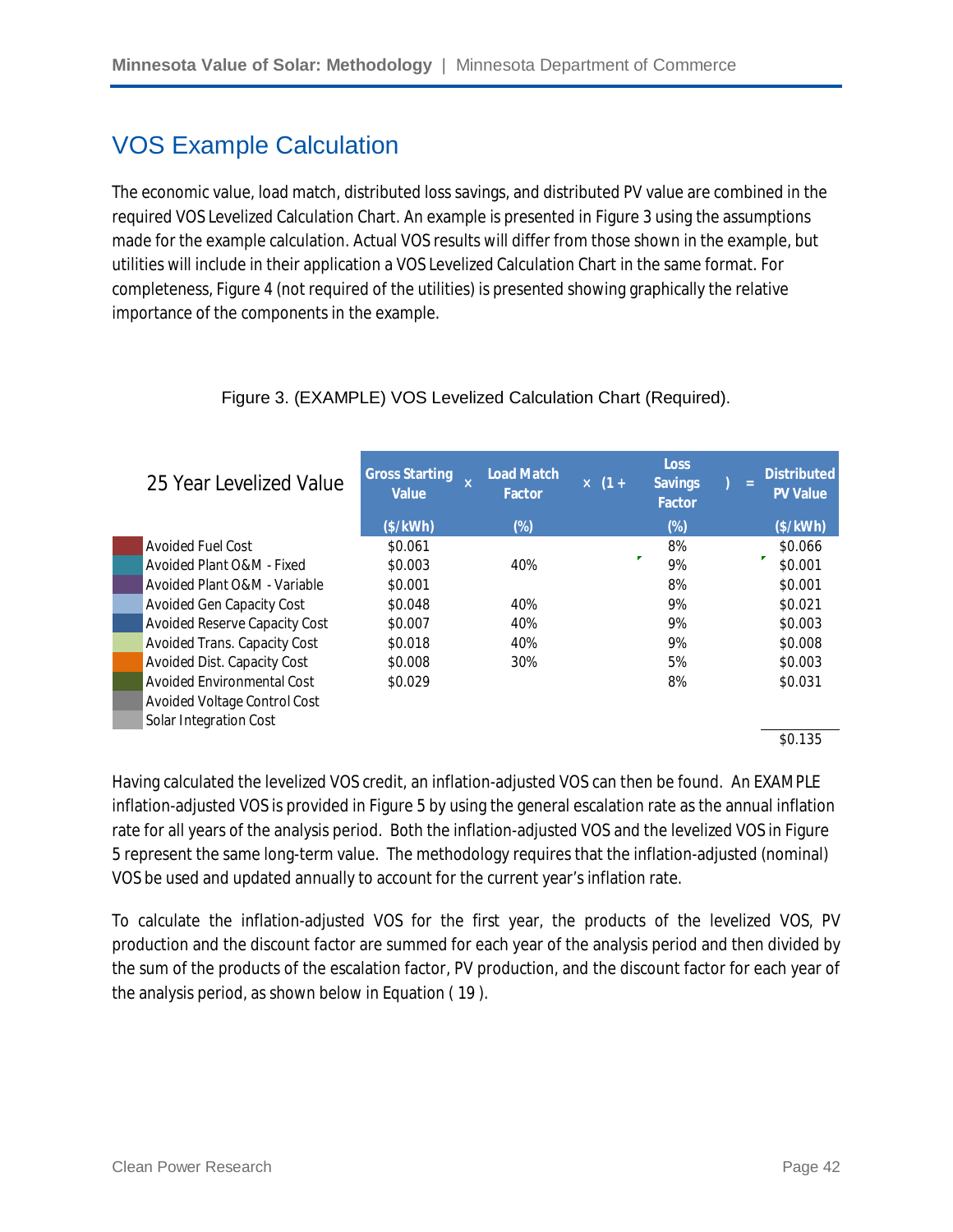

Figure 4. (EXAMPLE) Levelized value components.

Figure 5. (EXAMPLE) Inflation-Adjusted VOS.

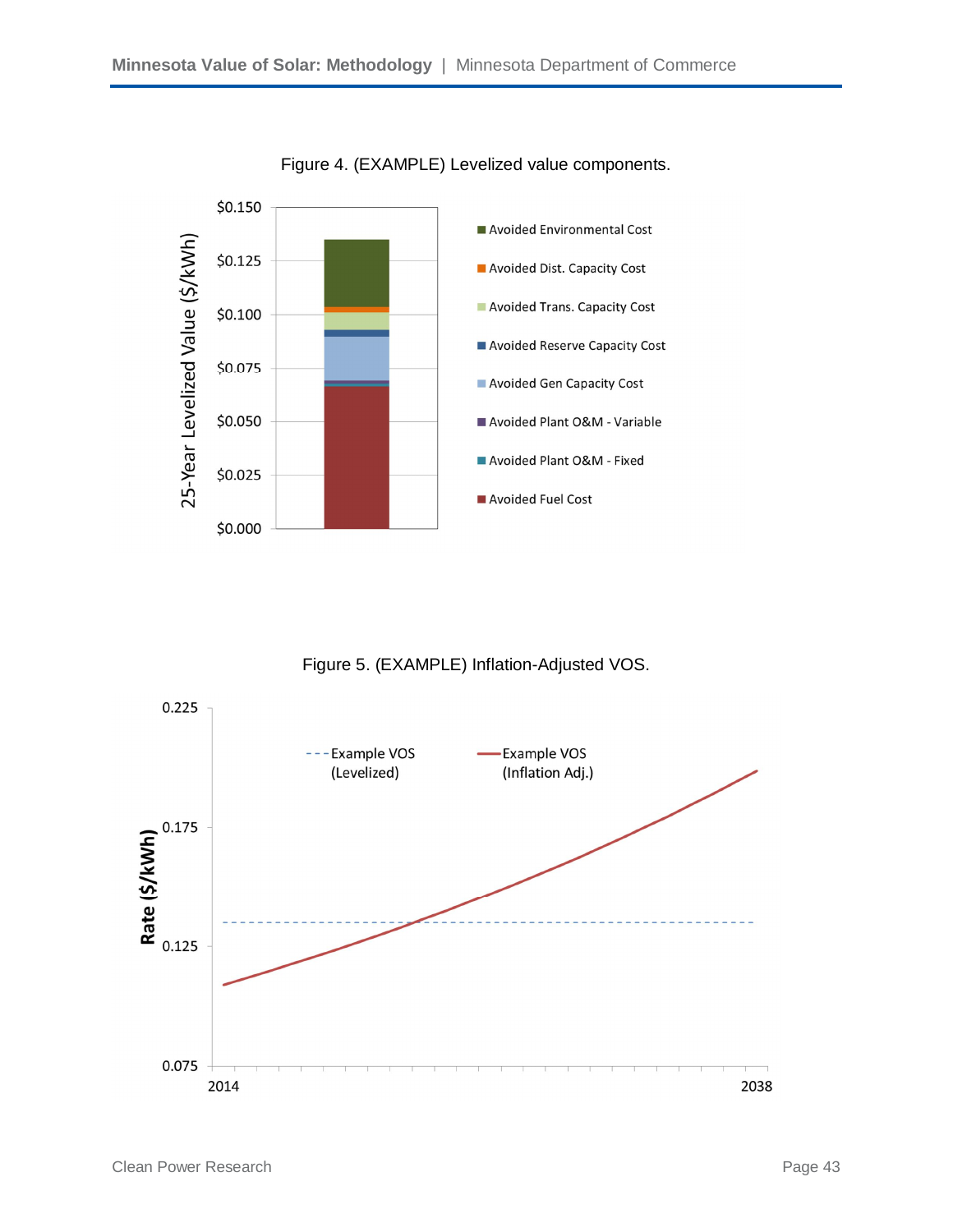$$
Inflation AdjustedVOS_{Year0}\left(\frac{\$}{kWh}\right) \tag{19}
$$

 $=\frac{\sum_{i} LevelizedVOS \times PVProduction_i \times DiscountFactor_i}{\sum_{i} EvelationF_{i}}$  $\Sigma_i$  EscalationFactor $_i$  × PVProduction $_i$  × DiscountFactor $_i$ 

Once the first-year inflation-adjusted VOS is calculated, the value will then be updated on an annual basis in accordance with the observed inflation-rate. Table 18 provides the calculation of the EXAMPLE inflation-adjusted VOS shown in Figure 5. In this EXAMPLE, the inflation rate in future years is set equal to the general escalation rate of 2.53%.

|      |                 |                   |                   |                |         | <b>Example</b> |         |
|------|-----------------|-------------------|-------------------|----------------|---------|----------------|---------|
|      |                 | <b>PV</b>         |                   | <b>Example</b> |         | <b>VOS</b>     |         |
|      | <b>Discount</b> | <b>Production</b> | <b>Escalation</b> | <b>VOS</b>     | Disc.   | (Inflation     | Disc.   |
| Year | <b>Factor</b>   | (kWh)             | <b>Factor</b>     | (Levelized)    | Cost(S) | Adj.)          | Cost(S) |
| 2014 | 1.000           | 1800              | 1.000             | 0.135          | 243     | 0.109          | 196     |
| 2015 | 0.926           | 1791              | 1.025             | 0.135          | 224     | 0.112          | 185     |
| 2016 | 0.857           | 1782              | 1.051             | 0.135          | 206     | 0.115          | 175     |
| 2017 | 0.794           | 1773              | 1.078             | 0.135          | 190     | 0.117          | 165     |
| 2018 | 0.735           | 1764              | 1.105             | 0.135          | 175     | 0.120          | 156     |
| 2019 | 0.681           | 1755              | 1.133             | 0.135          | 161     | 0.123          | 147     |
| 2020 | 0.630           | 1747              | 1.162             | 0.135          | 149     | 0.127          | 139     |
| 2021 | 0.583           | 1738              | 1.192             | 0.135          | 137     | 0.130          | 132     |
| 2022 | 0.540           | 1729              | 1.222             | 0.135          | 126     | 0.133          | 124     |
| 2023 | 0.500           | 1721              | 1.253             | 0.135          | 116     | 0.136          | 117     |
| 2024 | 0.463           | 1712              | 1.284             | 0.135          | 107     | 0.140          | 111     |
| 2025 | 0.429           | 1703              | 1.317             | 0.135          | 99      | 0.143          | 105     |
| 2026 | 0.397           | 1695              | 1.350             | 0.135          | 91      | 0.147          | 99      |
| 2027 | 0.368           | 1686              | 1.385             | 0.135          | 84      | 0.151          | 94      |
| 2028 | 0.340           | 1678              | 1.420             | 0.135          | 77      | 0.155          | 88      |
| 2029 | 0.315           | 1670              | 1.456             | 0.135          | 71      | 0.159          | 83      |
| 2030 | 0.292           | 1661              | 1.493             | 0.135          | 65      | 0.163          | 79      |
| 2031 | 0.270           | 1653              | 1.530             | 0.135          | 60      | 0.167          | 74      |
| 2032 | 0.250           | 1645              | 1.569             | 0.135          | 56      | 0.171          | 70      |
| 2033 | 0.232           | 1636              | 1.609             | 0.135          | 51      | 0.175          | 66      |
| 2034 | 0.215           | 1628              | 1.650             | 0.135          | 47      | 0.180          | 63      |
| 2035 | 0.199           | 1620              | 1.692             | 0.135          | 43      | 0.184          | 59      |
| 2036 | 0.184           | 1612              | 1.735             | 0.135          | 40      | 0.189          | 56      |
| 2037 | 0.170           | 1604              | 1.779             | 0.135          | 37      | 0.194          | 53      |
| 2038 | 0.158           | 1596              | 1.824             | 0.135          | 34      | 0.199          | 50      |
|      |                 |                   |                   |                | 2689    |                | 2689    |

Table 18. (EXAMPLE) Calculation of inflation-adjusted VOS.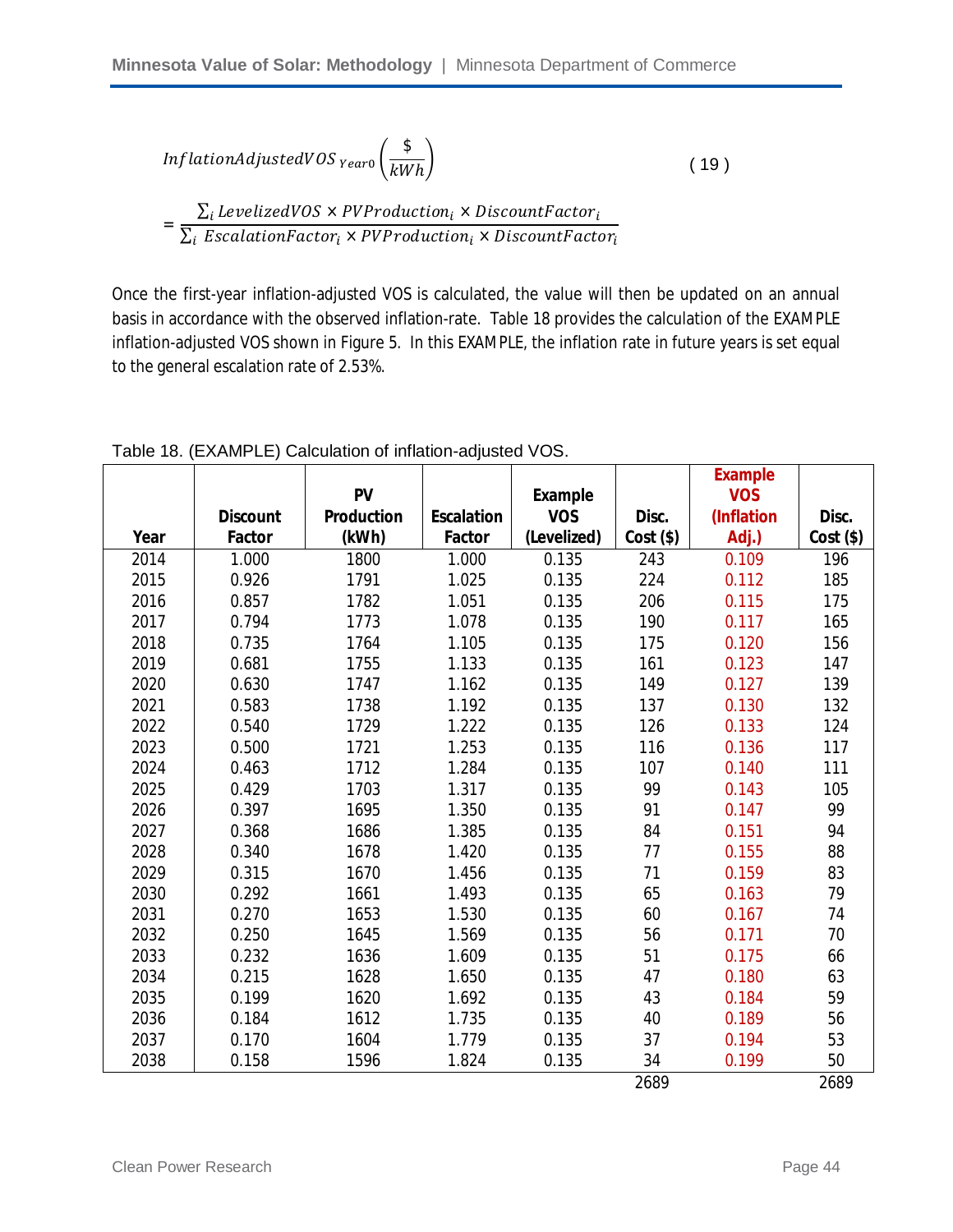### **Glossary**

#### Table 19. Input data definitions

| <b>Input Data</b>                             | <b>Used in Methodology Section</b>        | <b>Definition</b>                                                                                                                                                                                                                                                                                     |
|-----------------------------------------------|-------------------------------------------|-------------------------------------------------------------------------------------------------------------------------------------------------------------------------------------------------------------------------------------------------------------------------------------------------------|
| <b>Annual Energy</b>                          | PV Energy Production                      | The annual PV production (kWh per year) per Marginal<br>PV Resource (initially 1 kW-AC) in the first year (before<br>any PV degradation) of the marginal PV resource. This is<br>calculated in the Annual Energy section of PV Energy<br>Production and used in the Equipment Degradation<br>section. |
| Capacity-related distribution capital<br>cost | <b>Avoided Distribution Capacity Cost</b> | This is described more fully in the Avoided Distribution<br>Capacity Cost section.                                                                                                                                                                                                                    |
| Capacity-related transmission capital<br>cost | <b>Avoided Transmission Capacity Cost</b> | The cost per kW of new construction of transmission,<br>including lines, towers, insulators, transmission<br>substations, etc. Only capacity-related costs should be<br>included.                                                                                                                     |
| Discount rate (WACC)                          | Multiple                                  | The utility's weighted average cost of capital, including<br>interest on bonds and shareholder return.                                                                                                                                                                                                |
| Distribution capital cost escalation          | <b>Avoided Distribution Capacity Cost</b> | Used to calculate future distribution costs.                                                                                                                                                                                                                                                          |
| ELCC (no loss), PLR (no loss)                 | <b>Load Match Factors</b>                 | The "Effective Load Carrying Capability" and the "Peak<br>Load Reduction" of a PV resource expressed as<br>percentages of rated capacity (kW-AC). These are<br>described more fully in the Load Match section.                                                                                        |
| <b>Environmental Costs</b>                    | <b>Avoided Environmental Cost</b>         | The costs required to calculate environmental impacts of<br>conventional generation. These are described more fully<br>in the Avoided Environmental Cost section                                                                                                                                      |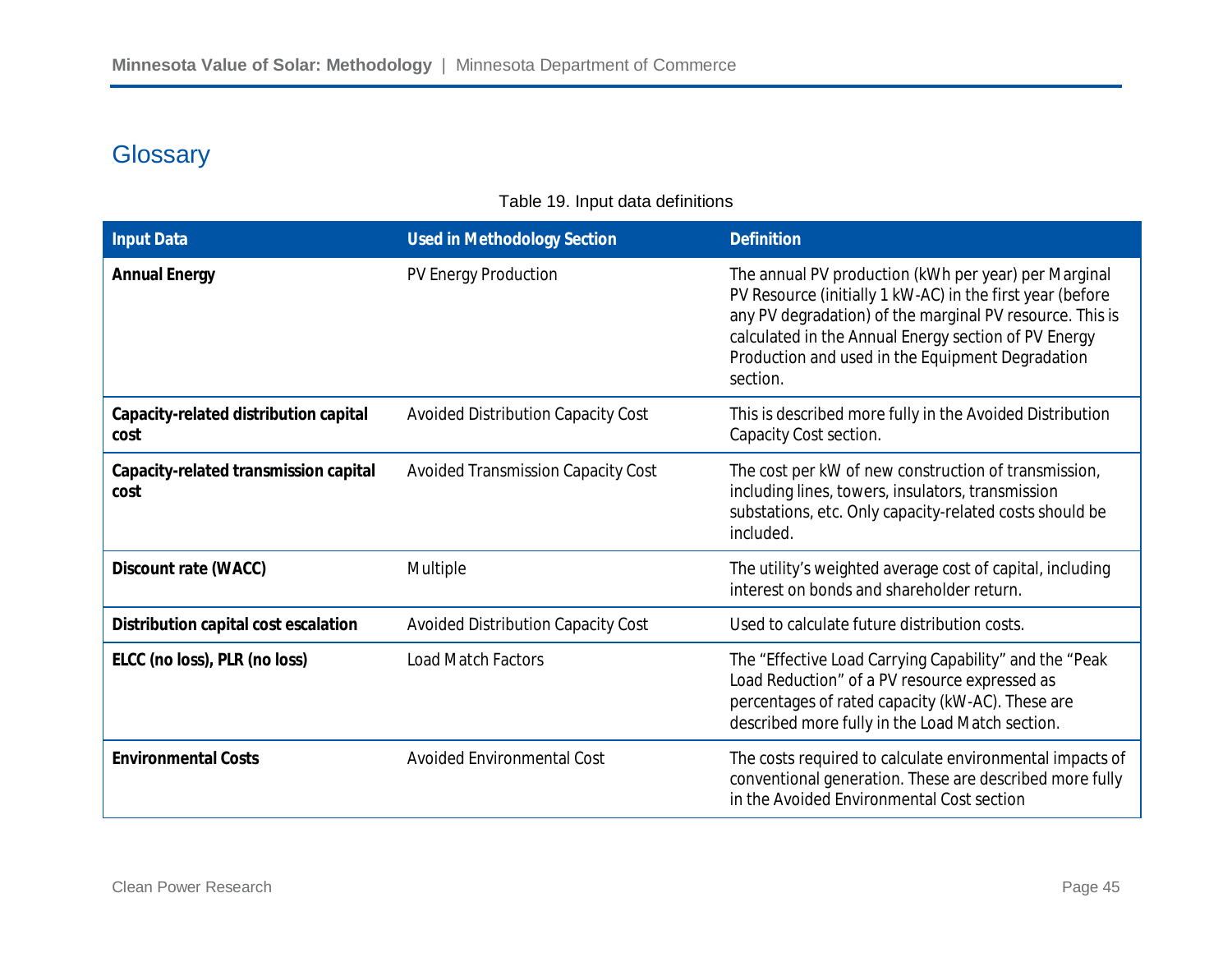| <b>Input Data</b>                          | <b>Used in Methodology Section</b>             | <b>Definition</b>                                                                                                                                                                                                                                                                                                         |
|--------------------------------------------|------------------------------------------------|---------------------------------------------------------------------------------------------------------------------------------------------------------------------------------------------------------------------------------------------------------------------------------------------------------------------------|
| <b>Environmental Discount Rate</b>         | <b>Avoided Environmental Cost</b>              | The societal discount rate corresponding to the EPA future<br>year cost data, used to calculate the present value of future<br>environmental costs.                                                                                                                                                                       |
| <b>Fuel Price Overhead</b>                 | <b>Avoided Fuel Cost</b>                       | The difference in cost of fuel as delivered to the plant and<br>the cost of fuel as available in market prices. This cost<br>reflects transmission, delivery, and taxes.                                                                                                                                                  |
| <b>General escalation rate</b>             | Avoided Environmental Cost, Example<br>Results | The annual escalation rate corresponding to the most recent<br>25 years of CPI index data <sup>19</sup> , used to convert constant dollar<br>environmental costs into current dollars and to translate<br>levelized VOS into inflation-adjusted VOS.                                                                      |
| <b>Generation Capacity Degradation</b>     | <b>Avoided Generation Capacity Cost</b>        | The percentage decrease in the generation capacity per year                                                                                                                                                                                                                                                               |
| <b>Generation Life</b>                     | <b>Avoided Generation Capacity Cost</b>        | The assumed service life of new generation assets.                                                                                                                                                                                                                                                                        |
| <b>Guaranteed NG Fuel Price Escalation</b> | <b>Avoided Fuel Cost</b>                       | The escalation value to be applied for years in which futures<br>prices are not available.                                                                                                                                                                                                                                |
| <b>Guaranteed NG Fuel Prices</b>           | <b>Avoided Fuel Cost</b>                       | The annual average prices to be used when the utility elects<br>to use the Futures Market option. These are not applicable<br>when the utility elects to use options other than the Futures<br>Market option. They are calculated as the annual average of<br>monthly NYMEX NG futures <sup>20</sup> , updated 8/27/2013. |

<sup>19</sup> www.bls.gov

 $\overline{\phantom{a}}$ 

<sup>20</sup> See for example http://futures.tradingcharts.com/marketquotes/NG.html.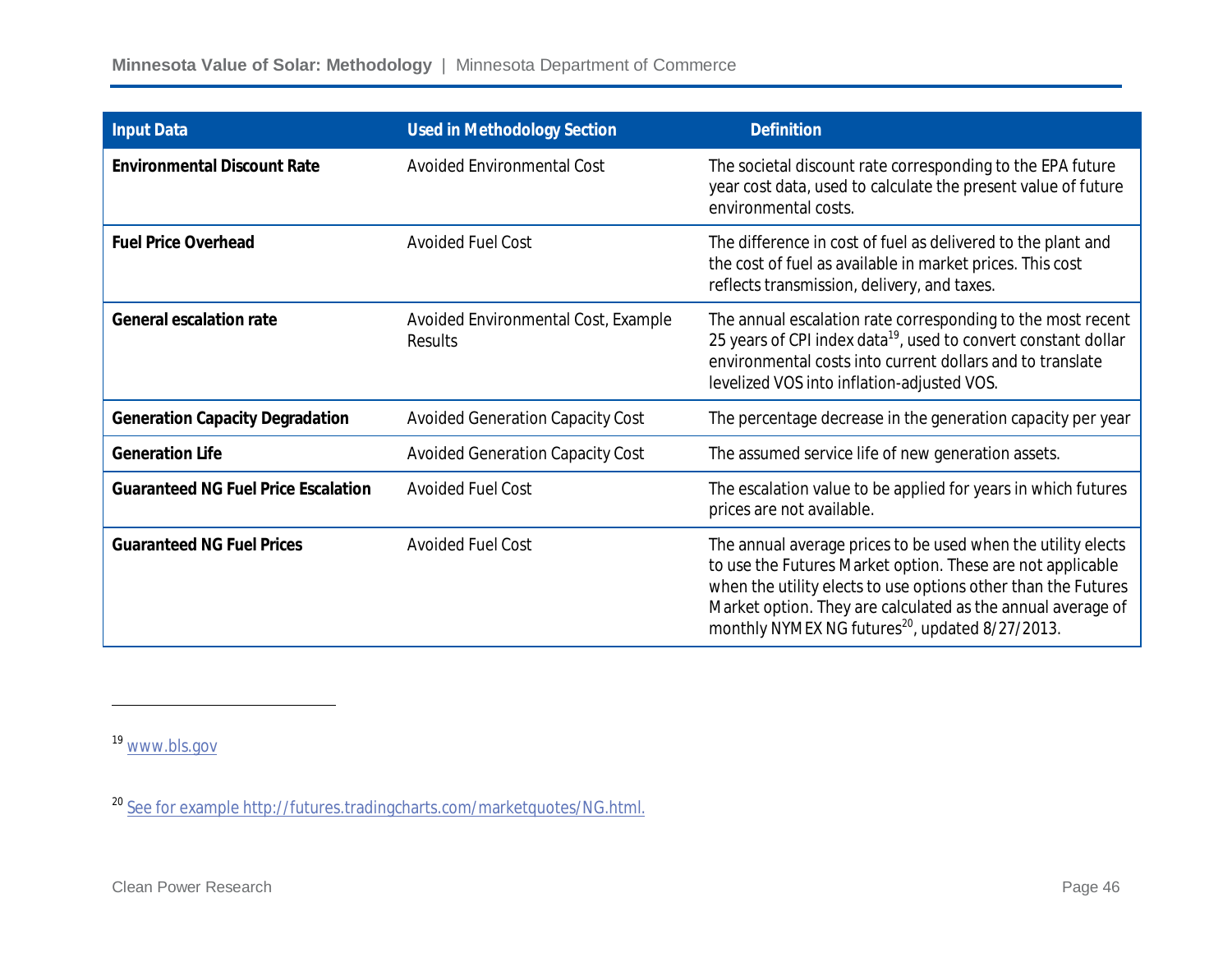| <b>Input Data</b>                                      | <b>Used in Methodology Section</b>                         | <b>Definition</b>                                                                                                                                                                                         |
|--------------------------------------------------------|------------------------------------------------------------|-----------------------------------------------------------------------------------------------------------------------------------------------------------------------------------------------------------|
| Heat rate degradation                                  | <b>Avoided Generation Capacity Cost</b>                    | The percentage increase in the heat rate (BTU per kWh) per<br>year                                                                                                                                        |
| Installed cost and heat rate for CT and<br><b>CCGT</b> | <b>Avoided Generation Capacity Cost</b>                    | The capital costs for these units (including all construction<br>costs, land, ad valorem taxes, etc.) and their heat rates.                                                                               |
| Loss Savings (Energy, PLR, and ELCC)                   | Loss Savings Analysis                                      | The additional savings associated with Energy, PRL and ELCC,<br>expressed as a percentage. These are described more fully<br>in the Loss Savings section.                                                 |
| <b>O&amp;M</b> cost escalation rate                    | Avoided Plant O&M - Fixed, Avoided<br>Plant O&M - Variable | Used to calculate future O&M costs.                                                                                                                                                                       |
| <b>O&amp;M</b> fixed costs                             | Avoided Plant O&M - Fixed                                  | The costs to operate and maintain the plant that are not<br>dependent on the amount of energy generated.                                                                                                  |
| <b>O&amp;M variable costs</b>                          | Avoided Plant O&M - Variable                               | The costs to operate and maintain the plant (excluding fuel<br>costs) that are dependent on the amount of energy<br>generated.                                                                            |
| <b>Peak Load</b>                                       | Avoided Distribution Capacity Cost                         | The utility peak load as expected in the year prior to the VOS<br>start year.                                                                                                                             |
| Peak load growth rate                                  | Avoided Distribution Capacity Cost                         | This is described more fully in the Avoided Distribution<br>Capacity Cost section.                                                                                                                        |
| <b>PV Degradation</b>                                  | <b>Equipment Degradation Factors</b>                       | The reduction in percent per year of PV capacity and PV<br>energy due to degradation of the modules. The value of 0.5<br>percent is the median value of 2000 observed degradation<br>rates. <sup>21</sup> |

 $\overline{\phantom{a}}$ 

<sup>&</sup>lt;sup>21</sup> D. Jordan and S. Kurtz, "Photovoltaic Degradation Rates – An Analytical Review," NREL, June 2012.